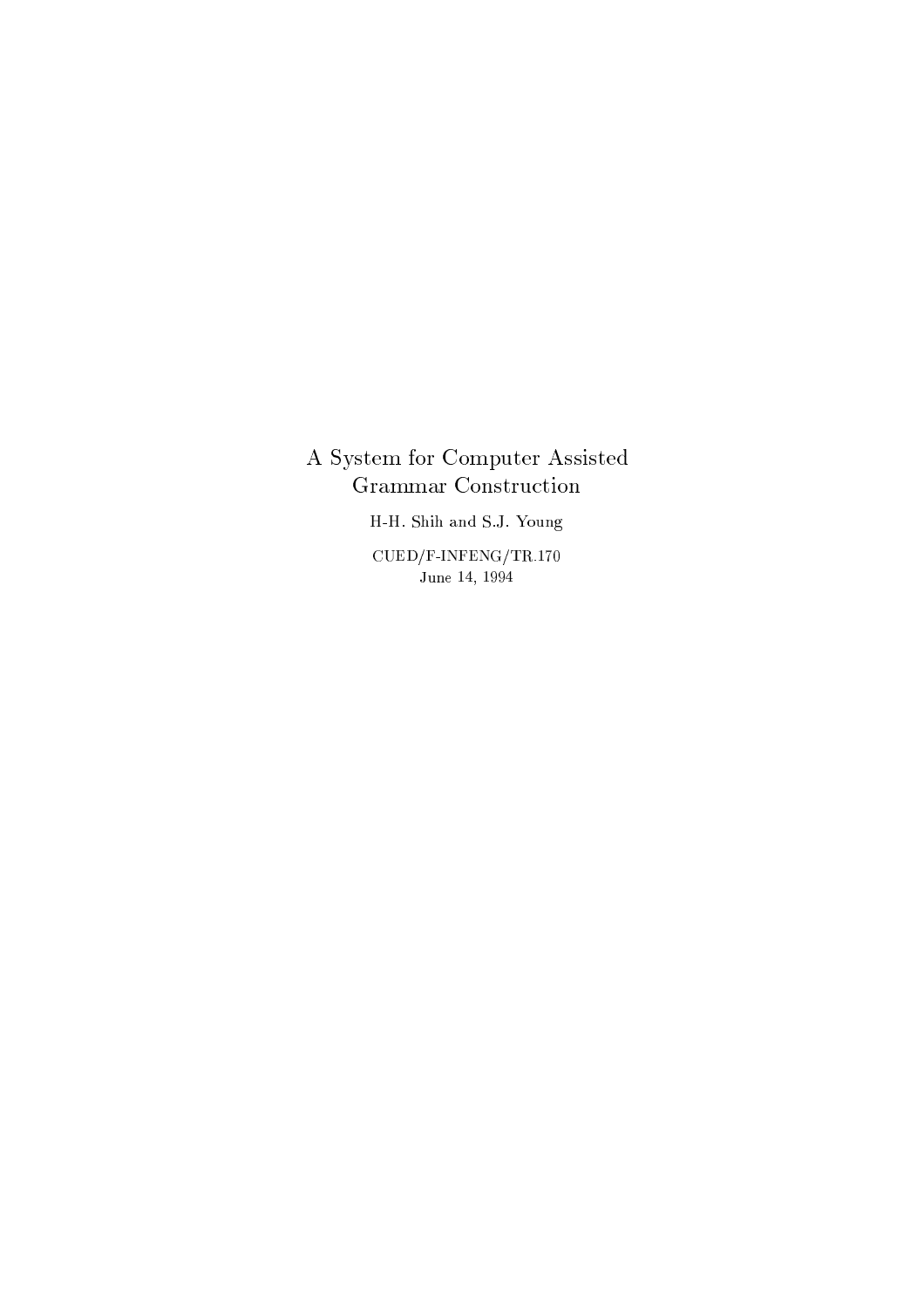#### Abstract

 $\blacksquare$  . A set of  $\blacksquare$  . The set of  $\blacksquare$ 6 /"!2 <sup>3</sup> <sup>9</sup> 3C&8 9 @ <sup>C</sup> <sup>8</sup> <sup>6</sup>\$#@&69&-%+@'& 6C <sup>C</sup> <sup>6</sup>6 @ large natural language corpora by utilizing both an extended inside-outside algo- $\overline{3}$  . The state of the state of the state of the state of the state of the state of the state of the state of the state of the state of the state of the state of the state of the state of the state of the state of th BA243+2 <sup>3</sup> <sup>9</sup> 3C&8 9 @ @'&439 > <sup>2</sup> , <sup>849</sup> 9 <sup>6</sup>(C!@ <sup>3</sup> <sup>2</sup>CA3 2D+@&8 <sup>3</sup> <sup>B</sup> <sup>8</sup> 358E @ 6 3@&8 9. B 384 C (+ 6 844) - 6 844 C (+ 6 844) - 6 844 C (+ 6 844) - 6 844 C (+ 6 9 844) - 6 844 C (+ 6 9 844) - 6 84 A3 <sup>2</sup> <sup>6</sup>( <sup>3</sup> 3H 86 <sup>B</sup> <sup>6</sup>(I( 6!84C&B6C@ #(+ D 6!849 <sup>2</sup> <sup>B</sup> <sup>B</sup>( <sup>8</sup> J @' <sup>2</sup> >= !? <sup>358</sup> <sup>2</sup> <sup>38</sup> <sup>39</sup> - @&B 39 K#69XC <sup>6</sup>6- <sup>3</sup>6 3@&8;/ 0L @ 6!8 K <sup>B</sup> (H38 ( B493584C <sup>2</sup>  $\alpha$  for  $\alpha$  and  $\alpha$  are defined by  $\alpha$  . The set of  $\alpha$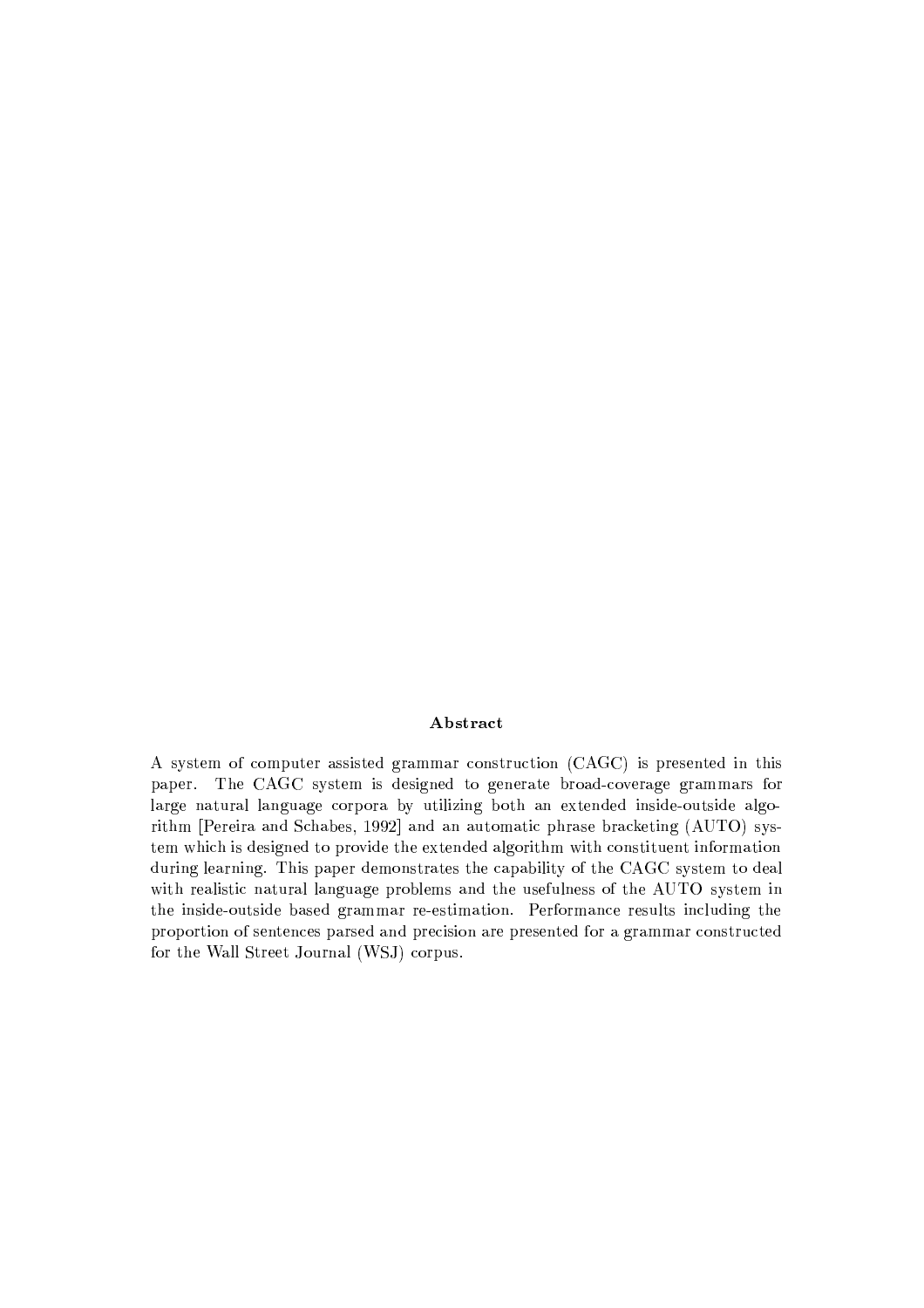# Contents

| 1        | Introduction                                                             |                  |  |  |  |  |
|----------|--------------------------------------------------------------------------|------------------|--|--|--|--|
| $\bf{2}$ | Overview of the CAGC system                                              | 3                |  |  |  |  |
| 3        | <b>Grammatical Inference</b>                                             |                  |  |  |  |  |
|          | 3.1                                                                      | $\overline{5}$   |  |  |  |  |
|          | 3.2                                                                      | 5                |  |  |  |  |
|          | 3.3                                                                      | $\boldsymbol{6}$ |  |  |  |  |
|          | 3.4                                                                      | 7                |  |  |  |  |
| 4        | Automatic Phrase Bracketing System (AUTO)                                | 8                |  |  |  |  |
|          | Bracketing Algorithm of the AUTO System<br>4.1                           | 9                |  |  |  |  |
|          | Segmentation of Basic Constituents<br>4.1.1                              | 9                |  |  |  |  |
|          | 4.1.2                                                                    | 10               |  |  |  |  |
|          | 4.1.3                                                                    | 11               |  |  |  |  |
|          | 4.1.4                                                                    | 11               |  |  |  |  |
|          | 4.1.5                                                                    | 12               |  |  |  |  |
|          | 4.2<br>Performance                                                       | 13               |  |  |  |  |
| 5        | <b>Experimental Evaluation</b>                                           | 14               |  |  |  |  |
|          | 5.1                                                                      | 14               |  |  |  |  |
|          | 5.2                                                                      | 14               |  |  |  |  |
|          | Training Grammars with/without Constituent Information<br>5.3            | 15               |  |  |  |  |
|          | 5.4                                                                      | 16               |  |  |  |  |
|          | 5.5<br>Complexity of the Original and Extended Inside-Outside Algorithm. | 17               |  |  |  |  |
|          | Training the Hybrid Grammar from Hand-Parsed Corpus<br>5.6               | 17               |  |  |  |  |
|          | Effects of Unique Rules in AUTO BC/PENN BC Hybrid Grammars.<br>5.7       | 18               |  |  |  |  |
|          | 5.8                                                                      | 19               |  |  |  |  |
|          | Number of Parses Generated from Trained Grammars<br>5.9                  | 20               |  |  |  |  |
| 6        | Conclusions                                                              | 20               |  |  |  |  |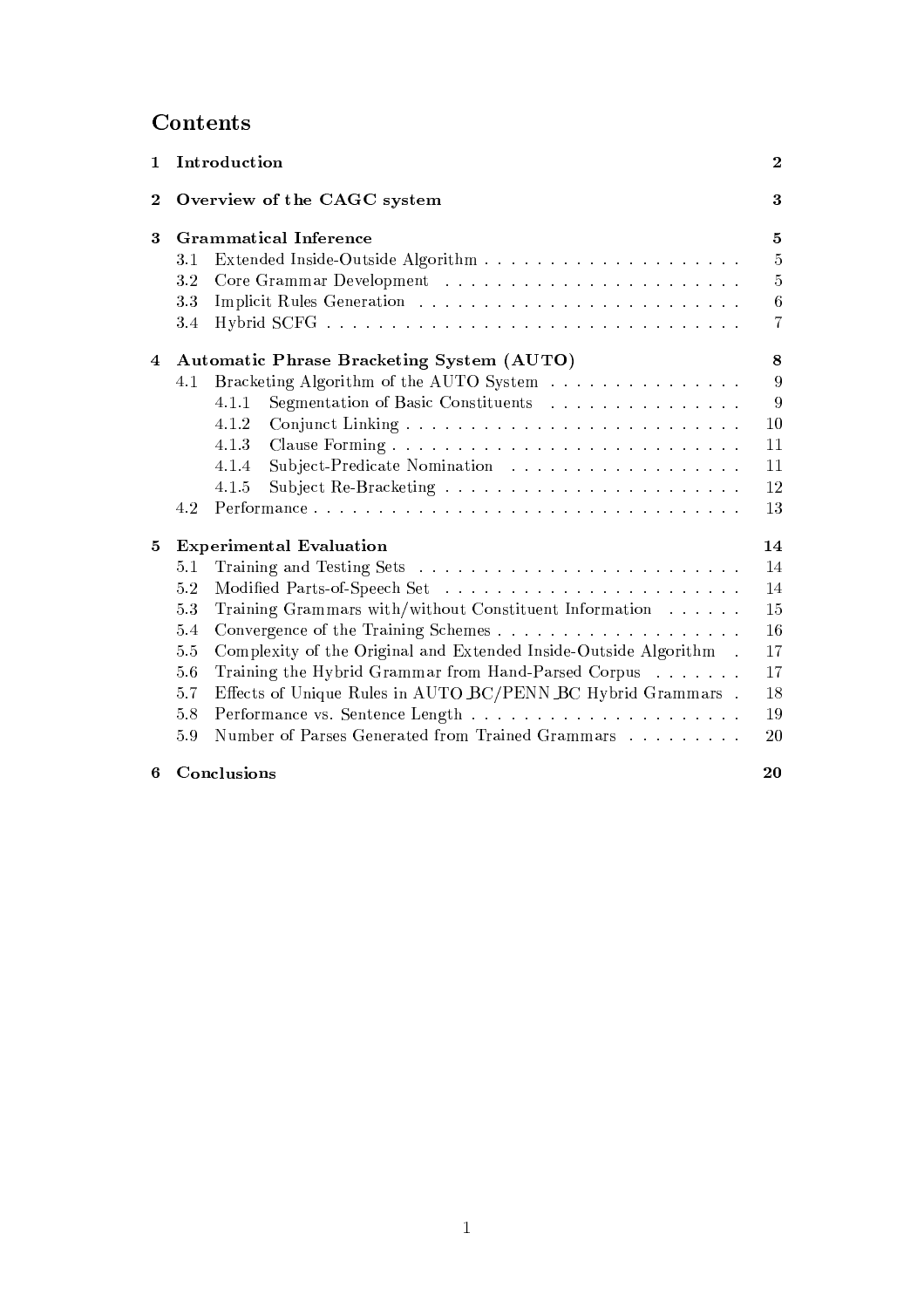## particle in the contract of the contract of the contract of the contract of the contract of the contract of the

-<sup>8</sup> 86 <sup>B</sup> <sup>6</sup>( ( 6!84C&B6C @ 384C 50 <sup>3</sup> <sup>6</sup> <sup>C</sup> <sup>6</sup>6 <sup>3</sup> @' <sup>8</sup> !B43 9 @ <sup>6</sup> <sup>8</sup> A +@ <sup>B</sup> / !2 +@&8)& <sup>8</sup> 3@&86( A6 @' <sup>C</sup> <sup>8</sup> <sup>6</sup> 3584C <sup>6</sup> <sup>8</sup> A <sup>C</sup> <sup>6</sup>6 <sup>3</sup> @ <sup>6</sup> : ( 3584C&B43 @ <sup>9</sup> 3C48 <sup>6</sup>  $\alpha$  is the distribution of  $\alpha$  and  $\alpha$  . The set of  $\alpha$  is the set of  $\alpha$  is the set of  $\alpha$  $\mathcal{L} = \mathcal{L} = \mathcal{L} = \mathcal{L} = \mathcal{L} = \mathcal{L} = \mathcal{L} = \mathcal{L} = \mathcal{L} = \mathcal{L} = \mathcal{L} = \mathcal{L} = \mathcal{L} = \mathcal{L} = \mathcal{L} = \mathcal{L} = \mathcal{L} = \mathcal{L} = \mathcal{L} = \mathcal{L} = \mathcal{L} = \mathcal{L} = \mathcal{L} = \mathcal{L} = \mathcal{L} = \mathcal{L} = \mathcal{L} = \mathcal{L} = \mathcal{L} = \mathcal{L} = \mathcal{L} = \mathcal$ corpus is small. Additionally, a grammar is usually developed under the assumption 262 <sup>2</sup> <sup>8</sup> 8 <sup>358</sup> <sup>2</sup> +@ <sup>B</sup> <sup>6</sup> A(+(-@ O9 3 # <sup>B</sup> L <sup>243</sup> <sup>3</sup> 84@L <sup>B</sup> @ 2@ 86 <sup>B</sup> <sup>6</sup>(+(+-  $\blacksquare$  . A define the definition of the contract of the contract of the contract of the contract of the contract of the contract of the contract of the contract of the contract of the contract of the contract of the contr a hand-written grammar. Furthermore, as more sentences are added to the corpus, re-tuning the grammar becomes necessary to maintain coverage. This is usually done  $\blacksquare$  . The set of the set of the set of the set of the set of the set of the set of the set of the set of the set of the set of the set of the set of the set of the set of the set of the set of the set of the set of the @&8 / @&(@ D <sup>8</sup> 6!849 ( <sup>6</sup> @493\*6 3@&8 @ 67C <sup>6</sup>6 #) <sup>2</sup> D 6!8 <sup>6</sup>( <sup>6</sup># @&B <sup>38</sup> <sup>8</sup> 3H&)3 <sup>3</sup>O +@&8 <sup>B</sup>3584C 6!849 @' <sup>8</sup> <sup>358</sup>@49'B B8A6!89 <sup>B</sup> (+ <sup>3</sup> <sup>8</sup> <sup>6</sup> 3@&8 /

 $\blacksquare$  . The distribution of the distribution of the distribution of the distribution of the distribution of the distribution of the distribution of the distribution of the distribution of the distribution of the distribu  $\alpha$  is the contract of the contract of the contract of the contract of the contract of the contract of the contract of the contract of the contract of the contract of the contract of the contract of the contract of the c .;B 6!849 @4@ <sup>2</sup> 354 6 ( #79
. B\*6 3 4 6)6 <sup>9</sup> \*6!8 # <sup>B</sup> 9 @ (6[ @ 6!B4CO <sup>8</sup> <sup>2</sup> +@&8)& 8!- 3@486( 6!8&B6( <sup>C</sup> <sup>6</sup>6 +@&8 B 3@&8;/ 3H& 8W6 @' 9'6 6< 635843584C <sup>3</sup> <sup>2</sup> <sup>63</sup> @' -3 @ <sup>3</sup>6 @ 358) <sup>6</sup> <sup>C</sup> 66 B2 26 <sup>2</sup> ( 6!84C4B 6C C <sup>8</sup> <sup>6</sup>9 #[K not only includes all sentences in the training set but more importantly generalises <sup>B</sup> <sup>8</sup> <sup>8</sup> D D# J @' +/M1 & <sup>6</sup>( <sup>6</sup>(C!@ <sup>3</sup> <sup>2</sup>O 26 & # <sup>8</sup> ,(@ 9 @ F <sup>243</sup> <sup>B</sup> @)3 @  $\blacksquare$  . The set of the set of the set of the set of the set of the set of the set of the set of the set of the set of the set of the set of the set of the set of the set of the set of the set of the set of the set of the - <sup>6</sup>(CJ@ <sup>3</sup> <sup>2</sup> .B (@ <sup>6</sup>( / <sup>3</sup> 4 6)()69 6!849 <sup>2</sup> <sup>38</sup> <sup>39</sup> - @4B 39 <sup>6</sup>(C!@ <sup>3</sup> <sup>2</sup> .6): 35476))69 /

The inside-outside algorithm was first proposed by Baker [Baker, 1979]. The algo- <sup>3</sup> <sup>2</sup> <sup>3</sup> 6O& 3@&8 @' <sup>2</sup> 6!B-P( <sup>2</sup> - <sup>3</sup>6 3@&8:6(C!@ <sup>3</sup> <sup>2</sup> .6!B <sup>3</sup> 4 6))89 <sup>9</sup> 3C&8 9  $\alpha$  . The contract of the contract of the contract of the contract of the contract of the contract of the contract of the contract of the contract of the contract of the contract of the contract of the contract of the co  .24@O :E3 4 6))9 / -8)& 3C&6 3@&8 <sup>358</sup> @ <sup>2</sup> N@ <sup>3</sup> 6!849 <sup>6</sup>( 3+\*6 3@&8 @' <sup>243</sup> <sup>6</sup>(- . I distribution and the fact of the fact of the second contract of the second of the second of the second of the second of the second of the second of the second of the second of the second of the second of the second of . <sup>6</sup> <sup>3</sup> 6J849 >A@4B8&C 354 6E6)9@.6@(+( 6!849 26 84356): 354 6)6E89 /!2 <sup>6</sup>(C!@ <sup>3</sup> <sup>2</sup> A6 <sup>B</sup> <sup>2</sup> @, and the fourth and fourth and the second of the second terms of the second terms of the second terms of the second terms of the second terms of the second terms of the second terms of the second terms of the second terms o  $\alpha$  and  $\alpha$  is a contract of the contract of the contract of the contract of the contract of the contract of the contract of the contract of the contract of the contract of the contract of the contract of the contract o language.

-<sup>8</sup> <sup>2</sup> <sup>358</sup> 39 - @&B <sup>39</sup> <sup>6</sup>(C!@ <sup>3</sup> <sup>2</sup>T3 <sup>2</sup> <sup>6</sup>DA@:6@&6[2 ; @ @- <sup>3</sup> 86D(+K,( 3H+3 6!849 <sup>3</sup>( 3++3 /Q!2 ,( 3++3 <sup>6</sup>@&62 <sup>3</sup> 2 @ 6!8&B6(+(+ @49'B <sup>6</sup> @' @49'B 3@&8 <sup>B</sup> (+ @ a language corpus and then use the inside-outside algorithm to estimate the required  $\blacksquare$  . The finite of the state  $\blacksquare$  . The state of the state of the state of the state of the state of the state of the state of the state of the state of the state of the state of the state of the state of the state <sup>B</sup> (H73 C!3+& 8a6 @' 8&@48!- 3586(+ 6!849 386(+ /O! <sup>2</sup> <sup>C</sup> <sup>6</sup>6 <sup>3</sup> N <sup>2</sup> <sup>8</sup> <sup>6358</sup> 9 on a large training corpus, in the hope that the learning process will converge to a ( 3584C&B43 3+\*6(+(+-@ 3+&69 <sup>C</sup> <sup>6</sup>6FA243H2 <sup>2</sup> @ 63843584C+@ <sup>B</sup> /

enuligation in MLD. Einstly, the algorithm has a high complexity of  $O(n^3m^3)$ , where  $W_{1}^{1}$  become particle of  $O(n^{3}m^{3})$  and informace of given a term superconstruction ble , and 3582  $\,$  302  $\,$  302  $\,$  302  $\,$  302  $\,$  302  $\,$  302  $\,$  302  $\,$  302  $\,$  302  $\,$  302  $\,$  302  $\,$  302  $\,$  302  $\,$  302  $\,$  302  $\,$  302  $\,$  302  $\,$  302  $\,$  302  $\,$  302  $\,$  302  $\,$  302  $\,$  302  $\,$ <sup>8</sup> <sup>3</sup> <sup>2</sup> (+ 84C 2S@' <sup>8</sup> 8 6!849 <sup>3</sup> <sup>2</sup> 8&B# @' 84@&8!- 3586(+ <sup>3</sup> <sup>8</sup> <sup>2</sup> <sup>C</sup> <sup>6</sup>6 / 3 <sup>6</sup>(+(Z <sup>2</sup> @ @ <sup>3</sup> #(+@ <sup>B</sup> (+ <sup>6</sup> <sup>6</sup>(+(@AQ9 <sup>3</sup> <sup>8</sup> <sup>2</sup> ( <sup>6</sup> <sup>843</sup> 84C @ <sup>6</sup> <sup>358</sup> <sup>2</sup> <sup>3</sup>( <sup>3</sup> +3 <sup>6</sup>@&62;/ Secondly, the algorithm does not guarantee convergence on a linguistically-motivated  $\bullet$  . The set of the set of the set of the set of the set of the set of the set of the set of the set of the set of the set of the set of the set of the set of the set of the set of the set of the set of the set of the s  $\mathbf{A}$  and  $\mathbf{B}$  are the set of the set of the set of the set of the set of the set of the set of the set of the set of the set of the set of the set of the set of the set of the set of the set of the set of the set 635843584C ,- +@ <sup>B</sup> @ A243+2 <sup>2</sup> <sup>C</sup> <sup>6</sup>6 <sup>3</sup> <sup>6358</sup> 9 @'&&39 <sup>358</sup> B+3 <sup>8</sup> ( <sup>38</sup> C&B43 3+ 38) @ 6 3@&8;/

To overcome these two key problems, a hybrid method integrating the explicit and implicit approaches is necessary. The hybrid method integrates a core grammar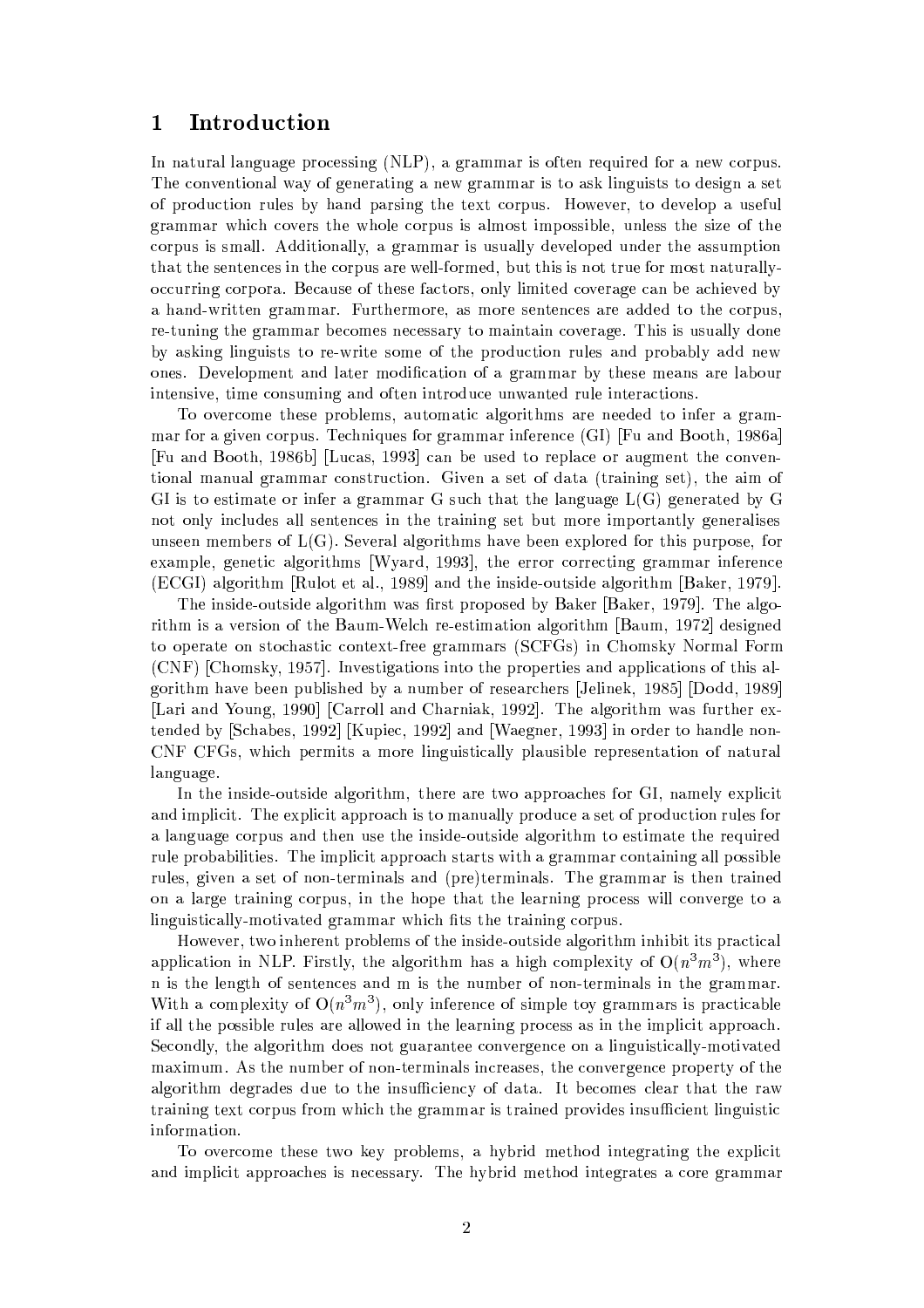6!849 <sup>6</sup> @ @+@&8 <sup>6358</sup> 9X3( 3H+3 <sup>B</sup> (H @ 9'B T <sup>2</sup> 3+\* @' <sup>2</sup> K <sup>B</sup> ( <sup>6</sup>A(+( <sup>6</sup>  $\mathcal{L} = \mathcal{L} = \mathcal{L} = \mathcal{L} = \mathcal{L} = \mathcal{L} = \mathcal{L} = \mathcal{L} = \mathcal{L} = \mathcal{L} = \mathcal{L} = \mathcal{L} = \mathcal{L} = \mathcal{L} = \mathcal{L} = \mathcal{L} = \mathcal{L} = \mathcal{L} = \mathcal{L} = \mathcal{L} = \mathcal{L} = \mathcal{L} = \mathcal{L} = \mathcal{L} = \mathcal{L} = \mathcal{L} = \mathcal{L} = \mathcal{L} = \mathcal{L} = \mathcal{L} = \mathcal{L} = \mathcal$ @ # <sup>6358</sup> 9 #) <sup>B</sup> 3 ( 3+\*+3584C <sup>2</sup> <sup>6</sup> # 6;: 3584C 358E @ 6 3@&8 9'B <sup>38</sup> <sup>C</sup> <sup>63843</sup> <sup>8</sup> <sup>C</sup> <sup>6</sup>@ @9 <sup>358</sup> .10L <sup>3</sup> <sup>6</sup> 6!849:126# 3 4 6)6E8J9 .( 6;: <sup>6</sup>(/ <sup>3</sup> 4 6)6)8;9 /-<sup>8</sup> <sup>243</sup> <sup>6</sup>@&62 <sup>3</sup> <sup>2</sup> <sup>358</sup> 39 - @&B 39 olganithro gonaidara ankr thoga rulea whose gnang are gomnatible with the gumient  $\blacksquare$  , and the state of the state of the state of the state of the state of the state of the state of the state of the state of the state of the state of the state of the state of the state of the state of the state of  6!84976(+@ @'&439 <sup>6</sup> 3C&2 Q( 358: # A <sup>8</sup> <sup>2</sup> <sup>243</sup> <sup>6</sup> 243+\*6( B <sup>B</sup> @' <sup>2</sup> <sup>3</sup> 8) 9  $\mathcal{A}$  and  $\mathcal{A}$  and  $\mathcal{A}$  and  $\mathcal{A}$  and  $\mathcal{A}$  and  $\mathcal{A}$  and  $\mathcal{A}$  and  $\mathcal{A}$  and  $\mathcal{A}$  $\overline{a}$  ,  $\overline{a}$  ,  $\overline{a}$  ,  $\overline{a}$  ,  $\overline{a}$  ,  $\overline{a}$  ,  $\overline{a}$  ,  $\overline{a}$  ,  $\overline{a}$  ,  $\overline{a}$  ,  $\overline{a}$  ,  $\overline{a}$  ,  $\overline{a}$  ,  $\overline{a}$  ,  $\overline{a}$  ,  $\overline{a}$  ,  $\overline{a}$  ,  $\overline{a}$  ,  $\overline{a}$  ,  $\overline{a}$  ,

 $\blacksquare$  . The set of the set of the set of the set of the set of the set of the set of the set of the set of the set of the set of the set of the set of the set of the set of the set of the set of the set of the set of the 3@48 >+/&- 358 (B49 6W8 A <sup>6</sup>(C!@ <sup>3</sup> <sup>2</sup> @ 6JB @6 3+ <sup>2</sup> <sup>6</sup>K# 6;: 3584C 6J849 6!8 &6( B6 3@&8 @' 3 <sup>B</sup> <sup>B</sup> ( <sup>8</sup> A3 <sup>2438</sup> <sup>2</sup> +@48,- @' C <sup>6</sup>6 38) 8 <sup>B</sup> 384C <sup>2</sup> <sup>358</sup> <sup>39</sup> - @&B 39 <sup>6</sup>(C!@ <sup>3</sup> <sup>2</sup> / - <sup>6</sup>(H@ <sup>9</sup> @&8 6 26 <sup>38</sup> <sup>39</sup> - @&B 39 K# <sup>6</sup>9 38) 8 \*6!8 # ;, 849 9 60 9 60 9 60 9 61 9 62 9 639 9 64 9 659 9 7 8 9 7 8 9 7 8 7 8 9 7 8 9 7 8 9 7 8 9 7 8 9 7 8 9 7 8 9 7 @48 (B49 NA3 <sup>2</sup> 6J8 , <sup>3</sup>D <sup>8</sup> <sup>6</sup>(L&6( B6 3@&8aB <sup>3</sup> 84C76 <sup>B</sup> # @' <sup>2</sup> P6(+( <sup>1</sup> <J@&B 86(  $(WSJ)$  text corpus.

## 2 Overview of the CAGC system

!2 > <sup>3</sup> <sup>9</sup> 3C48 9 @S358) ( 3584C&B43 3+\*6(+(-@ 3H&69 1
OA3 <sup>2</sup> #@&69&-  $\alpha$  , and a set of the set of the set of the set of the set of the set of the set of the set of the set of the set of the set of the set of the set of the set of the set of the set of the set of the set of the set of the  $\overline{a}$  , and  $\overline{a}$  , and  $\overline{a}$  , and  $\overline{a}$  , and  $\overline{a}$  , and  $\overline{a}$  , and  $\overline{a}$  , and  $\overline{a}$  , and  $\overline{a}$  , and  $\overline{a}$  , and  $\overline{a}$  , and  $\overline{a}$  , and  $\overline{a}$  , and  $\overline{a}$  , and  $\overline{a}$  ,  $\overline{1}$  . The contract of the contract of the contract of the contract of the contract of the contract of the contract of the contract of the contract of the contract of the contract of the contract of the contract of th -(+, @ O @4@ 3+&&356( @ <sup>2</sup> <sup>B</sup> <sup>3</sup> 3+ <sup>B</sup> (+ @ 26!849 (+ / #(@;: 9356C <sup>6</sup> @' <sup>2</sup> T- <sup>3</sup>  $24.99\pm0.000$  and  $24.99\pm0.000$  and  $24.99\pm0.000$  . And  $24.99\pm0.000$  and  $24.99\pm0.0000$  and  $24.99\pm0.0000$  and  $24.99\pm0.0000$  and  $24.99\pm0.0000$  . And  $24.99\pm0.0000$  and  $24.99\pm0.0000$  and  $24.99\pm0.0000$  and 6!8 <sup>35843</sup> <sup>36</sup>( 1
 6!849 <sup>2</sup> <sup>6</sup>- # 6;: 3584C @' <sup>2</sup> N <sup>6</sup><sup>A</sup> , 9'6 6/5-<sup>8</sup> <sup>2</sup> +@&849 <sup>6</sup> @' <sup>2</sup> - T3 <sup>6</sup> <sup>C</sup> 66 <sup>3</sup> 358) 9 #) <sup>B</sup> <sup>3</sup> ( 3+\*+384C <sup>2</sup> <sup>38</sup> <sup>39</sup> -Z@&B <sup>39</sup> <sup>6</sup>(C!@ <sup>3</sup> <sup>2</sup>G @ - <sup>3</sup>6  $\mathbf{1}$  ,  $\mathbf{1}$  ,  $\mathbf{1}$  ,  $\mathbf{1}$  ,  $\mathbf{1}$  ,  $\mathbf{1}$  ,  $\mathbf{1}$  ,  $\mathbf{1}$  ,  $\mathbf{1}$  ,  $\mathbf{1}$  ,  $\mathbf{1}$  ,  $\mathbf{1}$  ,  $\mathbf{1}$  ,  $\mathbf{1}$  ,  $\mathbf{1}$  ,  $\mathbf{1}$  ,  $\mathbf{1}$  ,  $\mathbf{1}$  ,  $\mathbf{1}$  ,  $\mathbf{1}$  ,

!2 <sup>35843</sup> <sup>356</sup>(1 <sup>3</sup> <sup>9</sup> 3H&9 @ <sup>2</sup> +@ <sup>C</sup> <sup>6</sup>6 ,( 3++3 <sup>6</sup> 6!849 <sup>6</sup> @'  $CF$  rules (implicit part). The explicit part was manually developed using a grammar  $\mathbf{P} = \mathbf{P} = \mathbf{P} = \mathbf{P} = \mathbf{P} = \mathbf{P} = \mathbf{P} = \mathbf{P} = \mathbf{P} = \mathbf{P} = \mathbf{P} = \mathbf{P} = \mathbf{P} = \mathbf{P} = \mathbf{P} = \mathbf{P} = \mathbf{P} = \mathbf{P} = \mathbf{P} = \mathbf{P} = \mathbf{P} = \mathbf{P} = \mathbf{P} = \mathbf{P} = \mathbf{P} = \mathbf{P} = \mathbf{P} = \mathbf{P} = \mathbf{P} = \mathbf{P} = \mathbf{P} = \mathbf$ 1M /Q!2 <sup>3</sup>( 3++3 T <sup>6</sup> +@&8 <sup>3</sup> @' <sup>6</sup>(+( @ <sup>3</sup> #(+ <sup>B</sup> (+A243 +2 9?@X84@ <sup>6</sup> <sup>6</sup> <sup>358</sup> <sup>2</sup> core grammar but which are nevertheless linguistically plausible. This is done by  $\alpha$  ,  $\alpha$  ,  $\alpha$  ,  $\alpha$  ,  $\alpha$  ,  $\alpha$  ,  $\alpha$  ,  $\alpha$  ,  $\alpha$  ,  $\alpha$  ,  $\alpha$  ,  $\alpha$  ,  $\alpha$  ,  $\alpha$  ,  $\alpha$  ,  $\alpha$  ,  $\alpha$  ,  $\alpha$  ,  $\alpha$  ,  $\alpha$  ,  $\alpha$  ,  $\alpha$  ,  $\alpha$  ,  $\alpha$  ,  $\alpha$  ,  $\alpha$  ,  $\alpha$  ,  $\alpha$  ,  $\alpha$  ,  $\alpha$  ,  $\alpha$  ,  $\alpha$  $\mathbf{1}$  and  $\mathbf{1}$  are the set of the set of the set of the set of the set of the set of the set of the set of the set of the set of the set of the set of the set of the set of the set of the set of the set of the set implicit rules are then integrated into a hybrid SCFG along with an appropriate set  $\overline{\phantom{a}}$  3456  $\overline{\phantom{a}}$  . The state  $\overline{\phantom{a}}$  and  $\overline{\phantom{a}}$  . The state  $\overline{\phantom{a}}$ motivated optimum, the explicit rules are given higher initial probabilities whereas <sup>2</sup> <sup>3</sup>( 3H+3 <sup>B</sup> (H <sup>6</sup> <sup>6</sup> 3C&8 9 (@A@ # <sup>6</sup>#3 ( <sup>3</sup> <sup>3</sup> @ <sup>6</sup>FA3 2;/ @ <sup>63</sup> (H @' <sup>2</sup> <sup>C</sup> <sup>6</sup>6  $\mathcal{P} = \{ \mathcal{P} = \{ \mathcal{P} = \{ \mathcal{P} = \mathcal{P} = \mathcal{P} = \mathcal{P} = \mathcal{P} = \mathcal{P} = \mathcal{P} = \mathcal{P} = \mathcal{P} = \mathcal{P} = \mathcal{P} = \mathcal{P} = \mathcal{P} = \mathcal{P} = \mathcal{P} = \mathcal{P} = \mathcal{P} = \mathcal{P} = \mathcal{P} = \mathcal{P} = \mathcal{P} = \mathcal{P} = \mathcal{P} = \mathcal{P} = \mathcal{P} = \mathcal{P} = \mathcal{P} = \mathcal{$ 

 $\bullet$  . A set of the set of the set of the set of the set of the set of the set of the set of the set of the set of the set of the set of the set of the set of the set of the set of the set of the set of the set of the set >= !? <sup>3</sup> <sup>9</sup> 3C&8 9 @0C <sup>8</sup> <sup>6</sup> <sup>2</sup> <sup>6</sup> # 6;: 384C0358) @ 6 3@&8;/Q!2 >>= !? - ل المال المسافرة المسافرة المسافرة المسافرة المسافرة المسافرة المسافرة المسافرة المسافرة المسافرة المسافرة المس  $\mathcal{P} = \{ \mathcal{P} \mid \mathcal{P} \mid \mathcal{P} \mid \mathcal{P} \mid \mathcal{P} \mid \mathcal{P} \mid \mathcal{P} \mid \mathcal{P} \mid \mathcal{P} \mid \mathcal{P} \mid \mathcal{P} \mid \mathcal{P} \mid \mathcal{P} \mid \mathcal{P} \mid \mathcal{P} \mid \mathcal{P} \mid \mathcal{P} \mid \mathcal{P} \mid \mathcal{P} \mid \mathcal{P} \mid \mathcal{P} \mid \mathcal{P} \mid \mathcal{P} \mid \mathcal{P} \mid \mathcal{P} \mid \mathcal{P} \mid \mathcal$  $\alpha$  6 308  $\alpha$  3093 D 2 3093 D 2 306 D 2 306 D 2 306 D 2 306 D 36 306 D 36 306 D 36 306 D 36 3.6 3.6  $\alpha$ <sup>38</sup> <sup>2</sup> +@&849 <sup>6</sup> @' <sup>2</sup> > - /!2 <sup>9</sup> <sup>63</sup> (+9 #6;: 3584Ca6(C!@ <sup>3</sup> <sup>2</sup> 6!849W3  $\mathbf{a}$  ,  $\mathbf{a}$  ,  $\mathbf{a}$  ,  $\mathbf{a}$  ,  $\mathbf{a}$  ,  $\mathbf{a}$  ,  $\mathbf{a}$  ,  $\mathbf{a}$  ,  $\mathbf{a}$  ,  $\mathbf{a}$ 

 $\bullet$  . The state of the state of the state of the state of the state of the state of the state of the state of the state of the state of the state of the state of the state of the state of the state of the state of the st incorporating a bottom-up chart parser [Gazdar and Mellish, 1989], iteratively re- $\mathcal{S}$  , and a set of the set of  $\mathcal{S}$  and  $\mathcal{S}$  and  $\mathcal{S}$  are found to  $\mathcal{S}$  . The foundation of  $\mathcal{S}$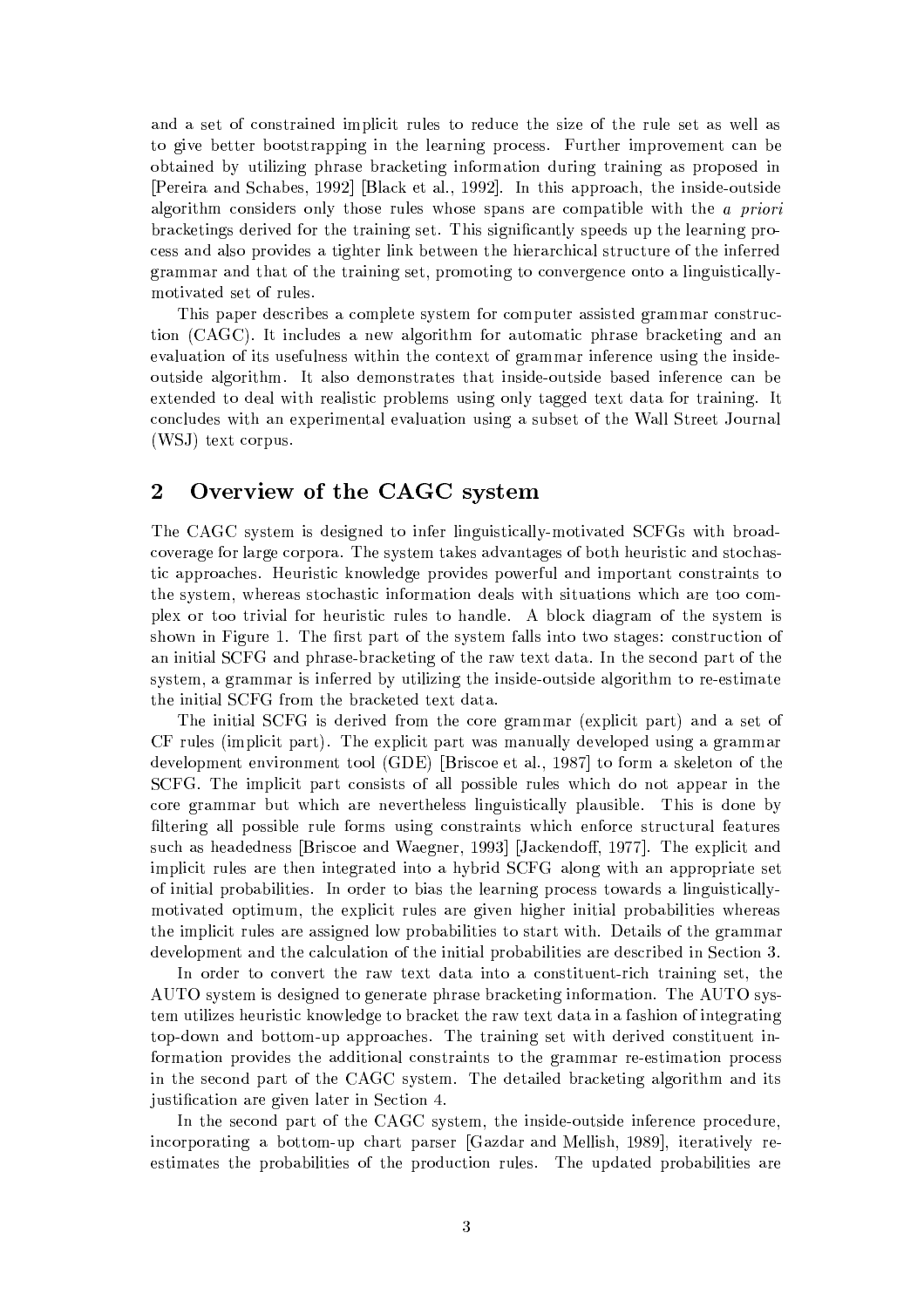6(\*B ( <sup>6</sup>9 6+@ 93584C @ <sup>2</sup> OAQ 3C429 !B 8 +@4B8 @' <sup>2</sup> B (+ <sup>B</sup> 9S3 <sup>8</sup> <sup>6</sup>( 3-  $8$  9  $8$  6.  $8$  6.  $8$  6.  $8$  6.  $8$  6.  $8$  6.  $8$  6.  $8$  6.  $8$  6.  $8$  6.  $8$  6.  $8$  6.  $8$ <sup>3</sup> <sup>6</sup> 3@&8 3Q <sup>2</sup> <sup>B</sup> (+A3 <sup>2</sup> @ # <sup>6</sup>#3 (3 <sup>3</sup> <sup>6</sup>(+( <sup>358</sup> <sup>C</sup> # J(@A <sup>6</sup> - <sup>9</sup> 8 9 <sup>2</sup> <sup>2</sup> @(9 <sup>6</sup> 93 - 69 9 / !243 F 9'B- Q <sup>2</sup> 3+\* @' <sup>2</sup> 358) 9 <sup>C</sup> <sup>6</sup>6 6!849 <sup>2</sup> +@ <sup>B</sup> <sup>6</sup>3@&86(Z, <sup>8</sup>  $\alpha$  is the set of the set of the set of the set of the set of the set of the set of the set of the set of the set of the set of the set of the set of the set of the set of the set of the set of the set of the set of the (@!C @ # <sup>6</sup>#3 ( <sup>3</sup> B @ (@!C @ # <sup>6</sup>#3 (3 <sup>3</sup> @' <sup>06</sup>(+( @ <sup>3</sup> #(K <sup>6</sup> <sup>C</sup> <sup>8</sup> <sup>6</sup>9 @ <sup>6</sup>(+(Q <sup>2</sup> 635843584C 9'6 6) # A <sup>8</sup> <sup>3</sup> <sup>6</sup> 3@&8 <sup>3</sup> (+ 26!8:6 35843B @ <sup>2</sup> 8JBD# @' <sup>3</sup> J <sup>6</sup> 3@&8 62 <sup>6</sup> 6,3B 2 @ 4 +/ @ <sup>2</sup> ( <sup>3</sup>3 3584C &6(B 6!849 <sup>2</sup> <sup>B</sup> (H ( <sup>3</sup>3 8?6 3@&8 <sup>2</sup> 24@(9  $\mathbb{R}^3 \rightarrow \mathbb{R}^3 \rightarrow \mathbb{R}^3 \rightarrow \mathbb{R}^3$  , and the set of  $\mathbb{R}^3$  is a contract of  $\mathbb{R}^3$ is generated when either criteria is met.



Final inferred SCFG

A3C&B 4 (@;: 356C <sup>6</sup> @' <sup>2</sup> <sup>1</sup>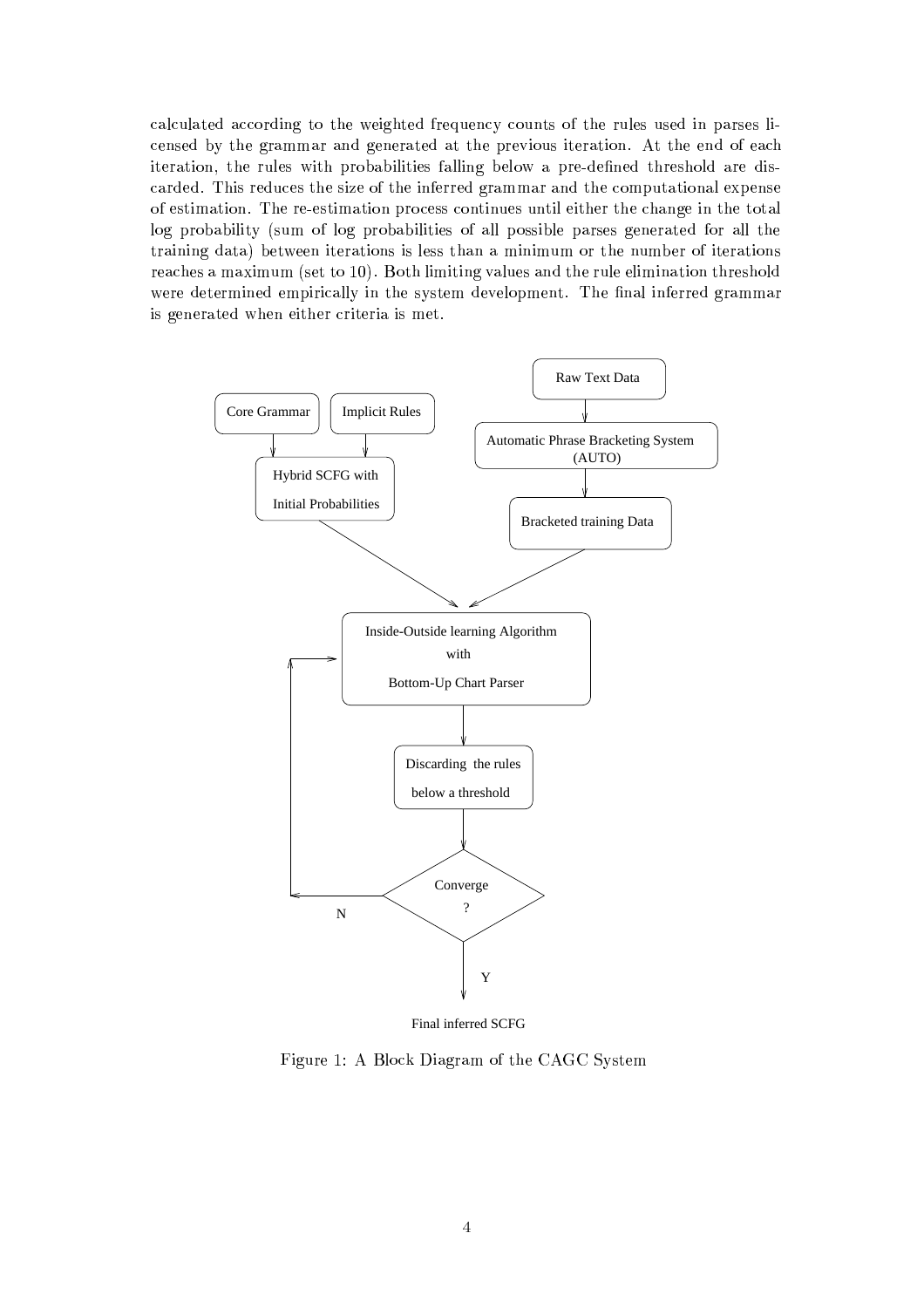#### }j~+~q W~ prsr\$p%r

#### $3.1$ Extended Inside-Outside Algorithm

Given a series of observations (terminals)  $Q = Q_1, Q_2, \ldots, Q_T$  the extended learning procedure considers only a rule i whose span  $O_8, ..., O_t$  is compatible with the *a priori* The original inside-outside algorithm was extended to take into account constituent in- $\alpha$  . The set of the state of the contract of the set of the set of the set of the set of the set of the set of the set of the set of the set of the set of the set of the set of the set of the set of the set of the set o #M 6;: 384C @' <sup>2</sup> @ # &6 3@&8 /I! <sup>243</sup> +@&8 <sup>6358</sup>2A6 <sup>3</sup>(+ D <sup>8</sup>9 #) <sup>6</sup> # @4@(+ 6!8D B8 3@&8  $3 \times 3$   $3 \times 3$   $3 \times 3$   $3 \times 3$   $3 \times 3$   $3 \times 3$   $3 \times 3$   $3 \times 3$   $3 \times 3$   $3 \times 3$   $3 \times 3$   $3 \times 3$   $3 \times 3$   $3 \times 3$   $3 \times 3$   $3 \times 3$   $3 \times 3$   $3 \times 3$   $3 \times 3$   $3 \times 3$   $3 \times 3$   $3 \times 3$   $3 \times 3$   $3 \times 3$   $3 \times 3$   $3 \times 3$   $3 \times 3$   $3 \times$ 

> $\Box$ ,  $\Box$  if (s.t) compatible with the *a priori* bracketing  $0$  otherwise  $\int_0^1 1$  if  $(a + b)$  compatible with the general home

spans (s,t) and (p,g), where  $(s,t) = Q_s, \ldots, Q_t$  and  $(p,q) = Q_s, \ldots, Q_s$  (s,t) and (p,g) are incompatible if they overlap in a situation, where either  $O_2, \ldots O_n, \ldots O_s$  or  $Q_n, \ldots Q_s, \ldots Q_n, Q_t$  where  $p \le t, s \le a, s \ne t$  and  $p \ne a$ . For example, a bracketed !2 +@ <sup>6</sup> <sup>3</sup>#3 ( <sup>3</sup> @ A@ 6!8 @' <sup>2</sup> @ # &6 3@&8 <sup>3</sup> <sup>9</sup> ;8 9 <sup>6</sup> @(+(@A C!3+& <sup>8</sup> A@ 635843584C <sup>8</sup> 8 A3 <sup>2</sup> A@ 9 358493+

 $((The \, 1 \, angles_2) ((area) (rise_4))$ 

 $\mathbf{A}$  . So a function of  $\mathbf{A}$  , and  $\mathbf{A}$  , and  $\mathbf{A}$  , and  $\mathbf{A}$ 

$$
\beta = \{ (1,4), (1,2), (3,4), (3,3), (4,4) \}
$$

The mord string (surfer our) whose span is  $(0, 9)$  is not governatible with the branksts. 4)318 6!849 <sup>3</sup> -H38 / ;

not involved in the generation of  $O_1, ..., O_{s-1}$  and  $O_{t+1}, ..., O_T$ , are modified as  $Q_{\rm s}$   $Q_{\rm t}$  and the outside probability  $f(s,t,i)$ , the probability of i being generated and <sup>6</sup> <sup>B</sup> (+ 3 <sup>2</sup> 84@ 6( <sup>358</sup> 39 @ # <sup>6</sup>#3 ( <sup>3</sup> 73 3 <sup>3</sup> <sup>3</sup> <sup>2</sup> @ # <sup>6</sup>#3 (3 @' 3AC <sup>8</sup> <sup>6</sup> 3584C

$$
e'(s,t,i) = A(s,t) e(s,t,i)
$$
  
 $f'(s,t,i) = A(s,t) f(s,t,i)$ 

Hence, the inside probability  $e'(s, t, i)$  is set to zero if the span  $(s, t)$  violates any of the  $f'(s, t, i)$ .  $\alpha$  priori honelets otherwise it is unabanged, and similarly for the outside probability.

#### 3.2 Core Grammar Development

 <sup>C</sup> <sup>6</sup>6 <sup>B</sup> 9 <sup>2</sup> @&B4C&24@&B <sup>243</sup> A@ : <sup>3</sup> <sup>6</sup> @4939D& 3@480@' <sup>2</sup> <sup>C</sup> <sup>6</sup>6 8 <sup>9</sup> - 8 9 #);Q <sup>3</sup> +@ 6!849 P6C48 F. <sup>3</sup> +@ 6!849 P6C&8 J354 6E6)8'9 /5- <sup>8</sup> <sup>69</sup> @' (H,3+\*6(M <sup>8</sup> <sup>3</sup>73 6- @' - <sup>2</sup> 0?1 <sup>6</sup> <sup>B</sup> 97358 <sup>2</sup> <sup>C</sup> <sup>6</sup>6 <sup>358</sup> @ 9 F @ 9'B +@ <sup>B</sup> <sup>6</sup> 3@&86(  $\sim$  8  $\sim$  8  $\sim$  8  $\sim$  8  $\sim$  8  $\sim$  8  $\sim$  8  $\sim$  8  $\sim$  8  $\sim$  8  $\sim$  8  $\sim$  8  $\sim$  8  $\sim$  8  $\sim$  8  $\sim$  8  $\sim$  8  $\sim$  8  $\sim$  8  $\sim$  8  $\sim$  8  $\sim$  8  $\sim$  8  $\sim$  8  $\sim$  8  $\sim$  8  $\sim$  8  $\sim$  8  $\sim$  8  $\sim$  8  $\sim$  8  $\sim$ Development Environment (GDE) [Carroll et al., 1991]. The GDE grammars take the  $\mathcal{A}$  , and the set of  $\mathcal{A}$  . The set of the set of the set of the set of the set of the set of the set of the set of the set of the set of the set of the set of the set of the set of the set of the set of the set المعالي المستقبل المستقبل المستقبل المستقبل المستقبل المستقبل المستقبل المستقبل المستقبل المستقبل المستقبل المس -<sup>8</sup> <sup>2</sup> 0 <sup>1</sup> <sup>6</sup> <sup>B</sup> @ <sup>2</sup> @ E3 62 3586( 6J849784@&8!- 3586( \*6!8 # &43 A976 <sup>6</sup> @' 2 <sup>6</sup> <sup>B</sup> -%&6( <sup>B</sup> <sup>63</sup> /&M@ F,6(+)3A <sup>0</sup> 84@&B8 <sup>2</sup> <sup>6</sup> 6J849<sup>0</sup> & # <sup>2</sup> <sup>6</sup> <sup>6</sup>A@  $8.6$  and  $1.3$   $1.4$   $1.6$   $1.6$   $1.6$   $1.6$   $1.6$   $1.6$   $1.6$   $1.6$   $1.6$   $1.6$   $1.6$   $1.6$   $1.6$   $1.6$   $1.6$   $1.6$   $1.6$   $1.6$   $1.6$   $1.6$   $1.6$   $1.6$   $1.6$   $1.6$   $1.6$   $1.6$   $1.6$   $1.6$   $1.6$   $1.6$   $1.6$   $1.6$   $1.6$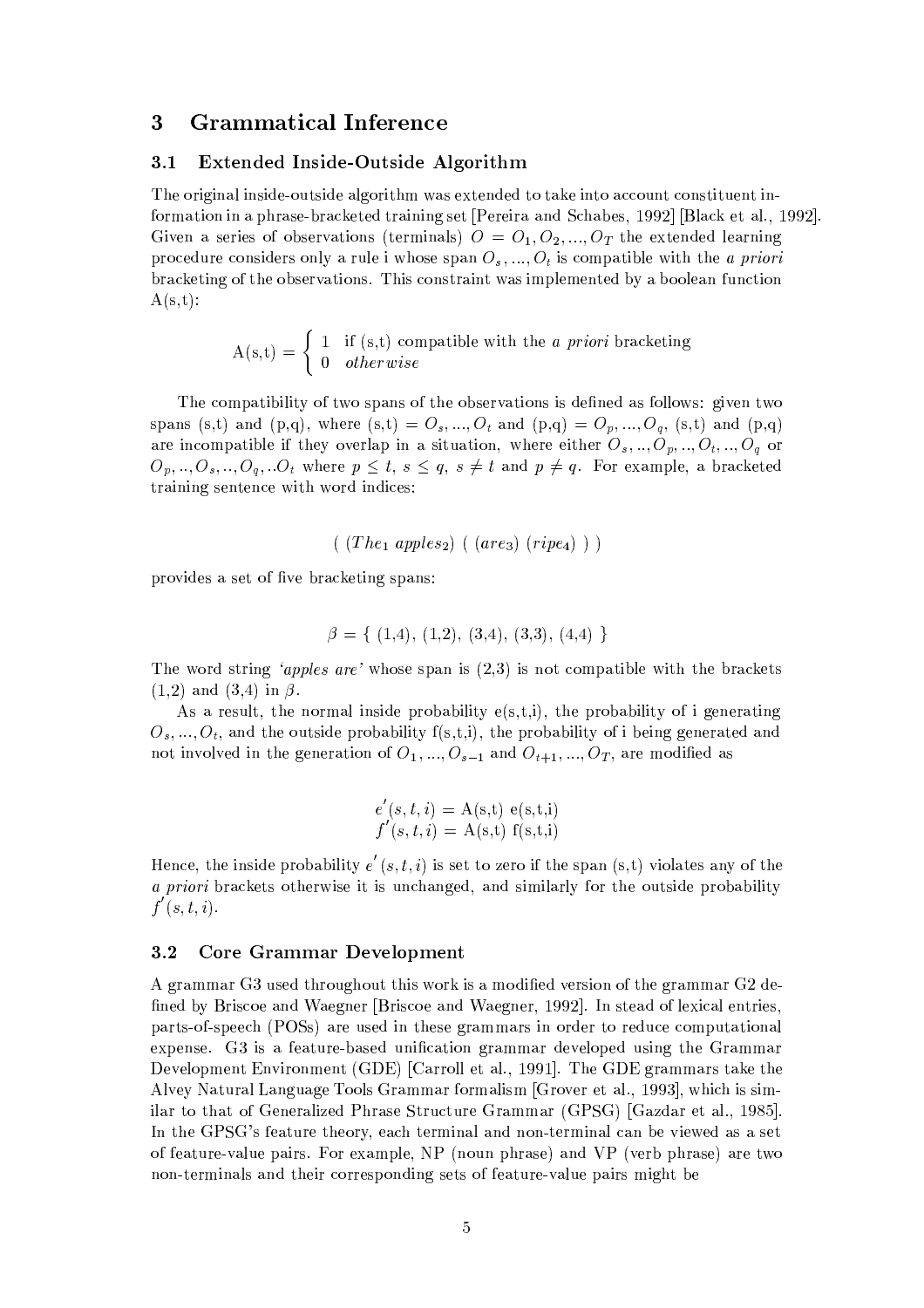$$
NP : [N +, V -, PLU +]
$$
  
VP : [N -, V +, PLU -].

 <sup>3</sup> 6!8490& <sup>=</sup> ( <sup>B</sup> <sup>6</sup>( <sup>6</sup> <sup>6</sup> <sup>B</sup> 6!849 <sup>2</sup> <sup>3</sup> > @ <sup>3</sup> #(H &6( <sup>B</sup> <sup>6</sup>- 6!849 -)/ .D3 - <sup>3</sup>  $\text{DIII}$  i indicates ND is a plural noun phrase such as (the smales (DT  $\overline{MMC}$ ) whereas  $\mathbf{M} = \mathbf{V} + \mathbf{D}$   $\mathbf{H}$  be a sequente a singular vanh phases such as  $\langle \mathbf{v} \rangle$   $\langle \mathbf{D} \mathbf{F} \mathbf{Z} \mathbf{H} \mathbf{I} \rangle$ 

!243 6 <sup>B</sup> D <sup>2</sup> @ <sup>3</sup> <sup>358</sup>C <sup>6</sup>9 A3 <sup>2</sup> <sup>2</sup> @ <sup>6</sup> 3@&8 @' B843\*6 3@&8 6!849 @ 6C46\*-  $\overline{a}$  , and  $\overline{a}$  and  $\overline{a}$  and  $\overline{a}$  and  $\overline{a}$  . The state  $\overline{a}$ instance, the rule

#### $0$  . Ninfinitir @  $1$  . Unfinitir @  $1$

 $\blacksquare$  . The distribution of the set of the set of the set of the set of the set of the set of the set of the set of the set of the set of the set of the set of the set of the set of the set of the set of the set of the s 0&5= <sup>6</sup> <sup>B</sup> <sup>358</sup> <sup>2</sup> #0 6!849<sup>0</sup> <sup>6</sup> # @&B849 @ # @ <sup>2</sup> @ <sup>6</sup>D ,T <sup>8</sup> 6D&6 <sup>356</sup>#(+ +/  $\Gamma$  be the contener  $\langle \mathcal{T} L \rangle$  and is nine  $\langle \mathcal{D} \mathcal{T} \rangle$   $\langle \mathcal{D} \mathcal{T} \rangle$   $\langle \mathcal{T} L \rangle$   $\langle \mathcal{T} L \rangle$   $\langle \mathcal{T} L \rangle$  $\mathcal{A}$  and the state of the state  $\mathcal{A}$  , the state of the state of the state of the state of the state of the state of the state of the state of the state of the state of the state of the state of the state of the s  $\blacksquare$  and a set of the state of the state of the state of the state of the state of the state of the state of the state of the state of the state of the state of the state of the state of the state of the state of the st  $\mathbf{B}$  and  $\mathbf{B}$  and  $\mathbf{B}$  and  $\mathbf{B}$  and  $\mathbf{B}$ 

$$
VP[PLU @x] \rightarrow V1[PLU @x] PP
$$

38493+\*6> 26 <sup>4</sup> <sup>6</sup>> @ <sup>3</sup> <sup>6</sup> <sup>8</sup> 0\$A26& F <sup>2</sup> &6(B @' <sup>3</sup> 0&5= <sup>6</sup> <sup>B</sup> <sup>3</sup> /

!-<sup>6</sup>#(+4 24@AN <sup>2</sup> D#@&69 26 <sup>6</sup> <sup>3</sup> 3+ @' <sup>2</sup> D <sup>C</sup> <sup>6</sup>6 />!2 <sup>6</sup> <sup>6</sup> @ <sup>6</sup>( @'  $\mathcal{A}$  and a set of the set of the set of the set of the set of the set of the set of the set of the set of the set of the set of the set of the set of the set of the set of the set of the set of the set of the set of t <sup>4</sup> /!2 <sup>6</sup> <sup>6</sup>(H@ 4 8 - 3586(+ 0! A24@6358 B8 3@&8a3 @ # 384C <sup>2</sup> 0?1 <sup>38</sup> @ <sup>2</sup> <sup>C</sup> <sup>6</sup>6H @ 6( <sup>3</sup> /%A386(+(+E3 <sup>2</sup> <sup>6</sup> 4( <sup>6</sup> <sup>B</sup> A24@ 8&B# @' &6( <sup>B</sup>  $\overline{a}$  ,  $\overline{a}$  ,  $\overline{a}$  ,  $\overline{a}$  ,  $\overline{a}$  ,  $\overline{a}$  ,  $\overline{a}$  ,  $\overline{a}$  ,  $\overline{a}$  ,  $\overline{a}$  ,  $\overline{a}$  ,  $\overline{a}$  ,  $\overline{a}$  ,  $\overline{a}$  ,  $\overline{a}$  ,  $\overline{a}$  ,  $\overline{a}$  ,  $\overline{a}$  ,  $\overline{a}$  ,  $\overline{a}$  ,

| Rules |  |  | NT   PT   POS   Features   (Average) Values/Feature |
|-------|--|--|-----------------------------------------------------|
|       |  |  |                                                     |

| Table 1: Broad Characteristics of the G3 Grammar |  |
|--------------------------------------------------|--|
|--------------------------------------------------|--|

#### 3.3 Implicit Rules Generation

The implicit extension to the G3 grammar was generated by the technique used in . <sup>3</sup> +@ 6!849 P6C48 35476)6 <sup>9</sup> .P6C&8 3 4 6E6 <sup>9</sup> / !243 2843!B < (@)9 @4B -  $\sim$  -6  $\sim$  -6  $\sim$  -6  $\sim$  -6  $\sim$  -6  $\sim$  -6  $\sim$  -6  $\sim$  -6  $\sim$  -6  $\sim$  -6  $\sim$  -6  $\sim$  -6  $\sim$  -6  $\sim$  -6  $\sim$  -6  $\sim$  -6  $\sim$  -6  $\sim$  -6  $\sim$  -6  $\sim$  -6  $\sim$  -6  $\sim$  -6  $\sim$  -6  $\sim$  -6  $\sim$  -6  $\sim$  -6  $\sim$  -6  $\sim$ 

| $NT \rightarrow NTNT$   |  |
|-------------------------|--|
| $N T \rightarrow PT PT$ |  |
| $NT \rightarrow PTNT$   |  |
| $NT \rightarrow NT$ PT  |  |

 $\mathbf{1}$  after the star and started the started started the started started started started started started started started started started started started started started started started started started started started s

 $\overline{1}$  p.  $\overline{1}$  (1)  $\overline{3}$  is to perform and properties  $\overline{2}$  and  $\overline{3}$   $\overline{4}$  and  $\overline{4}$   $\overline{5}$  and  $\overline{4}$   $\overline{5}$  and  $\overline{4}$  and  $\overline{5}$  and  $\overline{4}$  and  $\overline{5}$  and  $\overline{5}$  and  $\overline{5}$  and

!2 @&B (6 A@&B (9 <sup>C</sup>8 <sup>6</sup> <sup>8</sup> )  <sup>B</sup>(+ <sup>3</sup>A6(+( @ <sup>3</sup> #(H +@#3586 3@&8 @' !  $\mathbf{A} \equiv \mathbf{A} \equiv \mathbf{A} \equiv \mathbf{A} \equiv \mathbf{A} \equiv \mathbf{A} \equiv \mathbf{A} \equiv \mathbf{A} \equiv \mathbf{A} \equiv \mathbf{A} \equiv \mathbf{A} \equiv \mathbf{A} \equiv \mathbf{A} \equiv \mathbf{A} \equiv \mathbf{A} \equiv \mathbf{A} \equiv \mathbf{A} \equiv \mathbf{A} \equiv \mathbf{A} \equiv \mathbf{A} \equiv \mathbf{A} \equiv \mathbf{A} \equiv \mathbf{A} \equiv \mathbf{A} \equiv \mathbf{A} \equiv \mathbf{A} \equiv \mathbf{A} \equiv \mathbf{$ implausible because they violate the constraint that a phrase must have a head, that <sup>3</sup> 3 <sup>6</sup> <sup>0</sup> B +@&8 6358R6 84@&B8R6!849 <sup>6</sup> 0CB +@&8 <sup>638</sup> 6K& # <sup>3</sup> 6J849 @K @ 2;/ !2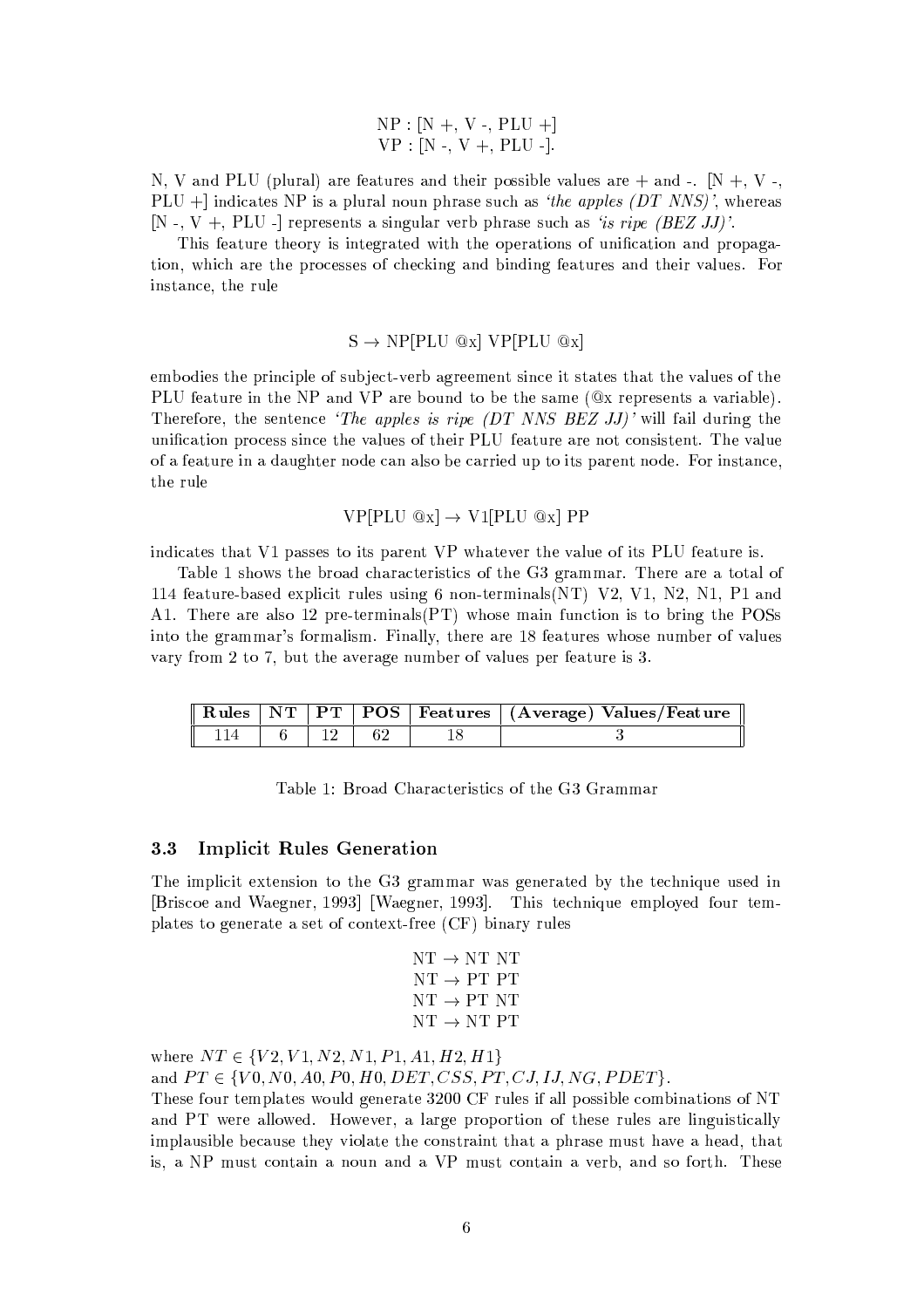<sup>2</sup> <sup>69</sup> 9'8 +@&8 6358 <sup>6</sup> <sup>2</sup> @ <sup>B</sup> 9 @(H <sup>2</sup> <sup>B</sup> (+C <sup>8</sup> <sup>6</sup>9 #) <sup>2</sup> <sup>6</sup># @'&  $\mathbf{f}(\mathbf{s}) = \mathbf{f}(\mathbf{s})$  , and the set of  $\mathbf{s}$  and  $\mathbf{s}$  and  $\mathbf{s}$  and  $\mathbf{s}$  and  $\mathbf{s}$ 

!2 <sup>B</sup> (+( @' M2 <sup>69</sup> 9'8 +@&8 <sup>638</sup> <sup>6</sup> <sup>9</sup> 3+&9 @--6 !2 @ D.<&6;: 849@<sup>3</sup> 4 6))9 / -<sup>8</sup> <sup>2</sup> <sup>2</sup> @ )3[@I <sup>2</sup> <sup>6</sup> <sup>6</sup>( +@&8 <sup>3</sup> <sup>B</sup> <sup>8</sup> 26 & <sup>2</sup> <sup>69</sup> @&8 A243+2 (H D <sup>8</sup> @' <sup>2</sup> +@&8 <sup>3</sup> <sup>B</sup> <sup>8</sup> <sup>6</sup> <sup>9</sup> <sup>849</sup> <sup>8</sup> 6J849  <sup>6358</sup> (+ D <sup>8</sup> @' 6+@48 <sup>3</sup> <sup>B</sup> <sup>8</sup> <sup>6</sup>@  (@(H ( <sup>6</sup>9 @ <sup>2</sup> <sup>2</sup> <sup>69</sup> 26!8 <sup>2</sup> @ <sup>2</sup> / !243 \*6J8 # ,M( <sup>6358</sup> 9 <sup>B</sup> 3584C <sup>2</sup> 9356C <sup>6</sup> <sup>38</sup> A3C&B @8 / -<sup>3</sup> 6!8 @' <sup>2</sup>



A3C&B <sup>8</sup> 36C <sup>6</sup> @' --6 !2 @ 6!849 6!8 ,6(+ @' %- =

6C!@ <sup>3</sup> <sup>38</sup> <sup>2</sup> <sup>C</sup> <sup>6</sup>63-D4 6@4 6!849 -@8 68 6N <sup>2</sup> <sup>2</sup> <sup>6</sup> <sup>6</sup>( \*6C!@ <sup>3</sup> / -ا العالم العام العام العام العام العام العام العام العام العام العام العام العام العام العام العام العام العام  $V1$ , unadificate). In the convention result (deep) and its M9 aggregate (the coupling  $\epsilon$  <sup>2</sup> 4)3)A243H2 6): <sup>2</sup> 69& # <sup>6</sup> <sup>6</sup> @493 @N @ C <sup>2</sup> 83 6
& # <sup>2</sup> <sup>6</sup> / BG E CjJ The headedness constraints ensure that at least one daughter on the right-hand side  $\alpha$  and the state of the state of the state of the state of the state of the state of the state of the state of the state of the state of the state of the state of the state of the state of the state of the state of the  $26$   $26$   $27$   $28$   $29$   $20$   $20$ 

 <sup>6</sup>(+3584C <sup>2</sup> <sup>2</sup> <sup>69</sup> 9'8 +@&8 6358 3
8 R3( 3++3  <sup>B</sup> (+ 6358 9 / -<sup>8</sup>  $\blacksquare$  . The set of the set of the set of the set of the set of the set of the set of the set of the set of the set of the set of the set of the set of the set of the set of the set of the set of the set of the set of the @48)& 9 @ <sup>2</sup> <sup>6</sup> <sup>B</sup> - # <sup>6</sup>9 @ 6( <sup>3</sup> #) <sup>6</sup> 6243584C <sup>2</sup> <sup>9</sup> 6JB (H <sup>6</sup> <sup>B</sup> 6J8&9 &6( <sup>B</sup>  $\mathcal{L} = \mathcal{L} = \mathcal{L} = \mathcal{L} = \mathcal{L} = \mathcal{L} = \mathcal{L} = \mathcal{L} = \mathcal{L} = \mathcal{L} = \mathcal{L} = \mathcal{L} = \mathcal{L} = \mathcal{L} = \mathcal{L} = \mathcal{L} = \mathcal{L} = \mathcal{L} = \mathcal{L} = \mathcal{L} = \mathcal{L} = \mathcal{L} = \mathcal{L} = \mathcal{L} = \mathcal{L} = \mathcal{L} = \mathcal{L} = \mathcal{L} = \mathcal{L} = \mathcal{L} = \mathcal{L} = \mathcal$ @#358 9 @D @ <sup>6</sup> <sup>2</sup>M# 39 <sup>6</sup> <sup>B</sup> - # <sup>6</sup>9 <sup>C</sup> <sup>6</sup>6 /

### 3.4 Hybrid SCFG

 $\blacksquare$  . It is a set of  $\blacksquare$ 6J849 <sup>6</sup>(+( @ <sup>3</sup> #(H &6(B @' & <sup>6</sup> <sup>B</sup> <sup>38</sup> <sup>2</sup> <sup>C</sup> <sup>6</sup>6 /F! <sup>2</sup> 3+\* @' <sup>2</sup> <sup>C</sup> <sup>6</sup>6 <sup>6</sup> ;, 6!8 3@&879 <sup>849</sup> @&8 <sup>2</sup> 8&B# @' <sup>6</sup> <sup>B</sup> 6!849 <sup>2</sup> 8&B# @' <sup>2</sup> <sup>3</sup> +@ @&8493584C values. However, in our grammar this expansion makes the size too large to handle 6!849S6(+@ <sup>358</sup>@49'B @ #(+ D @' 9'6 <sup>6</sup> <sup>358</sup> B+3 8/ -<sup>8</sup> <sup>69</sup> <sup>3</sup> <sup>243</sup>@, 6!8 3@&8 @M A6 <sup>3</sup>-( 39 #) 84@ <sup>B</sup> <sup>3</sup> ( 3H\*+3584C <sup>2</sup> \$ !>0& M @' 84@&B8 <sup>6</sup> <sup>B</sup> )3'A243H2 <sup>3</sup> ( <sup>6</sup> 3+&(H (H 3 & 36) A 369 Q 849 Q 849 Q 849 Q 849 Q 849 Q 849 Q 849 Q 849 Q 844 Q 844 Q 844 Q 844 Q 844 Q 844 Q 844 Q 84  $\mathbf{S} = \mathbf{S} \mathbf{S}$  $\mathbf{1} \quad \mathbf{3} \quad \mathbf{4} \quad \mathbf{5} \quad \mathbf{1} \quad \mathbf{1} \quad \mathbf{1} \quad \mathbf{1} \quad \mathbf{1} \quad \mathbf{1} \quad \mathbf{1} \quad \mathbf{1} \quad \mathbf{1} \quad \mathbf{1} \quad \mathbf{1} \quad \mathbf{1} \quad \mathbf{1} \quad \mathbf{1} \quad \mathbf{1} \quad \mathbf{1} \quad \mathbf{1} \quad \mathbf{1} \quad \mathbf{1} \quad \mathbf{1} \quad \mathbf{1} \quad \mathbf{1} \quad \mathbf{1} \quad \mathbf{$ #69 <sup>B</sup> (+ 3 <sup>6</sup> @' <sup>4</sup> <sup>B</sup> (+ <sup>3</sup> <sup>C</sup> <sup>8</sup> <sup>6</sup>9 <sup>3</sup> A243+2 <sup>3</sup> 6# @&B 8 <sup>3</sup>ON@ 26!8 <sup>2</sup> @ 3C!3586(M / ! <sup>243</sup> , <sup>849</sup> 9 <sup>C</sup> <sup>6</sup>6 358- ( B49 %)6 6N,( 3++3 <sup>B</sup> (+J6J8&9 ( )() <sup>3</sup>( <sup>3</sup> +3 <sup>B</sup> (H / +@ <sup>6</sup> <sup>3</sup>@&8 # A <sup>8</sup> <sup>2</sup> <sup>6</sup> <sup>B</sup> - #69 +@ <sup>C</sup> <sup>6</sup>6 6!849 <sup>2</sup> <sup>2</sup>M# 39W1
 <sup>3</sup>Q 24@A8 <sup>358</sup> !-<sup>6</sup>#(+N83 <sup>358</sup> O @' <sup>2</sup> 8&B# @ <sup>B</sup> (H73 84@48!- 3586(+ 3- 386(H 6!849  $\alpha$  and  $\alpha$  and  $\alpha$  and  $\alpha$  and  $\alpha$ 

the left-hand side (the same parent), the initial probability of each explicit rule  $(P_*)$ and implicit rule  $(D_i)$  is calculated as !2 <sup>35843</sup> <sup>356</sup>( @ # <sup>6</sup>#3 (3 <sup>3</sup> @' <sup>2</sup> <sup>B</sup> ( <sup>3</sup> <sup>8</sup> <sup>2</sup> 1 <sup>6</sup> > <sup>2</sup> 8O\*6( \*B ( <sup>6</sup>9 <sup>358</sup> <sup>2</sup> @(+(@Aing manner: given a rule subset A, where the rules have the same non-terminals on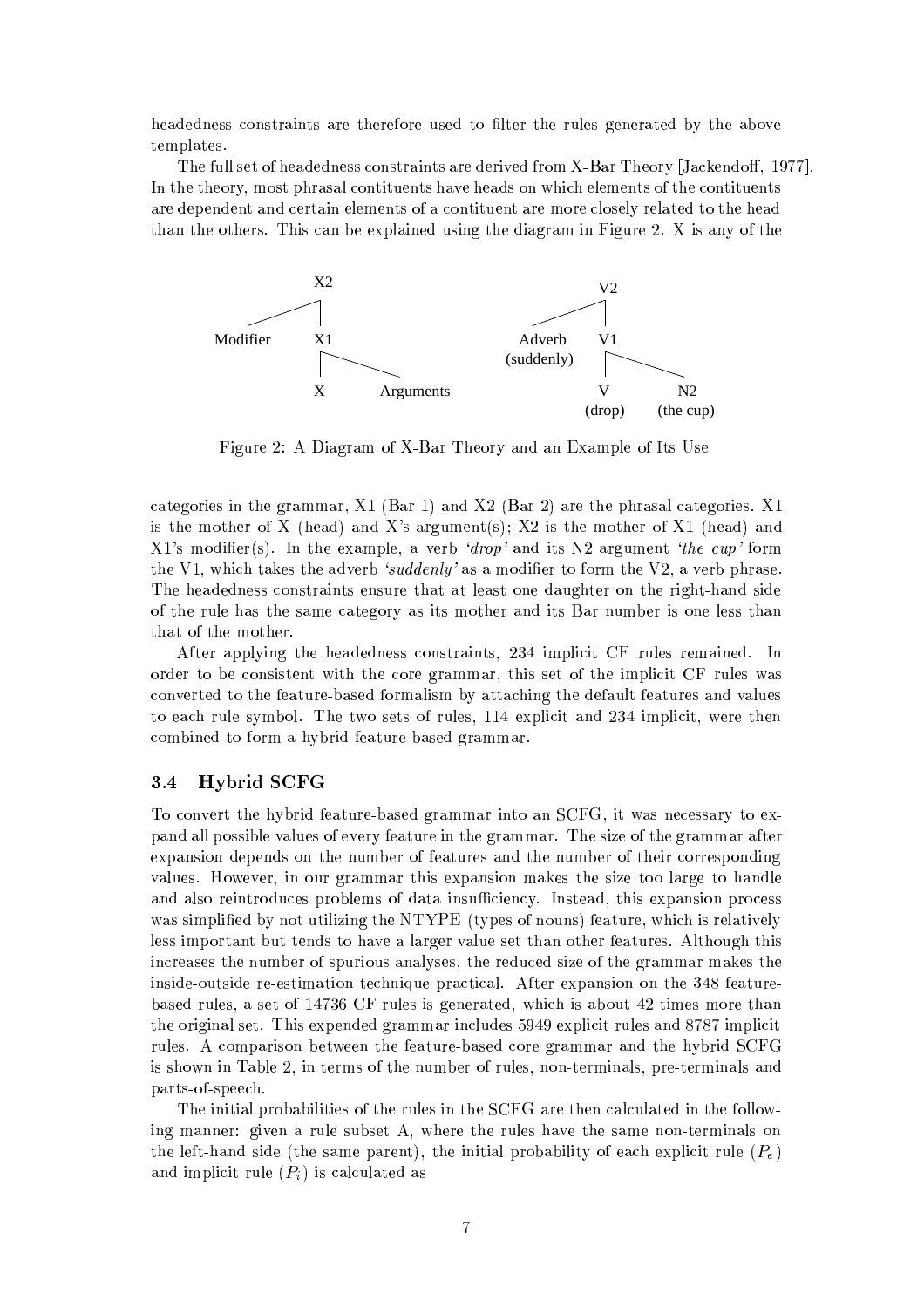|                                   | Rules | N T | ${\bf PT}$ | <b>POS</b> |
|-----------------------------------|-------|-----|------------|------------|
| <b>Feature-Based Core Grammar</b> |       |     |            |            |
| Hybrid SCFG                       |       |     |            |            |

!-<sup>6</sup>#(+ <sup>8</sup> @ <sup>6</sup> <sup>3</sup>@&8 # A <sup>8</sup> <sup>6</sup> <sup>B</sup> -69 @ <sup>6</sup>6 6!849 ,# 39:1


$$
P_e = \frac{0.9}{N}
$$
 and  $P_i = \frac{0.1}{M}$ ,

 $\blacksquare$  , and the set of the set of the set of the set of the set of the set of the set of the set of the set of the set of the set of the set of the set of the set of the set of the set of the set of the set of the set of  $\blacksquare$  . A set of the set of the set of the set of the set of the set of the set of the set of the set of the set of the set of the set of the set of the set of the set of the set of the set of the set of the set of the s development. The above calculations ensure that the explicit rules get a better start 9?B 384C 63843584C <sup>3</sup> 6!849 <sup>6</sup>(+@ 26 <sup>2</sup> <sup>35843</sup> <sup>356</sup>(@ #6#3 ( <sup>3</sup> <sup>3</sup> @' <sup>6</sup>(+(I <sup>2</sup> <sup>B</sup> (J A3 <sup>2</sup> <sup>2</sup> <sup>6</sup>D parent sum to 1.

## , and the state  $\sim$  to the state of the state of the state of the state of the state of the state of the state of the state of the state of the state of the state of the state of the state of the state of the state of th

-<sup>8</sup> <sup>2</sup> <sup>358</sup> 39 - @&B 39 \$# <sup>6</sup>9 - <sup>3</sup> +@&8 <sup>3</sup> <sup>B</sup> <sup>8</sup> 358) @ 6 3@&8 @' <sup>2</sup> < 635843584C 9'6 <sup>6</sup> @ vides a good constraint during the re-estimation process as stated in the introduc- $\overline{a}$  , and  $\overline{a}$  , and  $\overline{a}$  are set of  $\overline{a}$  . The set of  $\overline{a}$  and  $\overline{a}$  and  $\overline{a}$  and  $\overline{a}$  and  $\overline{a}$  and  $\overline{a}$  and  $\overline{a}$  and  $\overline{a}$  and  $\overline{a}$  and  $\overline{a}$  and  $\overline{a}$  and  $\overline{a$ [Santorini, 1991] used in [Pereira and Schabes, 1992] is very labour-expensive and this . A : B6( A : B6( A 5) 6( A 6) 6( A 6) 6( A 6) 6( A 6) 6( A 63843584 C + 63843584 C + 63843584 C + 64  $\mathcal{L} = \{A \mid A \mid A \in \mathcal{A} \}$  and  $A \in \mathcal{L}$  and  $A \in \mathcal{L}$  and  $A \in \mathcal{L}$  and  $A \in \mathcal{L}$  and  $A \in \mathcal{L}$  and  $A \in \mathcal{L}$  and  $A \in \mathcal{L}$  and  $A \in \mathcal{L}$  and  $A \in \mathcal{L}$  and  $A \in \mathcal{L}$  and  $A \in \mathcal{L}$  and  $A \in \mathcal{L}$  38) @ 6 3@&8 @ 2 63843584C +@ <sup>B</sup> / !2 =!? 26# <sup>8</sup> <sup>9</sup> 3C&8 9 @ 243 B @ / !2 @4B <sup>B</sup> @' <sup>2</sup> =!? # 6;: 3584C @' <sup>2</sup> +@ <sup>B</sup> <sup>3</sup> <sup>B</sup> 9 @X6 <sup>3</sup> <sup>2</sup> inside-outside based grammar re-estimation in the CAGC system.

 $\mathbf{r}$  and  $\mathbf{r}$  and  $\mathbf{r}$  and  $\mathbf{r}$  and  $\mathbf{r}$  and  $\mathbf{r}$  and  $\mathbf{r}$  and  $\mathbf{r}$  and  $\mathbf{r}$  and  $\mathbf{r}$  and  $\mathbf{r}$  and  $\mathbf{r}$  and  $\mathbf{r}$  and  $\mathbf{r}$  and  $\mathbf{r}$  and  $\mathbf{r}$  and  $\mathbf{r}$  and  $\blacksquare$  . A set of the set of the set of the set of the set of the set of the set of the set of the set of the set of the set of the set of the set of the set of the set of the set of the set of the set of the set of the s  $\alpha$  is the set of  $\alpha$  and  $\alpha$  and  $\alpha$  and  $\alpha$  and  $\alpha$ <sup>6</sup> 6!88 26 @#358 Q# @ <sup>2</sup> <sup>2</sup> > @ - 9@A8 6!849 # @ @-.B <sup>6</sup>@&62 /&- <sup>3</sup> @ # &9  $\blacksquare$  . A set of the set of the set of the set of the set of the set of the set of the set of the set of the set of the set of the set of the set of the set of the set of the set of the set of the set of the set of the s  $\alpha$  . The same state of the state of the state of the state of the state of the state of the state of the state of the state of the state of the state of the state of the state of the state of the state of the state of t mation can be identified locally (bottom-up approach) such as a noun phrase starting A3 2:6 <sup>9</sup> 358 @ 6& # <sup>2</sup> <sup>6</sup> # C!358843584C A3 <sup>2</sup> 6!8 6!B ,3( <sup>356</sup>/ \*6!B @' <sup>243</sup>73 <sup>2</sup>  $+$  . The set of the set of the set of the set of the set of the set of the set of the set of the set of the set of the set of the set of the set of the set of the set of the set of the set of the set of the set of the se  $\mathcal{A} = \mathcal{A} \cup \mathcal{A}$  , and a set of a set of a set of a set of a set of a set of a set of a set of a set of a set of a set of a set of a set of a set of a set of a set of a set of a set of a set of a set of a set of a

!2 &6 3@&B ; @' +@&8 <sup>3</sup> <sup>B</sup> <sup>8</sup> \*6!884@ <sup>6</sup>(+( # @ 9 <sup>3849</sup> <sup>849</sup> <sup>8</sup>(/ 14@D  $\blacksquare$  . The set of the set of the set of the set of the set of the set of the set of the set of the set of the set of the set of the set of the set of the set of the set of the set of the set of the set of the set of the vance. Also, interaction between two different constituents sometimes happen. As a consequence, the rules used in the AUTO system are applied in a prescribed order A243H2 26N# <sup>8</sup> <sup>9</sup> 3589 3 3+\*6( (/!2 <sup>6</sup>(C!@ <sup>3</sup> <sup>2</sup> @' <sup>2</sup> =!>? <sup>3</sup> C!3+& <sup>8</sup> <sup>38</sup> <sup>9</sup> <sup>63</sup> ( A3 <sup>2</sup> 6J8 ,6(+ <sup>358</sup> <sup>1</sup>  3@&8G '/ <sup>4</sup> 6!849 <sup>3</sup> @ 6J8 <sup>3</sup> C!3+& <sup>8</sup> <sup>3</sup> <sup>871</sup>  3@&8 '/ <sup>8</sup> /

. A set of the set of the set of the set of the set of the set of the set of the set of the set of the set of the set of the set of the set of the set of the set of the set of the set of the set of the set of the set of t . A state of the state of the state of the state of the state of the state of the state of the state of the state of the state of the state of the state of the state of the state of the state of the state of the state of t  $\blacksquare$  . The state of the state of the state of the state of the state of the state of the state of the state of the state of the state of the state of the state of the state of the state of the state of the state of the <sup>3</sup> <sup>2</sup>T3 <sup>C</sup> <sup>8</sup> <sup>6</sup>( 3H\* 9 B B6( 358) @ 6 3@48 +-% A6 <sup>B</sup> 9 @ ,- <sup>6</sup> # @4B849'6 358) @ 6\*-  $3.88$  A3  $3.9$  a3  $3.9$  a358  $3.9$  a3584  $3.9$  a3584  $\pm$  0.000  $\pm$  0.000  $\pm$  0.000  $\pm$  0.000  $\pm$  0.000  $\pm$  0.000  $\pm$  0.000  $\pm$  0.000  $\pm$  0.000  $\pm$  0.000  $\pm$  0.000  $\pm$  0.000  $\pm$  0.000  $\pm$  0.000  $\pm$  0.000  $\$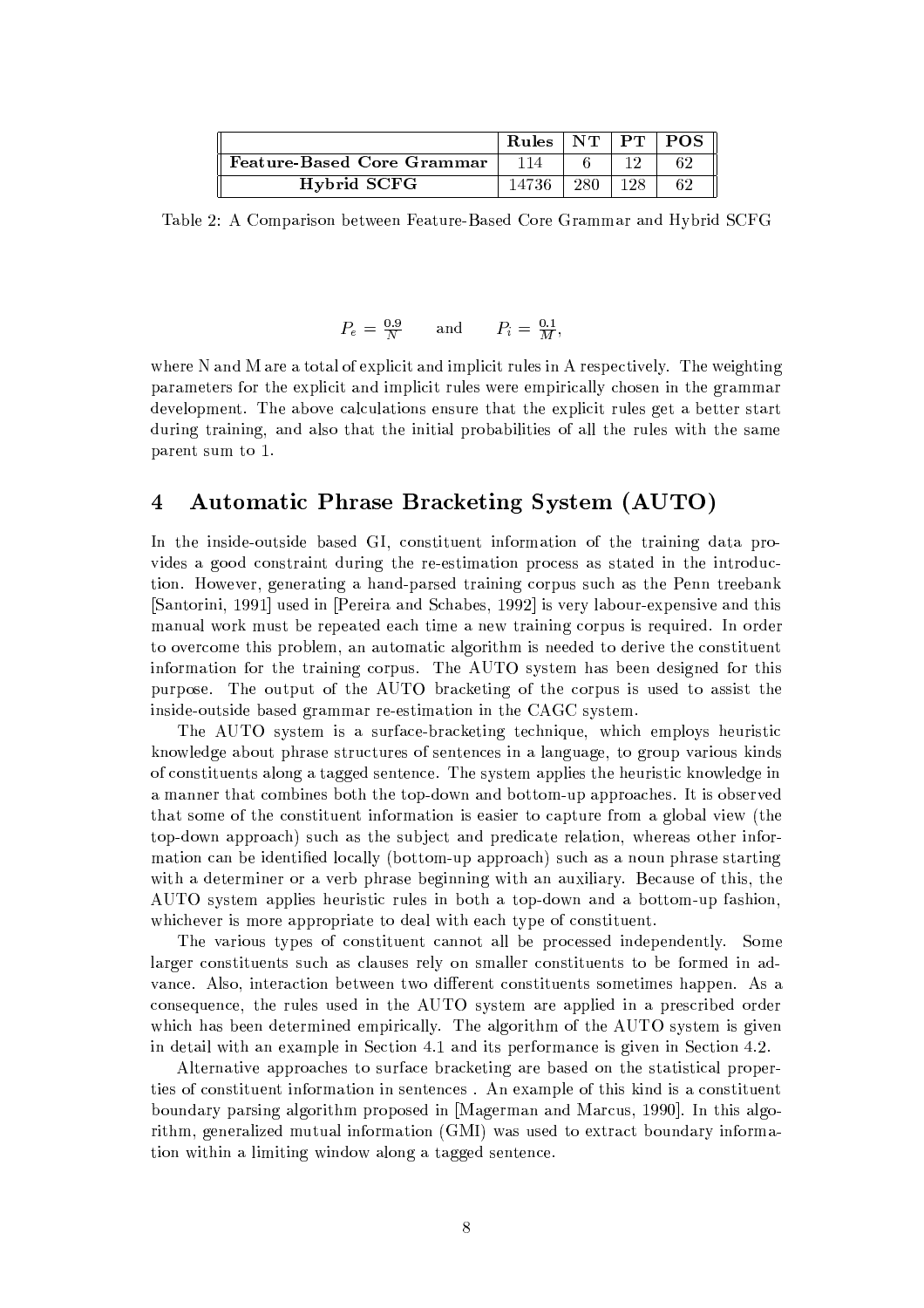### $\mathcal{M}$  if  $\mathcal{M}$  and  $\mathcal{M}$  are  $\mathcal{M}$  and  $\mathcal{M}$

!2 # 6;: 3584C <sup>6</sup>(C!@ <sup>3</sup> <sup>2</sup> @ <sup>2</sup>>= !? <sup>6</sup>(+(H <sup>358</sup>@ 6C @ # C!358 A3 <sup>2</sup> 3I <sup>2</sup> input (a tagged sentence in the WSJ corpus) is segmented into basic constituents of  $\mathbb{R}^3 \rightarrow \mathbb{R}^3$  and  $\mathbb{R}^3$  and  $\mathbb{R}^3$  and  $\mathbb{R}^3$  becomes the set of the set of the set of the set of the set of the set of the set of the set of the set of the set of the set of the set of the set of the  $\overline{\phantom{a}}$  . The contract of the contract of the contract of the contract of the contract of the contract of the contract of the contract of the contract of the contract of the contract of the contract of the contract of # &43 A @' <sup>2</sup> B <sup>B</sup> @' <sup>2</sup> A24@(+O <sup>8</sup> 8 26!8 26A243+2a3 @'&&39 9 #) <sup>6</sup> bare input tag sequence. A top-down procedure starts with the whole sentence S and <sup>2</sup> 8;849 <sup>2</sup> : +@&8 <sup>3</sup> <sup>B</sup> <sup>8</sup>> @ @ G <sup>2</sup>  ( 6!B @GA243H276 <sup>B</sup> #  6!849:6 93-  $\mathcal{A} = \mathcal{A} = \mathcal{A} = \mathcal{A} = \mathcal{A} = \mathcal{A} = \mathcal{A} = \mathcal{A} = \mathcal{A} = \mathcal{A} = \mathcal{A} = \mathcal{A} = \mathcal{A} = \mathcal{A} = \mathcal{A} = \mathcal{A} = \mathcal{A} = \mathcal{A} = \mathcal{A} = \mathcal{A} = \mathcal{A} = \mathcal{A} = \mathcal{A} = \mathcal{A} = \mathcal{A} = \mathcal{A} = \mathcal{A} = \mathcal{A} = \mathcal{A} = \mathcal{A} = \mathcal{A} = \mathcal$  $\alpha$  and  $\alpha$  is a function of the function of the set of the set of the set of the set of the set of the set of the set of the set of the set of the set of the set of the set of the set of the set of the set of the set o



Output Bracketed Sentence

A3C&B (@A26 @' <sup>2</sup> >= !? <sup>1</sup> 

### 4.1.1 Segmentation of Basic Constituents

 24@A8 <sup>358</sup> <sup>2</sup> -@A2673> <sup>2</sup> <sup>6</sup> A@ :!35849 @' 358) @ 6 3@&8 <sup>8</sup> 9 9 <sup>358</sup> @ 9 @  $\blacksquare$  . The set of the set of the set of the set of the set of the set of the set of the set of the set of the set of the set of the set of the set of the set of the set of the set of the set of the set of the set of the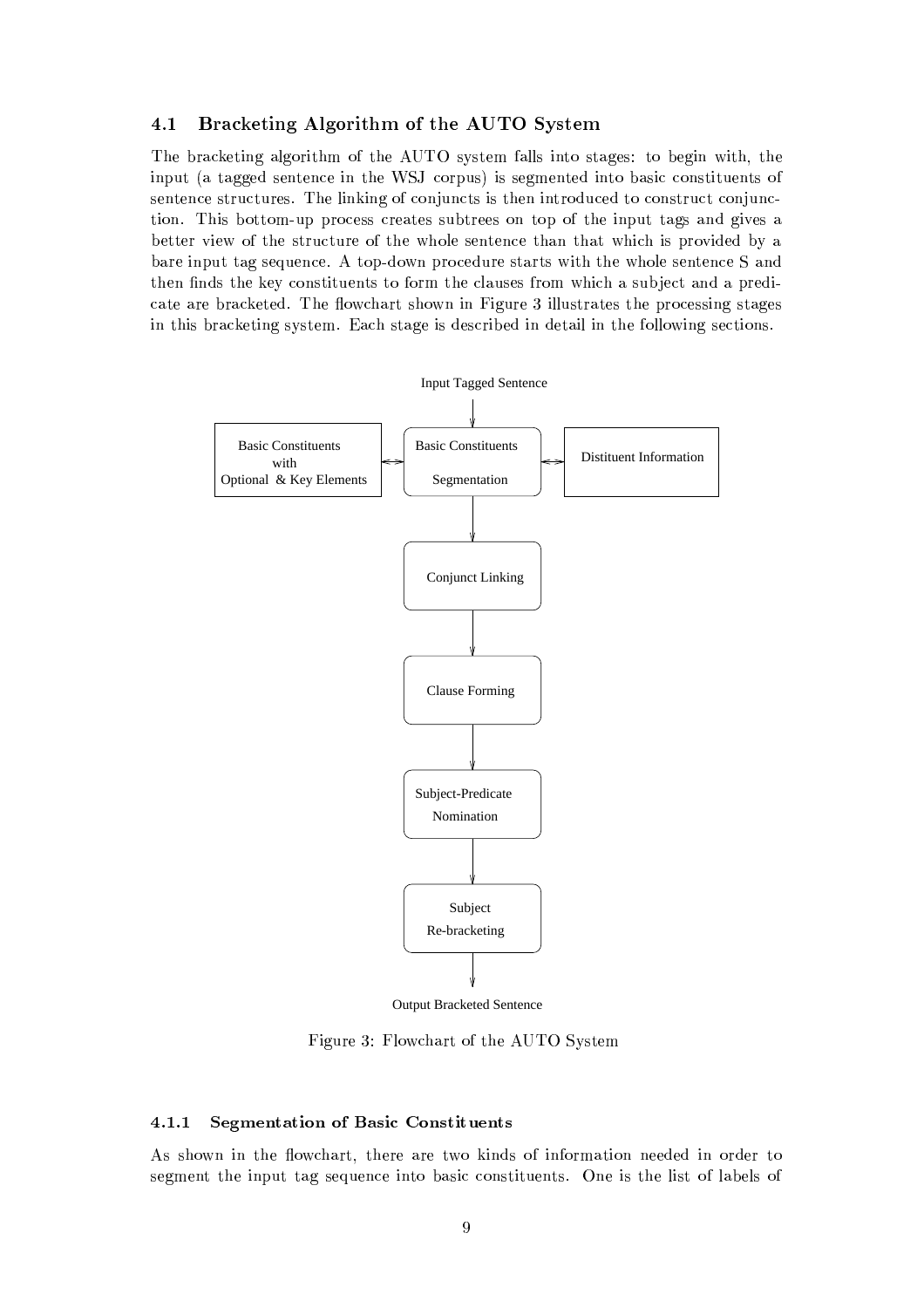basic constituents and their associated optional and key elements. Basic constituents  $\mathcal{A}$  and  $\mathcal{A}$  and  $\mathcal{A}$  are all  $\mathcal{A}$  and  $\mathcal{A}$  and  $\mathcal{A}$  and  $\mathcal{A}$  and  $\mathcal{A}$  and  $\mathcal{A}$  and  $\mathcal{A}$  and  $\mathcal{A}$  and  $\mathcal{A}$  and  $\mathcal{A}$  and  $\mathcal{A}$  and  $\mathcal{A}$  and  $\mathcal{A}$  and  $\mathcal{A}$  <sup>38</sup> <sup>2</sup> =!? / 8 @ 3@&86(5(+ D <sup>8</sup> @' 6 # <sup>6</sup> 3+ +@&8 <sup>3</sup> <sup>B</sup> <sup>8</sup> <sup>3</sup> <sup>6</sup> 6C 26 <sup>3</sup> 84@  $\blacksquare$  . The state of the state of the state of the state of the state of the state of the state of the state of the state of the state of the state of the state of the state of the state of the state of the state of the 6&&3 <sup>6</sup>(5 6C <sup>2</sup> <sup>2</sup> 69Z@' <sup>2</sup> # <sup>6</sup> 3+ +@&8 <sup>3</sup> <sup>B</sup> <sup>8</sup> B276 84@4B8 358:6 0/ !2 +@&849 :J3849 @' 358) @ 6 3@&8 <sup>3</sup> <sup>6</sup> ( <sup>3</sup> @ 93 <sup>3</sup> <sup>B</sup> <sup>8</sup> 6 <sup>63</sup> @' 6C 26 \*6!884@N# 69 <sup>6</sup> <sup>8</sup>A3 24358:6 constituent as defined in [Magerman and Marcus, 1990]). This distituent list provides 38) @ 6 3@&8 <sup>6</sup># @&B @ <sup>8</sup> <sup>356</sup>( <sup>2</sup> <sup>6</sup> # @4B849?6 <sup>3</sup> /

The segmentation starts by matching each adjacent tag pair with the distituent . I Barbara 1980 in the second term in the second term in the second term in the second term in the second ter (@&84C <sup>2</sup> <sup>6</sup> <sup>3</sup> N(@4@:9 @ <sup>6</sup>@&84C <sup>2</sup> O@ 9 6C / !2 (@&84C <sup>2</sup> <sup>6</sup> A@&B (9 #  $\mathbf{1}$  and  $\mathbf{1}$  and  $\mathbf{1}$  and  $\mathbf{1}$  and  $\mathbf{1}$  and  $\mathbf{1}$  and  $\mathbf{1}$  and  $\mathbf{1}$  and  $\mathbf{1}$  and  $\mathbf{1}$  and  $\mathbf{1}$  and  $\mathbf{1}$  and  $\mathbf{1}$  and  $\mathbf{1}$  and  $\mathbf{1}$  and  $\mathbf{1}$  and  $\mathbf{1}$  and 849 <sup>3</sup> # <sup>B</sup> 84@ @ <sup>6</sup>(H( <sup>2</sup> \*6 /1;M@ F,6(+)3 <sup>358</sup> <sup>2</sup> @(+(@A3584C <sup>0</sup>

#### $this_{\mathcal{D}T}$  child<sub>NN</sub> discarded<sub>VBN</sub> by hisppe parents<sub>NNS</sub>

 $\overline{a}$  . The state of the state  $\overline{a}$  is the state of the state of the state of the state of the state of the state of the state of the state of the state of the state of the state of the state of the state of the st <sup>2</sup> 93 <sup>3</sup> <sup>B</sup> <sup>8</sup> <sup>3</sup> - <sup>3</sup> @&B849 3LAO(@4@-: @ <sup>6</sup> (@&84C <sup>2</sup> <sup>6</sup> <sup>6</sup>@484C <sup>2</sup> 9'6 <sup>6</sup>  $\langle H_{abc} \rangle_{ab}$   $\langle H_{abc} \rangle_{ab}$  and  $\langle H_{abc} \rangle_{ab}$  be a ND  $\langle H_{abc} \rangle_{ab}$   $\langle H_{abc} \rangle_{ab}$  and  $\langle H_{abc} \rangle_{ab}$ The tex sequence  $(h_0, h_0^H J, d_0^H)$  appear he o ND because the tex VDN is not  $\mathbf{F}_{\text{tot}}$  and  $\mathbf{F}_{\text{tot}}$  and  $\mathbf{F}_{\text{tot}}$  and  $\mathbf{F}_{\text{tot}}$  and  $\mathbf{F}_{\text{tot}}$  and  $\mathbf{F}_{\text{tot}}$  and  $\mathbf{F}_{\text{tot}}$   $\mathbf{F}_{\text{tot}}$  and  $\mathbf{F}_{\text{tot}}$  and  $\mathbf{F}_{\text{tot}}$  and  $\mathbf{F}_{\text{tot}}$  and  $\mathbf{F}_{\text{tot}}$  and  $\mathbf{F}_{\text$ the principle that the head of  $ND_{\alpha}$  chould be at the right and  $A_{\alpha}$  e requisit  $(H_{\alpha}^{\dagger}, \alpha, h^{\dagger}d)$ is nominated as a NP at this stage.

Once the phrase is selected, the segmentation process resumes at the tag VBN A243H2 <sup>3</sup> 3C&2 69 <sup>6</sup> <sup>8</sup>D @ <sup>2</sup> <sup>2</sup> <sup>6</sup> @&B849 / @(+(@A3584C <sup>243</sup> O@ 9'B )3 6!8W358 <sup>B</sup> contones (Che told the nanonte the child discended by them was adopted by a severly who  $\frac{1}{2}$  their ear  $\frac{1}{2}$  devektor in a can accident, is breaketed as follows:

"%\* "%\* E, " 6C , " E - IE GD, " E <sup>C</sup> , " G- E , " , " E, "-G - <sup>E</sup> , " ,  $(a \text{ equal})$   $(u, b)$   $(l, c)$   $(l, c)$   $(l, c)$   $(u, d)$   $(l, c)$   $(l, c)$   $(u, c)$   $(u, c)$   $(u, c)$   $(u, c)$   $(u, c)$ 

#### 4.1.2 Conjunct Linking

 $\Box$  $\blacksquare$  . A set of the set of the set of the final set of the final set of the final set of the final set of the final set of the final set of the final set of the final set of the final set of the final set of the final s @ <sup>3</sup> #(+ @ D /#-<sup>8</sup> <sup>243</sup> <sup>3</sup> <sup>2</sup> @(H(@A384C A@ <sup>6</sup> <sup>8</sup> <sup>6</sup> (@)9 @ <sup>9</sup> <sup>6</sup>(LA3 <sup>2</sup>  $\blacksquare$  . The definition of the definition of the definition of the definition of the definition of the definition of the definition of the definition of the definition of the definition of the definition of the definition

## - - - - -6!849 >/5/5/ >/5/5/ >/5/5/

 $\blacksquare$  . The set of the set of the set of the set of the set of the set of the set of the set of the set of the set of the set of the set of the set of the set of the set of the set of the set of the set of the set of the

06 <sup>8</sup> 6 243584C <sup>6</sup> @G 3C&2F @ (H 6J849;843 <sup>2</sup> QA2 <sup>8</sup> 84@ @ @ <sup>6</sup> <sup>8</sup> \*6!8 # @4B849 / <sup>6</sup> <sup>B</sup> (+ 3 <sup>2</sup> @( <sup>6</sup> 26( @' <sup>2</sup> @,6(+@ <sup>8</sup> 8 <sup>3</sup> <sup>B</sup> <sup>2</sup> # 6[:9 <sup>6</sup>

 $\mathcal{L}^{(1)}$  (a country (who) (lost) f (their sum) (and) (doubted) f (in) (a consection t))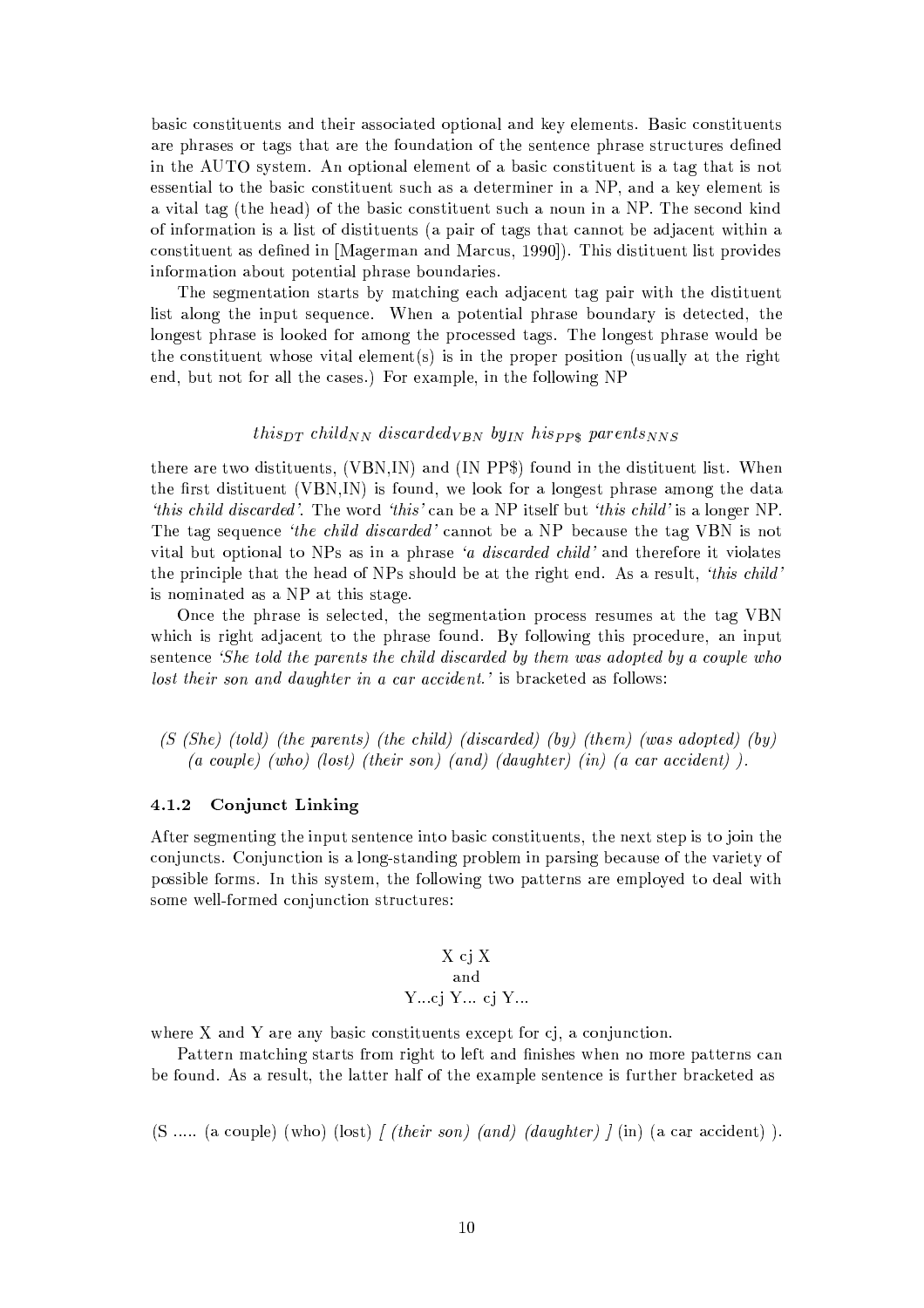-<sup>8</sup> @ 9 F @ 26 3+\* <sup>2</sup> \*B <sup>8</sup>> <sup>358</sup> <sup>2</sup> B8843584C ,6(+)3 <sup>2</sup> <sup>8</sup> A(+ <sup>358</sup>@49'B 9 constituent(s) of each stage are square breaksted and in italice. Also, the breakste  $\blacksquare$  . A constant of the constant of the constant of the constant of the constant of the constant of the constant of the constant of the constant of the constant of the constant of the constant of the constant of the co

Note that the phrase  $(h_{\alpha}$  can and developed abound be proceedy hospital as  $(fhein (con and downbm)$ . In other words, the stap of conjunct linking in this case. 24@&B (9 # 6):8 # @ <sup>2</sup> CO <sup>8</sup> <sup>6</sup> 3@&8 @ # <sup>6</sup> 3+ +@&8 <sup>3</sup> <sup>B</sup> <sup>8</sup> /0,@A& 3Z <sup>2</sup> <sup>3</sup> 84@  $\mathcal{P}$  and  $\mathcal{P}$  and  $\mathcal{P}$  and  $\mathcal{P}$  and  $\mathcal{P}$  and  $\mathcal{P}$  and  $\mathcal{P}$  and  $\mathcal{P}$  and  $\mathcal{P}$  $\blacksquare$  . A construction of the set of the set of the set of the set of the set of the set of the set of the set of the set of the set of the set of the set of the set of the set of the set of the set of the set of the set minor errors such as these are ignored.

### 4.1.3 Clause Forming

!@ @  ( 6!B 3M <sup>2</sup> (+ 693584CO+@&8 <sup>3</sup> <sup>B</sup> <sup>8</sup> @' <sup>2</sup>  ( 6!B 3 86D(+ <sup>B</sup> # @ 93586 384CO+@&8!-  $\mu$  innetions (CR<sub>a</sub>) such as because wh advents (WUDDs) such as when and wh noung  $\text{WUM}$ @&B F 6C / P2 <sup>8</sup> @&8 @' <sup>2</sup>  ( 6!B N(+ 693584CD+@48 <sup>3</sup> <sup>B</sup> <sup>8</sup> <sup>3</sup> @&B849 3L <sup>2</sup> N <sup>849</sup> @' <sup>2</sup>  ( 6!B <sup>3</sup>(@\*69 <sup>358</sup> <sup>2</sup> @(+(@A3584C 6!88 /eM@ 1!-% ( 6!B <sup>2</sup> @ 849358&C <sup>3</sup> 9 ;8 9:6 <sup>2</sup> @ 8&9 @' <sup>2</sup> D <sup>8</sup> 8 @ NP,-% ( 6!B <sup>2</sup> O 849384C73 <sup>6</sup> <sup>2</sup> +@&8 <sup>3</sup> <sup>B</sup> <sup>8</sup> <sup>B</sup> # @ D <sup>2</sup> O +@&849  $\mathcal{A}$  and  $\mathcal{A}$  and  $\mathcal{A}$  are all  $\mathcal{A}$  . In the set of the set of the set of the set of the set of the set of the set of the set of the set of the set of the set of the set of the set of the set of the set of !243 A6 @' ;8493584C <sup>2</sup> F 8&9 @' <sup>2</sup>  ( 6!B +@  (+D# 6;: <sup>2</sup> >6Z@ <sup>3</sup> @' <sup>2</sup> \*6 / In the currian concerter of WHI olones starts from the mord (whe) and ends of the end  $\alpha$  and  $\alpha$  and  $\alpha$  are a set of  $\alpha$  . The set of  $\alpha$  is a set of  $\alpha$  is a set of  $\alpha$ 

 $\mathcal{L}^{(s)}$  (a gaughe)  $\mathcal{L}^{(u,b)}$  (leat) (their same and daughter) (in) (a same sacidant) ()

 $\blacksquare$  . The set of the set of the set of the set of the set of the set of the set of the set of the set of the set of the set of the set of the set of the set of the set of the set of the set of the set of the set of the ang tung of ND modifiers and are usually referred as relative clauses. A WIII eleves and its associated NP need to be bracketed as a constituent. As a result, the sentence  $\cdot$  a discrete  $\cdot$  . The fig.  $\cdot$ 

 $\mathcal{L} = \left\{ \left( \text{c} \text{ count of } t, \text{d} \text{ is } t \right) \right\}$ 

#### 4.1.4 Subject-Predicate Nomination

@3586 3@48 @' A6 <sup>B</sup> #  1=6J8&9 <sup>6</sup> 93+\*6 0& <sup>3</sup> 9@&8 A3 <sup>24358</sup> 62 ( 6!B 6!849 <sup>2</sup> T <sup>8</sup> 8 <sup>3</sup> ( \$/ !2 K# @&B849'6 # A <sup>8</sup> <sup>2</sup> <sup>3</sup> <sup>6</sup> <sup>6</sup> & # <sup>C</sup> @&B <sup>3</sup> @&8  $\alpha$  . The first contract of the contract of the contract of the contract of the contract of the contract of the contract of the contract of the contract of the contract of the contract of the contract of the contract of  $\blacksquare$  . A lot  $\blacksquare$  . A dominate  $\blacksquare$  $\delta$  93  $\delta$  93  $\delta$  93  $\delta$  93  $\delta$  93  $\delta$  93  $\delta$  93  $\delta$  93  $\delta$  93  $\delta$  93  $\delta$  93  $\delta$  93  $\delta$  93  $\delta$  93  $\delta$  93  $\delta$  93  $\delta$  93  $\delta$  93  $\delta$  93  $\delta$  93  $\delta$  93  $\delta$  93  $\delta$  93  $\delta$  93  $\delta$  93  $\delta$  93  $\delta$  93  $\delta$   $\mathbf{a} \in \mathbb{R}^n$  , and a set of the set of the set of the set of the set of the set of the set of the set of the set of the set of the set of the set of the set of the set of the set of the set of the set of the set of  $\blacksquare$  . The set of the set of the set of the set of the set of the set of the set of the set of the set of the set of the set of the set of the set of the set of the set of the set of the set of the set of the set of the

t lot is all a little agent to the contract of the contract of the contract of the contract of the contract of the contract of the contract of the contract of the contract of the contract of the contract of the contract of constituents are shown, Also, to distinguish SUBs/PRDs/OBJs at different levels of <sup>2</sup> <sup>2</sup> <sup>6</sup> B <sup>B</sup> 3Z <sup>2</sup> <sup>6</sup> <sup>35849</sup> ,-9 6+@ 93584C @ <sup>2</sup> <sup>9</sup> 2 @' <sup>2</sup> (H&(+ <sup>6</sup> A243+2  $\mathcal{A}$  and  $\mathcal{A}$  is the set of  $\mathcal{A}$  and  $\mathcal{A}$  and  $\mathcal{A}$  and  $\mathcal{A}$  and  $\mathcal{A}$  and  $\mathcal{A}$  and  $\mathcal{A}$  and  $\mathcal{A}$  and  $\mathcal{A}$  and  $\mathcal{A}$  and  $\mathcal{A}$  and  $\mathcal{A}$  and  $\mathcal{A}$  and  $\mathcal{A}$  and  $\math$ example is first bracketed as

 $\mathcal{L}(\mathbf{S})$   $[\mathbf{S} \mathbf{H}]$   $[\mathbf{R} \mathbf{R}]$   $[\mathbf{R} \mathbf{R}]$   $[\mathbf{R} \mathbf{L}]$   $[\mathbf{R}]$   $[\mathbf{R}]$   $[\mathbf{R}]$   $[\mathbf{R}]$   $[\mathbf{R}]$   $[\mathbf{R}]$   $[\mathbf{R}]$   $[\mathbf{R}]$   $[\mathbf{R}]$   $[\mathbf{R}]$   $[\mathbf{R}]$   $[\mathbf{R}]$   $[\mathbf{R}]$   $[\mathbf{R}]$   $[\mathbf{R}]$   $[\mathbf{R}]$   $[\$  $(\text{one odd and } \text{b})$   $(\text{b})$   $(\text{a odd and } \text{c})$   $(\text{b})$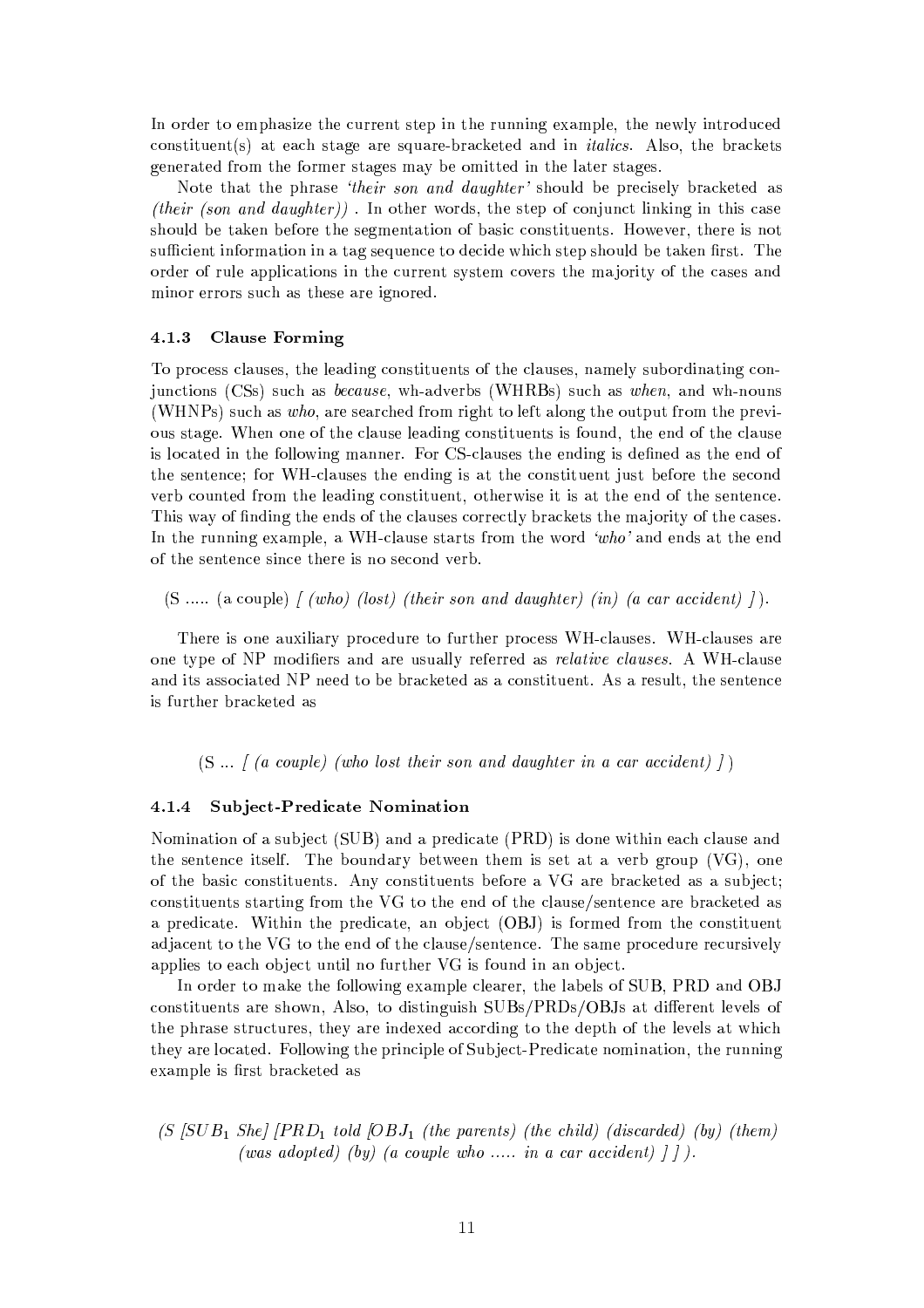and then the OBJ is recursively bracketed as

 $\overline{S} = \overline{S}$  (ORL,  $\overline{S}$  (the narents) (the child) (discarded) (hu) (them) [[PRD<sub>2</sub> (was  $adonted$   $\overline{ORL}$ ,  $(hu)$  (a couple who in a car accident)  $\overline{l}$ )

!2 @ <sup>6</sup>O 358+3 (H <sup>6</sup>( <sup>3</sup>> @ <sup>2</sup> @P,-% ( 6!B )3A243++2 <sup>3</sup> > <sup>2</sup> <sup>8</sup> # 6;:9:6 @(H( @A

 1S/5/5/5/5/F
6D+@&B (+ - -- C \$G " E G - - E%, "B, "- $\{a_n, a_n; J_{n+1} \}$   $\{ \}$   $\}$   $\}$ 

. المساوي المساوي المساوي المستشفر المستشفر المستشفر المستشفر المستشفر المستشفر المستشفر المستشفر المستشفر المستشفر &!@-:9 @ @ <sup>2</sup> +@48 <sup>3</sup> <sup>B</sup> <sup>8</sup> A3 <sup>24358</sup> <sup>2</sup> <sup>1</sup>= 6!849 ?< / !243 B8 3@&8 <sup>6</sup> <sup>2</sup> @ @&B \*6C!@ <sup>3</sup> <sup>C</sup> B84973 <sup>6</sup> 3++3 (+ 3 358);843 3+& 6!849 @ <sup>3</sup> 3@&8 73 @ 3C42 @ (+  $\sim$  . A  $\sim$  . A set of a set of a set of a set of a set of a set of a set of a set of a set of a set of a set of a set of a set of a set of a set of a set of a set of a set of a set of a set of a set of a set of a set o @' <sup>2</sup> (H D <sup>8</sup> @&8 <sup>3</sup> 3C&2 -.26!849 39 <sup>6</sup> # 6;:9 <sup>6</sup> 6O+@&8 <sup>3</sup> <sup>B</sup> <sup>8</sup> /! <sup>2</sup> @ <sup>6</sup> <sup>2</sup> 6 <sup>3</sup> @48 B8 <sup>3</sup> ( 84@ @ \*6C!@ <sup>3</sup> <sup>6</sup> @&B849 <sup>358</sup> <sup>2</sup> <sup>1</sup>=)?<'/

In the example sentence, the  $SI/R$ , and  $SI/R$  remain unchanged since they do not contain any of the four catogories. In the  $SI/B_2$  (the narents) (the child) (discarded)  $\overline{A}$  )  $\overline{A}$  and  $\overline{A}$  are  $\overline{A}$  and  $\overline{A}$  . The set of the set of the set of the set of the set of the set of the set of the set of the set of the set of the set of the set of the set of the set of the se ,

- <sup>1</sup> /5/5/ <sup>2</sup> <sup>6</sup> <sup>8</sup> <sup>2</sup> <sup>243</sup>(9Z 93 \*69 9Z /5/5/I+/ - " , " E,

Then the contiguity Hospital is found oftenmode and a contiguity choose begateted as

 $\mathcal{L}(\mathbf{S} = (STR_2, (the \text{parent}) (the \text{child}) (discarded) (but them)))$ 

As for the ORIs, the ORL remains intact, while ORL and ORL have preposition  $\mathcal{L}$  (b)  $\mathcal{L}$   $\mathcal{L}$   $\mathcal{L}$   $\mathcal{L}$   $\mathcal{L}$   $\mathcal{L}$   $\mathcal{L}$   $\mathcal{L}$   $\mathcal{L}$   $\mathcal{L}$   $\mathcal{L}$   $\mathcal{L}$   $\mathcal{L}$   $\mathcal{L}$   $\mathcal{L}$   $\mathcal{L}$   $\mathcal{L}$   $\mathcal{L}$   $\mathcal{L}$   $\mathcal{L}$   $\mathcal{L}$   $\mathcal{L}$   $\mathcal{L}$ 

the running example the bracket for  $ORI_2$  is underested the new  $PRD_2$  is formed -<sup>8</sup> @ 9 @ 6+@@49'6  <sup>6358</sup> @ <sup>3</sup>#(+ <sup>6</sup>#3C4B43 <sup>3</sup>73M <sup>2</sup> F# 6;: @' 6!8 ?< A243+2 9@ 84@ +@&8 6358:6!8 <sup>3</sup> B849@&8 <sup>6</sup> <sup>2</sup> 8497@' <sup>243</sup> 6C /! <sup>243</sup> <sup>6</sup>(+(@A <sup>2</sup> 0%
G @  $2$  67  $\pm$  67  $\pm$  67  $\pm$  67  $\pm$  67  $\pm$  67  $\pm$  67  $\pm$  67  $\pm$  67  $\pm$  67  $\pm$  67  $\pm$  67  $\pm$  67  $\pm$  67  $\pm$  67  $\pm$  67  $\pm$  67  $\pm$  67  $\pm$  67  $\pm$  67  $\pm$  67  $\pm$  67  $\pm$  67  $\pm$  67  $\pm$  67  $\pm$  67  $\pm$  67  $\pm$  6 as

 $(S - IPRD<sub>s</sub>$  lost (their son and daughter) (in (a car accident)) ()

Note that the NP *(the narente)* in the  $SIPR_2$  is in fact another object at the level 1, and should be excluded from the  $SI/R_s$  and moved to the upper level as the other  $ORL$ . For this kind of situation, the process of re-bracketing the subjects become necessary.

#### 4.1.5 Subject Re-Bracketing

According to this principle *(the narents)* is moved from  $SI/R_2$  to the level 1 as another  $ORL$ , whereas  $(SIR_2$  (the child) (discarded by them)) ramains at the layel 2 !2 @ 9'B @ - # 6;: 3584C <sup>B</sup> #  <sup>3</sup> @ (@\*6 <sup>2</sup> @D@ # <sup>6</sup>#(+ <sup>B</sup> #  +@&8!- <sup>3</sup> <sup>B</sup> <sup>8</sup> A3 <sup>2438</sup> <sup>6</sup> <sup>1</sup>= <sup>3</sup> 6!849R84@3586 <sup>2</sup> @' <sup>2</sup> +@48 <sup>3</sup> <sup>B</sup> <sup>8</sup> <sup>6</sup> 6J8 @ #  6J849 move this object to the upper level. The most probable subject is defined as the last 0 <sup>358</sup> <sup>6</sup> <sup>1</sup>= / 8 +@&8 <sup>3</sup> <sup>B</sup> <sup>8</sup> # @ Q <sup>2</sup> Q( <sup>6</sup>& <sup>0</sup> <sup>6</sup># 6;:9 <sup>6</sup> 6!8D?<06J849 @&9  $\alpha$  . The contract of the contract of the contract of the contract of the contract of the contract of the contract of the contract of the contract of the contract of the contract of the contract of the contract of the co

 $\pm$  2  $\pm$  3  $\pm$  3  $\pm$  3  $\pm$  3  $\pm$  3  $\pm$  3  $\pm$  3  $\pm$  3  $\pm$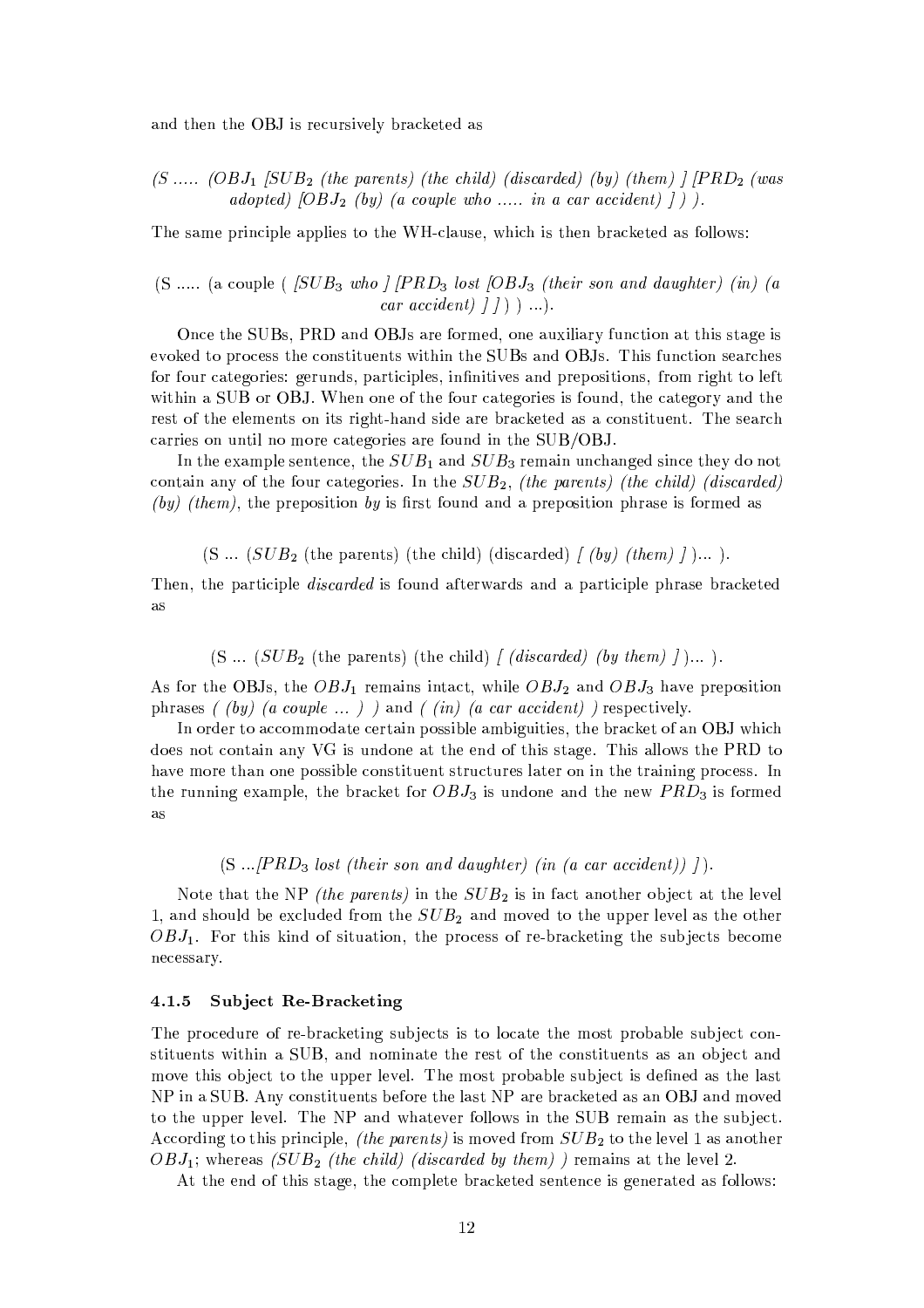```

	

      ((\text{tol})(the parents)
        (((the child)((discarded) ((by) (then))))"1!2"

                  (\text{by}) ((a \text{ couple})((who)"6!
.

                                               \overline{a} , \overline{a} , \overline{a} , \overline{a} , \overline{a} , \overline{a} , \overline{a} , \overline{a} , \overline{a} , \overline{a} , \overline{a} , \overline{a} , \overline{a} , \overline{a} , \overline{a} , \overline{a} , \overline{a} , \overline{a} , \overline{a} , \overline{a} , ((in) (a car accident))))))))))).
```
#### 4.2 Performance

!2 69&6!8 6C @ HB 384C <sup>2</sup> =!? <sup>358</sup> <sup>2</sup> <sup>6</sup> : <sup>3</sup> @ 26 <sup>3</sup> <sup>3</sup> 6!B @6 3+ 6!849 <sup>2</sup> @ <sup>2</sup> <sup>3</sup> 84@ 6!8&B6(MA@ : <sup>358</sup> #6;: 3584C <sup>2</sup> F 635843584C 9'6 6 @ <sup>2</sup> ,- <sup>849</sup> 9 inside-outside based grammar learning. Nevertheless, the system has a disadvantage:  $\bullet$  6  $\bullet$  6  $\bullet$  6  $\bullet$  6  $\bullet$  6  $\bullet$  6  $\bullet$  6  $\bullet$  6  $\bullet$  6  $\bullet$  6  $\bullet$  6  $\bullet$  6  $\bullet$  6  $\bullet$  6  $\bullet$  6  $\bullet$  6  $\bullet$  6  $\bullet$  6  $\bullet$  6  $\bullet$  6  $\bullet$  6  $\bullet$  6  $\bullet$  6  $\bullet$  6  $\bullet$  6  $\bullet$  6  $\bullet$  6  $\bullet$  6  $\bullet$  6  $\bullet$  6  $\bullet$  6  $\bullet$  B <sup>B</sup> 6!849 A243+2 <sup>6</sup>>( <sup>6</sup> 3+&(+D <sup>6</sup> / <sup>6</sup> <sup>B</sup> (+ @' <sup>243</sup>73 243C&2 #6;: 384C @ <sup>6</sup> occasionally occur in some sentences.

!@ &6(B6 <sup>2</sup> 6[\*B <sup>6</sup> @' <sup>2</sup> >= !? 3I# @ <sup>2</sup> <sup>2</sup> 63843584CS6!849 9'6 <sup>6</sup>  $8.88 \pm 0.000$  and  $8.84 \pm 0.000$  and  $8.84 \pm 0.000$  and  $8.9 \pm 0.000$  and  $8.9 \pm 0.000$  and  $8.9 \pm 0.000$ M@ 6!849 ( <sup>6</sup> @ <sup>2</sup> K&6( B6 3@&8 @' <sup>2</sup> > - T3 AQ # 6[;:9 #)\$ <sup>2</sup> >= !? - 6!849 <sup>2</sup> <sup>B</sup> (+ A +@ <sup>6</sup>9 A3 <sup>2</sup> <sup>2</sup> <sup>3</sup> 0L 88 # 6!8: +@&B8 <sup>6</sup> / !2 <sup>9</sup> <sup>63</sup> (+ @' <sup>2</sup> <sup>8</sup> 8 358- ( B49358 <sup>C</sup> <sup>2</sup> 6 & 6CK(+ 84C <sup>2</sup> 6!849 <sup>2</sup> <sup>3</sup> 93 <sup>3</sup> # <sup>B</sup> 3@&8 6C&6358 @ <sup>2</sup> D(+ 84C <sup>2</sup> <sup>6</sup> C!3H& <sup>8</sup> <sup>358</sup> <sup>1</sup>  3@&8 / <sup>4</sup> / !-6#(+ 24@A <sup>6</sup> @ 6!8 D&6( B6 3@&8  $\alpha$  and  $\alpha$  . The contract of  $\alpha$  and  $\alpha$  and  $\alpha$  and  $\alpha$  and  $\alpha$  and  $\alpha$  and  $\alpha$  and  $\alpha$  and  $\alpha$  and  $\alpha$  and  $\alpha$  and  $\alpha$  and  $\alpha$  and  $\alpha$  and  $\alpha$  and  $\alpha$  and  $\alpha$  and  $\alpha$  and  $\alpha$  and  $\alpha$  and  $\alpha$  and

|           | Training set | Testing set | Total  |
|-----------|--------------|-------------|--------|
| Recall    | 84.51\%      | 85.65%      | 85.08% |
| Precision | 77.55%       | 78.33%      | 77.94% |
| Crossings |              | $\cdot .05$ | 1.09   |

 $\blacksquare$  . The set of the set of  $\blacksquare$  . The set of  $\blacksquare$ 

Parseval, an evaluation method used in this paper, was developed by the Grammar &6(B6 3@48`-<sup>8</sup> @&B #- .( 6;: <sup>6</sup>( / 354 6E649F.!24@@48 <sup>3</sup> 476)6)89 / -<sup>8</sup> @ 9 F @ <sup>6</sup> <sup>6</sup> # <sup>6</sup> <sup>3</sup> @ +@ <sup>6</sup> <sup>3</sup> @48 # AQ <sup>8</sup> 6!849'69 0L 88 # 6J8: 6!849 &6(B69 <sup>6</sup> 3  $2$  or  $3$  or  $3$  or  $3$  ,  $3$  ,  $3$  ,  $3$  ,  $3$  ,  $3$  ,  $3$  ,  $3$  ,  $3$  ,  $3$  ,  $3$  $\omega$  and the set of the set of the set of the set of the set of the set of the set of the set of the set of the set of the set of the set of the set of the set of the set of the set of the set of the set of the set of the #M 6;: ( <sup>6</sup># (+ B2 <sup>6</sup> <sup>0</sup> 6J849 <sup>0</sup> <sup>243</sup> 9 (HE3Z @'& <sup>6</sup>(+( # 6[;: 3584C +@&8 63584384C @48 (H @&8  $\blacksquare$  $-$  1  $-$  1  $\alpha$  1  $-$  1  $-$  1  $-$  1  $-$  1  $-$  1  $-$  1  $-$  1  $-$  1  $-$  1  $-$  1  $-$  1  $-$  1  $-$  1  $-$  1  $-$  1  $-$  1  $-$  1  $-$  1  $-$  1  $-$  1  $-$  1  $-$  1  $-$  1  $-$  1  $-$  1  $-$  1  $-$  1  $-$  1  $-$  1  $-$  1  $-$  1  $-$  1  $-$  1  $\blacksquare$  . The first state of the first state of  $\blacksquare$  . The first state of  $\blacksquare$  . The first state of  $\blacksquare$ @' #M 6;: 3584C <sup>358</sup> <sup>2</sup> &6( B69 <sup>6</sup> 26 <sup>6</sup> ; <sup>8</sup> <sup>358</sup> <sup>2</sup> 02 88 # 6!8:M/ 06 <sup>356</sup>( @'& ( <sup>6</sup>3584C # A <sup>8</sup> <sup>6</sup> <sup>63</sup> @' 6!849'69 &6( B69 #6[;: 3584C <sup>3</sup> \*6(+(+9  @ 6J849  $\alpha$  3584C 384 C 384 C 384 C 384 C 384 C 384 C 384 C 384 C 384 C 384 C 3884C 38 C 3884C 38 C 3884C 38 C 3884C 3884C 3884C 3884C 3884C 3884C 3884C 3884C 3884C 3884C 3884C 3884C 3884C 3884C 3884C 3884C 3884C 3884C 3884C 388 6!849'69 # 6;: 3584C /

المقاطر المقاطر المركز الأسراف المقاطر المقاطر المقاطر المقاطر المقاطر المقاطر المقاطر المقاطر المقاطر المقاطر<br>المقاطر المقاطر المقاطر المقاطر المقاطر المقاطر المقاطر المقاطر المقاطر المقاطر المقاطر المقاطر المقاطر المقا <sup>9</sup>C @' <sup>I</sup> (@ <sup>8</sup> >#)A <sup>8</sup> <sup>2</sup> 0L 88 # 6!8: 6!849 >= !?`C <sup>8</sup> <sup>6</sup>9 <sup>6</sup> / <sup>0</sup> +3 3@&8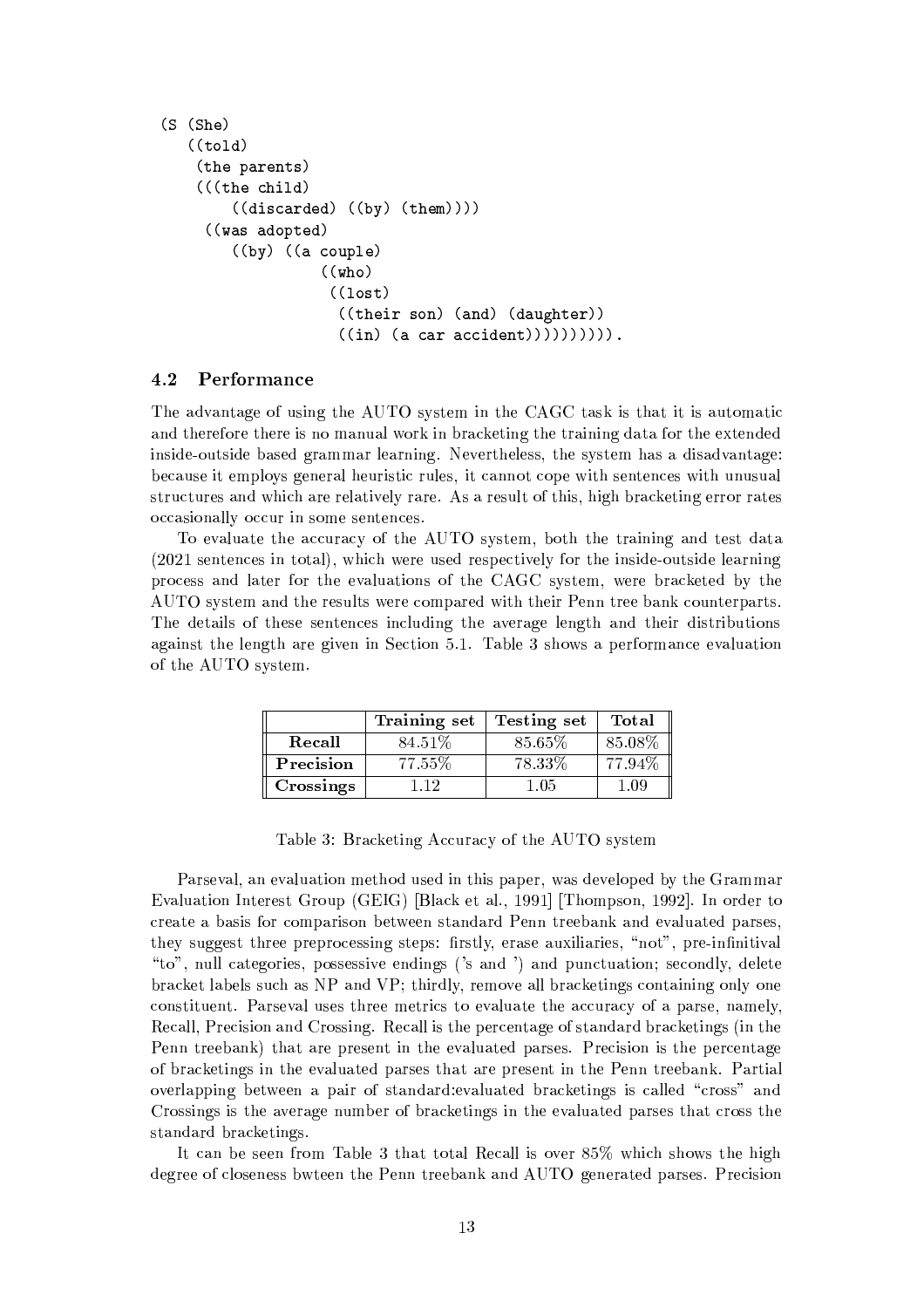$\overline{a}$  , and  $\overline{a}$  , and  $\overline{a}$  and  $\overline{a}$  and  $\overline{a}$  from  $\overline{a}$  . The function  $\overline{a}$  $\qquad \qquad \bullet$  . The set of the set of the set of the set of the set of the set of the set of the set of the set of the set of the set of the set of the set of the set of the set of the set of the set of the set of the set of parses. On average there is only slightly more than two crossing errors in each sentence. 1&358 <sup>2</sup> >= !? - <sup>9</sup> 3H& +@&8 <sup>3</sup> <sup>B</sup> <sup>8</sup> 358) @ 6 3@&8 @ 2 6358&3584CS9'6 <sup>6</sup> @ A243H2 <sup>6</sup> 1
 <sup>3</sup>K <sup>6358</sup> 9 ( <sup>6</sup> @&8 <sup>358</sup> <sup>2</sup> > <sup>6</sup> : 3 <sup>2</sup> !B6( <sup>3</sup> @' <sup>2</sup> 38) 9 grammar will depend on the extent to which crossing errors affect the subsequent re-estimation process.

## 5 Experimental Evaluation

### 5.1 Training and Testing Sets

! 63584358&C 6!849K! 384C 9'6 <sup>6</sup> A 6J849@D(+ 24@ 8 @G <sup>2</sup> P6(H( <sup>1</sup> <!@&B 86( P14< ,--  $\sim$  8N-  $\sim$  3N-  $\sim$  3.8458 (+O B8 6.849  $\sim$  6.849  $\sim$  6.849  $\sim$  6.849  $\sim$  6.849  $\sim$  6.849  $\sim$  6.849  $\sim$  6.849  $\sim$  6.849  $\sim$  6.849  $\sim$  6.849  $\sim$  6.849  $\sim$  6.849  $\sim$  6.849  $\sim$  6.849  $\sim$  6.849  $\sim$  6.84  $\overline{3}$  , and 3C&84  $\overline{3}$  , and 3C  $\overline{3}$  , and 3C  $\overline{3}$  , and 3C  $\overline{3}$  , and 3C  $\overline{3}$  , and 3C  $\overline{3}$  , and 3C  $\overline{3}$  , and 3C  $\overline{3}$  , and 3C  $\overline{3}$  , and 3C  $\overline{3}$  , and 3C  $\overline{3}$  , and 3C  $\$  $\sim$  358  $\sim$  358  $\sim$  358  $\sim$  358  $\sim$  358  $\sim$  358  $\sim$  358  $\sim$  358  $\sim$  358  $\sim$  358  $\sim$  358  $\sim$  358  $\sim$  358  $\sim$  358  $\sim$  358  $\sim$  358  $\sim$  358  $\sim$  358  $\sim$  358  $\sim$  358  $\sim$  358  $\sim$  358  $\sim$  358  $\sim$  358  $\sim$ 

There is no explicit limit on sentence length imposed by our system. Figure 4  $24.99\pm 0.000$  3  $24.9\pm 0.000$  3  $24.9\pm 0.000$  3  $24.9\pm 0.000$  3  $24.9\pm 0.000$  3  $24.9\pm 0.000$  3  $24.9\pm 0.000$  $\alpha$  , and a set of the set of the set of the set of the set of the set of the set of the set of the set of the set of the set of the set of the set of the set of the set of the set of the set of the set of the set of the words.



A3C&B 3 <sup>3</sup> #B 3@48 @' <sup>1</sup> <sup>8</sup> 8 # 84C <sup>2</sup>

### $\mathcal{L}$  as under  $\mathcal{L}$  and  $\mathcal{L}$

-<sup>8</sup> @ 9 @O\*6 <sup>B</sup> @ <sup>9</sup> <sup>63</sup> (+9 <sup>8</sup> <sup>6</sup> 3+ 358) @ 6 3@&8 <sup>3</sup> @D @' <sup>2</sup> 0?1 <sup>B</sup> 9 <sup>358</sup> <sup>2</sup> P14< , +@ <sup>B</sup> >A <sup>B</sup> # \*6CJ@ 3+\* 9 /Q!243 358 <sup>6</sup>9 <sup>2</sup> 8&B# @' 0?1 @ (O @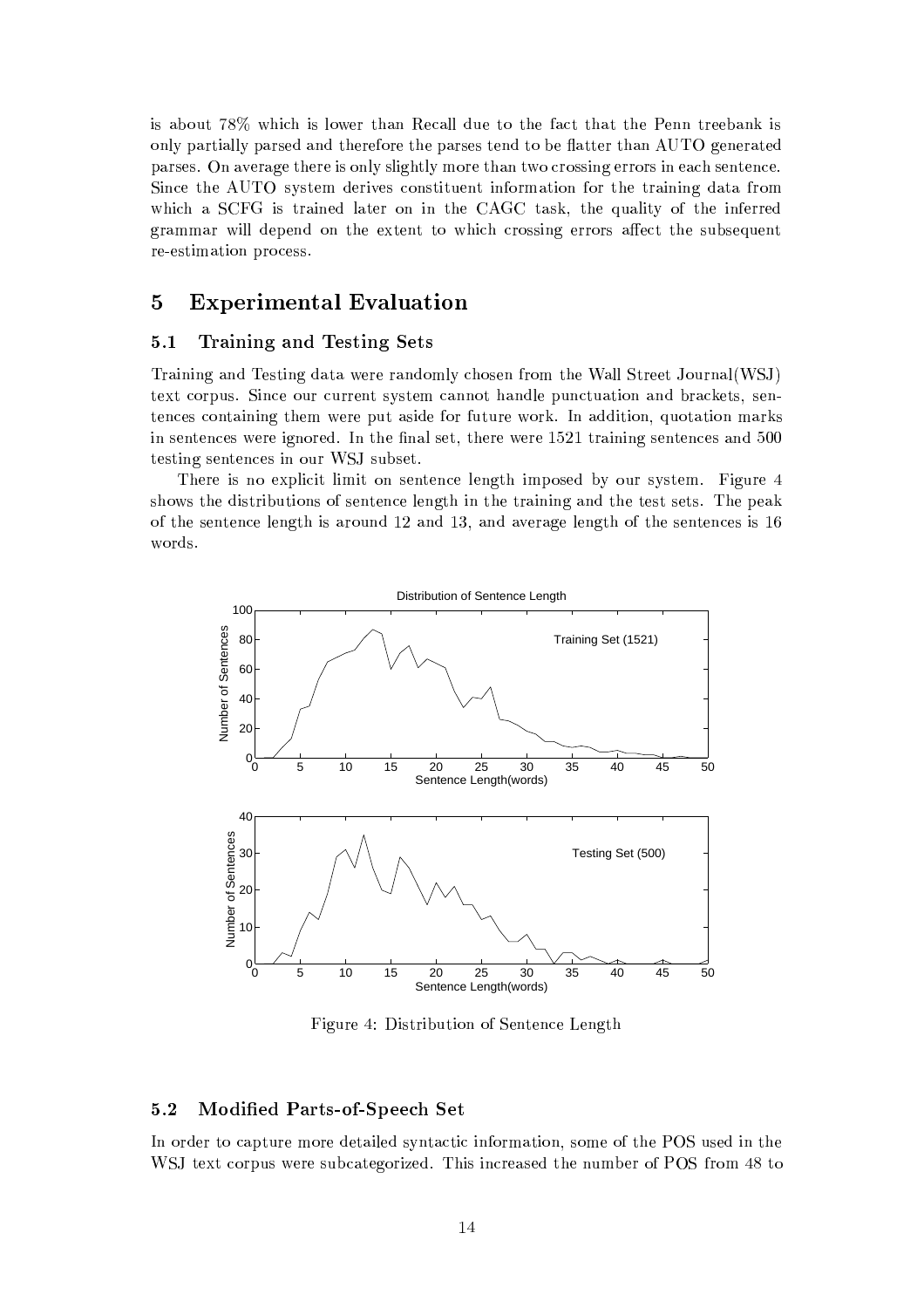<sup>8</sup> /2!-6#(H 24@A <sup>2</sup> @ 3C!3586( 0?1 A243+2 A >@ 93 9 6!849 <sup>2</sup> <sup>3</sup> <sup>8</sup> A +@ @&8493 84C  $\blacksquare$  . The set of the set of the set of the set of the set of the set of the set of the set of the set of the set of the set of the set of the set of the set of the set of the set of the set of the set of the set of the

| Old Part-of-speech | New Part-of-speech                                                  |
|--------------------|---------------------------------------------------------------------|
| CC                 | CC CC2(both, either, neither)                                       |
| DT                 | DTAT(a, an)                                                         |
| IN                 | IN $CS(although, etc)$ $CSIN(until, etc)$ $INA(than, as)$ $INO(of)$ |
| NN                 | NN TMP(today, Monday, etc)                                          |
| PP                 | PP PPI(she, he, it)                                                 |
| RB                 | $RB\ N\mathrm{T}(\mathrm{not})$                                     |
| TO                 | TO IN                                                               |
| VВ                 | VB HV(have) $DO(do) BE(be)$                                         |
| <b>VBP</b>         | VBP $BEP(are, am)$                                                  |
| <b>VBZ</b>         | VBZ $HVZ(has) DOZ(does) BEZ(is)$                                    |
| VBD                | VBD HVD(had) DOD(did) BED(were) BEDZ(was)                           |
| <b>VBG</b>         | VBG BEG(being)                                                      |
| $_{\rm VBN}$       | VBN BEN(been)                                                       |

!-6#(+ @493 9 @' 06 - @' -.1 <sup>2</sup>

### het and the sound to the contract of the contract of the contract of the contract of the contract of the contract of the contract of the contract of the contract of the contract of the contract of the contract of the contr

Three experiments were carried out to investigate the extent to which bracketing 38) @ 6 3@&8 <sup>3</sup> B <sup>3</sup> ( 3H\* 9 9'B 3584C <sup>2</sup> <sup>358</sup> <sup>39</sup> -Z@&B <sup>39</sup> - <sup>3</sup>6 3@48 @ 6!849 <sup>3</sup> O  @&8 <sup>2</sup> ;86( <sup>6358</sup> 9 <sup>C</sup> 66 /`-<sup>8</sup> <sup>2</sup> A@ , <sup>3</sup>D <sup>8</sup> 3I <sup>2</sup> ,M( 3++3 6J849R2# 39  $\blacksquare$  . The set of the set of the set of the set of the set of the set of the set of the set of the set of the set of the set of the set of the set of the set of the set of the set of the set of the set of the set of the -<sup>8</sup> <sup>2</sup> <sup>243</sup> 9 ,M <sup>3</sup>O873 <sup>2</sup> <sup>2</sup># 39:C <sup>6</sup>6>A6 <sup>6358</sup> 9 @ <sup>2</sup> >= !? # 6;:9  $corpus$  (AUTO  $BC$ ).

| Grammar Types            | Explicit      | $hybrid + NULL BC$ | hybrid $+$ AUTO_BC |
|--------------------------|---------------|--------------------|--------------------|
| <b>Rules Remaining</b>   | $33.99\%$     | 40.91\%            | 18.54\%            |
| After Training           | (2022/5949)   | (6029/14736)       | (2733/14736)       |
| Exp:Imp rules            | 2022:0        | 3290:2739          | 1316:1417          |
| Sents. Parsed            | 89.80\% (449) | $98.60\%$ (493)    | 97.20\% (486)      |
| Recall                   | 76.02%        | 70.76%             | $84.66\%$          |
| Precision                | 58.56%        | 54.55%             | 62.50%             |
| Crossings                | 2.86          | 3.49               | 2.14               |
| <b>Sents. All Parsed</b> | 89.20\% (446) | 89.20\% (446)      | 89.20% (446)       |
| Recall                   | 76.11\%       | 71.35%             | 85.58%             |
| Precision                | $58.59\%$     | 55.23%             | 63.43%             |
| Crossing                 | 2.87          | 3.35               | 2.00               |

!-6#(+ 0L  $\alpha$  , and  $\alpha$  , and  $\alpha$  is the set of  $\alpha$  in the set of  $\alpha$  is a set of  $\alpha$  is a set of  $\alpha$  is a set of  $\alpha$  is a set of  $\alpha$  is a set of  $\alpha$  is a set of  $\alpha$  is a set of  $\alpha$  is a set of  $\alpha$  is a set of  $\alpha$  is Raw/Bracketed Corpus

!-<sup>6</sup>#(+ 24@AQ <sup>2</sup> N <sup>B</sup> (+ @ <sup>2</sup> <sup>2</sup> <sup>638</sup> 9 <sup>C</sup> <sup>6</sup>6 / - F +@ 9 <sup>2</sup> 8&BD# @' 1
 <sup>B</sup> (+
A243+2 <sup>B</sup> &&3+&9 <sup>6</sup> N 63584384C <sup>3</sup> 2 6 3@:@' ,M( 3++3 6!849W3( 3++3 <sup>6358</sup> 9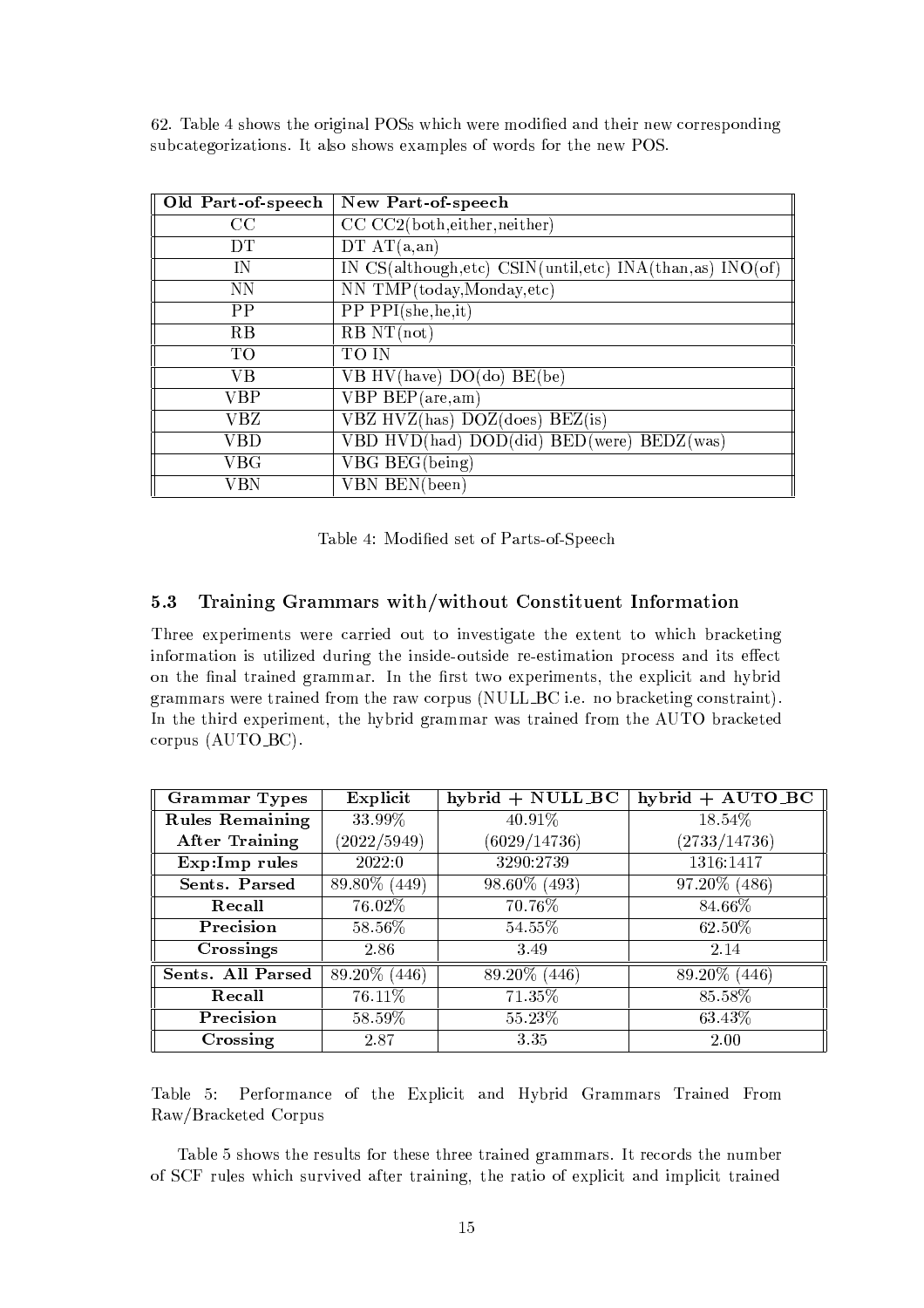<sup>B</sup> (H73M <sup>2</sup> +@'& 6C @' 62 <sup>C</sup> 66 <sup>2</sup> 8&B# @' Q <sup>8</sup> 8 26Q 62 <sup>C</sup> <sup>6</sup>6  $\blacksquare$  and the state of the state of the state of the state of the state of the state of the state of the state of the state of the state of the state of the state of the state of the state of the state of the state of th  $\alpha$  and  $\alpha$  are the finite of the finite of the finite of the finite of the finite of the finite of the finite of the finite of the finite of the finite of the finite of the finite of the finite of the finite of the fin  $\blacksquare$  . The state of the state of the state of the state of the state of the state of the state of the state of the state of the state of the state of the state of the state of the state of the state of the state of the

@ !-<sup>6</sup>#(+3 <sup>3</sup> \*6!8 #Z> <sup>8</sup> 26Q# @ <sup>2</sup> <sup>2</sup> <sup>2</sup># 39 <sup>C</sup> <sup>6</sup>6 6243 &9 3C&843\*6!8(+  $\blacksquare$  . The contract of the contract of the contract of the contract of the contract of the contract of the contract of the contract of the contract of the contract of the contract of the contract of the contract of the <sup>2</sup> <sup>6</sup>D(+D <sup>2</sup> 6J8 26( <sup>2</sup> 8&B# @' <sup>B</sup> (+ @ <sup>2</sup>R=s UC <sup>6</sup>6 6!849 <sup>3</sup> @&8 (H 93 advantage is a slightly reduced coverage. Although the NULL\_BC grammar has the  $+$  . A set of the set of the set of the set of the set of the set of the set of the set of the set of the set of the set of the set of the set of the set of the set of the set of the set of the set of the set of the set  $\blacksquare$  . The set of the set of the set of the set of the set of the set of the set of the set of the set of the set of the set of the set of the set of the set of the set of the set of the set of the set of the set of the  $\sim$  . The set of the set of the set of the set of the set of the set of the set of the set of the set of the set of the set of the set of the set of the set of the set of the set of the set of the set of the set of the s  $\sim$  349  $\sim$  349  $\sim$  349  $\sim$  349  $\sim$  359  $\sim$  3584.  $\sim$  5494.  $\sim$  3584.  $\sim$  3584.  $\sim$  3584.  $\sim$  3584.  $\sim$  3584.  $\sim$  3584.  $\sim$  3584.  $\sim$  3584.  $\sim$  3584.  $\sim$  3584.  $\sim$  3584.  $\sim$  3584.  $\sim$  3584.  $\sim$  3584. NULL\_BC and explicit grammars respectively.

### hL opgjThyzS i:ehS T3C]S <sup>g</sup> R:kWS &i tv[ TV[ TMe <sup>C</sup>kVS8l1S Z

3C&B 24@A <sup>2</sup> +@&8)& C 8 @ <sup>2</sup> 635843584C @M @ <sup>2</sup> <sup>2</sup>M# 39 =so 6!849  $\alpha$  . The set of the set of the set of the set of the set of the set of the set of the set of the set of the set of the set of the set of the set of the set of the set of the set of the set of the set of the set of the s

$$
\text{Cross Entropy }\hat{H} = -\frac{\displaystyle\sum_{c \in C} log P^c}{\displaystyle\sum_{c \in C} |c|}
$$

where C is the training corpus,  $log P<sup>c</sup>$  is the total log probability of a sentence c and  $\lambda$  is its langether  $\lambda$ 



3C&B @&8)& C 8 @' <sup>2</sup> Q- <sup>3</sup>6 3@&8 @ @ <sup>2</sup> =s 6!849 >= !? hybrid grammars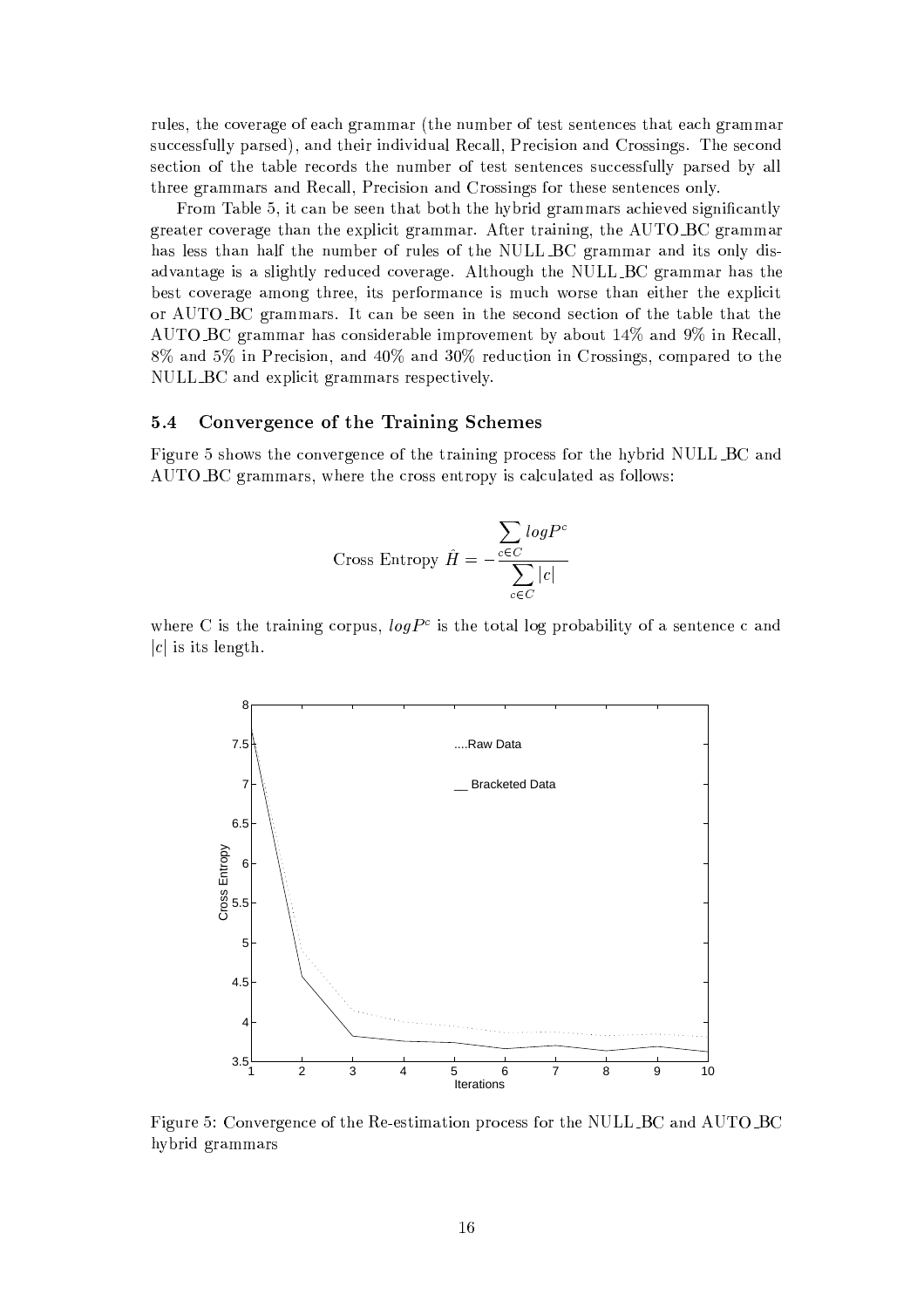$\mathbb{R}^n$  . The set of the set of the set of the set of the set of the set of the set of the set of the set of the set of the set of the set of the set of the set of the set of the set of the set of the set of the set of  $8 \times 8$  . The 3 decree state of the 3 decree state of the 3 decree state of the 3 decree state of the 3 decree state of the 3 decree state of the 3 decree state of the 3 decree state of the 3 decree state of the 3 decree ,@A& 3EA3 <sup>2</sup> <sup>2</sup> +@&8 <sup>3</sup> <sup>B</sup> <sup>8</sup> 358) @ 6 3@&8 3E <sup>2</sup> F=!>? 63843584C @ 6243 &9 <sup>6</sup>  $\blacksquare$  . The set of the set of the set of the set of the set of the set of the set of the set of the set of the set of the set of the set of the set of the set of the set of the set of the set of the set of the set of the  $\blacksquare$  . The set of the set of the set of the set of the set of the set of the set of the set of the set of the set of the set of the set of the set of the set of the set of the set of the set of the set of the set of the  $\mathcal{A}^{\mathcal{A}}$  , and  $\mathcal{A}^{\mathcal{A}}$  are defined by  $\mathcal{A}^{\mathcal{A}}$  and  $\mathcal{A}^{\mathcal{A}}$  and  $\mathcal{A}^{\mathcal{A}}$  are defined by  $\mathcal{A}^{\mathcal{A}}$ 

### hL opgjl1{Wc(S]PV[fR <sup>g</sup> R:kWS ^`i6[nez[(TVtDc tvTWU OQPMR6S TVUWS U XTWZ\$[(UVS]\ ^`\_R:Z\$[(UVS1acnehgD\ rithm

!2 +@(+,3 <sup>3</sup> @' <sup>2</sup> @ 3C!3586( 6!849 ,- <sup>849</sup> 9 <sup>3</sup> <sup>8</sup> <sup>359</sup> - @&B 39 <sup>6</sup>(C!@ <sup>3</sup> <sup>2</sup>D A +@ 9 9 6!849 <sup>6</sup> +@ <sup>6</sup> <sup>3</sup>@&8 A669 38!6#(H / ! <sup>2</sup> ,=s <sup>2</sup>M# 39 <sup>C</sup> <sup>6</sup>6 A6 <sup>B</sup> 9 @ 6(\*B ( <sup>6</sup> 384C <sup>2</sup> <sup>0</sup> =B <sup>3</sup>D @' <sup>2</sup> @ 3C!3586( <sup>6</sup>(C!@ <sup>3</sup> <sup>2</sup> 6!849 <sup>2</sup> D>= !? <sup>C</sup> 66 @ 26 @ <sup>2</sup> @, <sup>849</sup> 9:6(C!@ <sup>3</sup> <sup>2</sup> / @ <sup>2</sup> A @ <sup>6358</sup> 9 @&876!8 , 0\$ <sup>3</sup> 624358 /

| Algorithm $\vert$ Original $\vert$ Modified |        |       |
|---------------------------------------------|--------|-------|
| CPU Time                                    | 507.34 | 17.37 |
| in Minutes                                  |        |       |

!-<sup>6</sup>#(+ H@(+,3 <sup>3</sup> @ ? 3C!358 <sup>6</sup>( 6!849 ,- <sup>849</sup> 9 -<sup>8</sup> <sup>39</sup> -?B <sup>39</sup> (C!@ <sup>3</sup> <sup>2</sup>

 24@A8a38 <sup>2</sup> D6#(+)32 <sup>2</sup> @ 3C!386( <sup>6</sup>(C!@ <sup>3</sup> <sup>2</sup> <sup>8</sup>#( 24@&B 6!849 8)T358&B 0=  $\overline{1}$  ,  $\overline{1}$  ,  $\overline{1}$  ,  $\overline{1}$  ,  $\overline{1}$  ,  $\overline{1}$  ,  $\overline{1}$  ,  $\overline{1}$  ,  $\overline{1}$  ,  $\overline{1}$  ,  $\overline{1}$  ,  $\overline{1}$  ,  $\overline{1}$  ,  $\overline{1}$  ,  $\overline{1}$  ,  $\overline{1}$  ,  $\overline{1}$  ,  $\overline{1}$  ,  $\overline{1}$  ,  $\overline{1}$  , provement indicates that the modified algorithm overcomes the main inherent weak-8 @' <sup>2</sup> <sup>358</sup> <sup>39</sup> - @4B 39 <sup>6</sup>(C!@ <sup>3</sup> <sup>2</sup> #)6):J358&C <sup>3</sup> +@ <sup>B</sup> <sup>6</sup> 3@&86(+(H <sup>6</sup> <sup>6</sup>#(H @ <sup>B</sup> <sup>3</sup> <sup>8</sup>  $\mathcal{L}$  and  $\mathcal{L}$  and  $\mathcal{L}$  and  $\mathcal{L}$  and  $\mathcal{L}$  and  $\mathcal{L}$  and  $\mathcal{L}$  and  $\mathcal{L}$  and  $\mathcal{L}$  and  $\mathcal{L}$  and  $\mathcal{L}$  and  $\mathcal{L}$  and  $\mathcal{L}$  and  $\mathcal{L}$  and  $\mathcal{L}$  and  $\mathcal{L}$  and  $\mathcal{L}$  and

### 5.6 Training the Hybrid Grammar from Hand-Parsed Corpus

-<sup>8</sup> <sup>243</sup> F, J <sup>3</sup>O <sup>8</sup> 3 <sup>2</sup> <sup>2</sup># 39 <sup>C</sup> <sup>6</sup>6 A6F <sup>6358</sup>97B 384C <sup>2</sup> 26!849&- <sup>6</sup>9 0L 88  $\sim$  0.000  $\pm$  0.000  $\pm$  0.000  $\pm$  0.000  $\pm$  0.000  $\pm$  0.000  $\pm$  0.000  $\pm$  0.000  $\pm$  0.000  $\pm$  0.000  $\pm$  0.000  $\pm$  0.000  $\pm$  0.000  $\pm$  0.000  $\pm$  0.000  $\pm$  0.000  $\pm$  0.000  $\pm$  0.000  $\pm$  0.000  $\pm$  0.000  $\alpha$  5  $\alpha$  6  $\alpha$  ,  $\alpha$  8  $\alpha$  69  $\alpha$  69  $\alpha$  69  $\alpha$  6.  $\alpha$  69  $\alpha$  6.  $\alpha$  6.  $\alpha$  6.  $\alpha$  6.  $\alpha$  6.  $\alpha$  6.  $\alpha$  6.  $\alpha$  6.  $\alpha$  6.  $\alpha$  6.  $\alpha$  6.  $\alpha$  6.  $\alpha$  6.  $\alpha$  6.  $\alpha$  6.  $\alpha$  6.  $\alpha$  6.  $\alpha$  6.  $\alpha$  6. !-<sup>6</sup>#(+#D 24@A <sup>2</sup> @ 6!8 +@ <sup>6</sup> <sup>3</sup> @48 # A <sup>8</sup> <sup>2</sup> @A@ <sup>6</sup>@&62 /

| Types of Training Corpora | AUTO_BC         | PENN_BC         |
|---------------------------|-----------------|-----------------|
| <b>Rules Remaining</b>    | 18.54\%         | 21.29%          |
| After Training            | (2733/14736)    | (3137/14736)    |
| Exp:Imp rules             | 1316:1417       | 1482:1655       |
| Sent. Parsed              | $97.20\%$ (486) | 97.80% (489)    |
| Recall                    | 84.66%          | 84.65%          |
| Precision                 | 62.50%          | 64.06%          |
| Crossings                 | 2.14            | 1.92            |
| <b>Sent. Both Parsed</b>  | $96.20\%$ (481) | $96.20\%$ (481) |
| Recall                    | 84.76%          | 84.76%          |
| Precision                 | 62.67%          | 63.98%          |
| Crossings                 | 2.13            | 1.93            |

!-6#(+ 02 @ 6!8 @ <sup>6</sup> <sup>3</sup> @48 # A <sup>8</sup> = !? 6!849 0&%' <sup>6</sup>6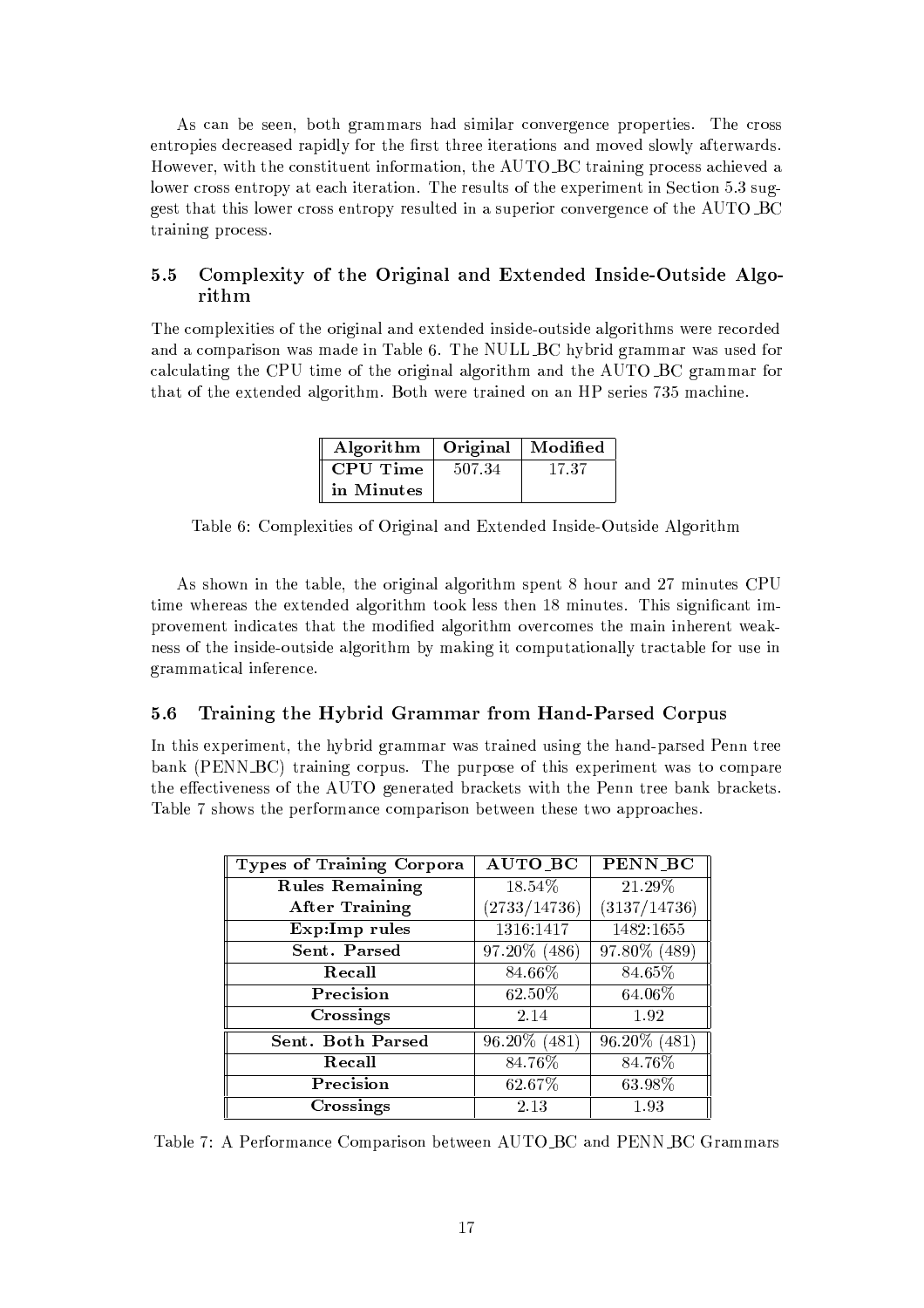$\mathbf{A}$  , and a set of  $\mathbf{A}$  and a set of  $\mathbf{A}$  . The set of  $\mathbf{A}$  is a set of  $\mathbf{A}$  is a set of  $\mathbf{A}$  is a set of  $\mathbf{A}$  is a set of  $\mathbf{A}$  is a set of  $\mathbf{A}$  is a set of  $\mathbf{A}$  is a set of  $\mathbf{A$ @& 6C @ <sup>2</sup> 0&&' <sup>C</sup> <sup>6</sup>6 <sup>3</sup> @&8 (+U / 6J2 69S@ <sup>2</sup> >= !? <sup>C</sup> <sup>6</sup>6 and their Recall and Crossings are only marginally different. The second section of 2 A 6 (H 24 0 26 26 26 26 26 26 26 27 27 28 29 20 20 21 22 23 24 25 26 27 27 28 29 20 21 22 23 24 25 26 27 27 2 <sup>38</sup> <sup>0</sup> +3 3@&8 <sup>3</sup> / <sup>8</sup> 9'B 3@&8:358 @ 3584C 6!849 <sup>2</sup> <sup>3</sup> 84@ 93 8 <sup>358</sup> D @' Q \*6(H( / These results illustrate that although the AUTO system makes mistakes as shown in !-6#(+ 3 <sup>2</sup> 9@ 84@> @ B849 38 <sup>2</sup> @(+ <sup>6</sup> 843584C @ > 3C&8436J8(+/

#### $5.7$ UCCO CATTY IN ITTING IN A LINTER TO A TTILL AT LIKE mars

!2 358) 9 =!? 6J849 0&%' <sup>C</sup> <sup>6</sup>6 +@&8 <sup>6358</sup> 9 <sup>B</sup> (+QA243H2 @&8 (+,3 9 38R@48 # <sup>B</sup> 84@O <sup>2</sup> @ <sup>2</sup> / !2 <sup>B</sup> (+6 9 @ <sup>2</sup> <sup>6</sup> B843!B B (H /L- OA6  $\blacksquare$  $\blacksquare$  . A 8  $\blacksquare$  . The set of  $\blacksquare$  . The set of  $\blacksquare$  . The set of  $\blacksquare$  . The set of  $\blacksquare$ A 8+@4B 6C9 #) <sup>2</sup> - 3582 <sup>8</sup>5 @ !-6#(+ +/ -<sup>8</sup> <sup>2</sup> 26!849&- <sup>6</sup>9 0L 88  $\blacksquare$  . The first density of the first density  $\blacksquare$  $\blacksquare$  . The B Data is the B Data is the set of  $\blacksquare$  . The set of  $\blacksquare$  is the set of  $\blacksquare$  . The set of  $\blacksquare$ other was partially-parsed phrases which allowed spurious rules to participate in reestimation process.

!@ 358)& 3C&6 <sup>2</sup>  @' <sup>2</sup> B843!B <sup>B</sup> (H73D <sup>2</sup> A <sup>6</sup> <sup>6</sup>9 @ <sup>2</sup> >= !? 6!849 0&&'UC <sup>6</sup>6 / !O <sup>8</sup> 8 OA24@ 3 #3 <sup>6</sup> 38)&!@(&9 <sup>6</sup>(+ <sup>6</sup> @&8 @' <sup>2</sup> >= !? B843!B B (+
AQ O <sup>2</sup> <sup>8</sup> , <sup>6</sup> 9 <sup>6</sup> <sup>2</sup> 3 6!849  $\overline{\phantom{a}}$  , and  $\overline{\phantom{a}}$  , and  $\overline{\phantom{a}}$  are  $\overline{\phantom{a}}$  . The following the following the following the following the following the following the following the following the following the following the following t +@&849 /\$!-<sup>6</sup>#(+( 24@A <sup>2</sup> @ 6!8 O 3+ @ D <sup>2</sup> TA@ @' , <sup>6</sup> 9

| Types of Hybrid Grammars | AUTO BC        | PENN_BC        |
|--------------------------|----------------|----------------|
| The Percentage of        | $20.20\%$      | 30.47%         |
| <b>Unique Rules</b>      | (552/2733)     | (956/3137)     |
| Exp: Imp rules           | 179:373        | 345:611        |
| Sent. Involved           | 19.80\% (99)   | 44.20\% (221)  |
| Recall                   | 73.63%         | 78.78%         |
| Precision                | 52.22%         | 58.23%         |
| Crossing/Sent.           | 3.97           | 2.86           |
| Sent. Both Involved      | $11.40\%$ (57) | $11.40\%$ (57) |
| Recall                   | 72.52%         | 75.94%         |
| Precision                | 50.51%         | 54.26%         |
| Crossing/Sent.           | 4.54           | 3.65           |

|  | Table 8: Results from Unique Rules |  |  |
|--|------------------------------------|--|--|
|--|------------------------------------|--|--|

 $\sim$  358  $\sim$  358  $\sim$  358  $\sim$  368  $\sim$  358  $\sim$  358  $\sim$  358  $\sim$  358  $\sim$  358  $\sim$  358  $\sim$  358  $\sim$  358  $\sim$  358  $\sim$  358  $\sim$  358  $\sim$  358  $\sim$  358  $\sim$  358  $\sim$  358  $\sim$  358  $\sim$  358  $\sim$  358  $\sim$  358  $\sim$  358  $\sim$   $\alpha$  , and the state of the state of the state of the state of the state of the state of the state of the state of the state of the state of the state of the state of the state of the state of the state of the state of th  $\ddotsc$  -  $\ddotsc$  -  $\ddotsc$  -  $\ddotsc$  -  $\ddotsc$  -  $\ddotsc$  -  $\ddotsc$  -  $\ddotsc$  -  $\ddotsc$  -  $\ddotsc$  -  $\ddotsc$  -  $\ddotsc$  -  $\ddotsc$  -  $\ddotsc$  -  $\ddotsc$  -  $\ddotsc$  -  $\ddotsc$  -  $\ddotsc$  -  $\ddotsc$  -  $\ddotsc$  -  $\ddotsc$  -  $\ddotsc$  -  $\ddotsc$  -  $\ddotsc$  -  $\ddotsc$  26!8 A3+ <sup>6</sup>Q6!8O <sup>8</sup> 8 26 <sup>8</sup> 9 9 0%& B843"!B N <sup>B</sup> (+ 26!8 <sup>8</sup> 8 26 <sup>8</sup> 9 9 = !? B843!B <sup>B</sup> (+/ ,@A& 3 <sup>243</sup> 3C&2 # ,M  9 358 <sup>2</sup> 0&&' <sup>C</sup> <sup>6</sup>6 +@&8 <sup>6358</sup> <sup>6</sup> 4 <sup>C</sup> <sup>6</sup> N@ @ 3@&8:@' B843"!B O <sup>B</sup> (+ /-8a6993 3@&8 <sup>3</sup>  $2.6$  and  $2.6$  and  $2.6$  ( $2.6$   $\pm$   $2.6$   $\pm$   $2.6$   $\pm$   $2.6$   $\pm$   $2.6$   $\pm$   $2.6$   $\pm$   $2.6$   $\pm$   $2.6$   $\pm$   $2.6$   $\pm$   $2.6$   $\pm$   $2.6$   $\pm$   $2.6$   $\pm$   $2.6$   $\pm$   $2.6$   $\pm$   $2.6$   $\pm$   $2.6$   $\pm$   $2.6$   $\pm$   $2.6$   $\alpha$  and  $\alpha$  become the state of  $\alpha$  and  $\alpha$  and  $\alpha$  and  $\alpha$  and  $\alpha$  and  $\alpha$  and  $\alpha$  and  $\alpha$  $\mathbf{a}$  , and  $\mathbf{b}$  and  $\mathbf{c}$  and  $\mathbf{c}$  and  $\mathbf{c}$  and  $\mathbf{c}$  and  $\mathbf{c}$  and  $\mathbf{c}$  and  $\mathbf{c}$  and  $\mathbf{c}$  and  $\mathbf{c}$  and  $\mathbf{c}$  and  $\mathbf{c}$  and  $\mathbf{c}$  and  $\mathbf{c}$  and  $\mathbf{c}$  and  $\mathbf{c}$  an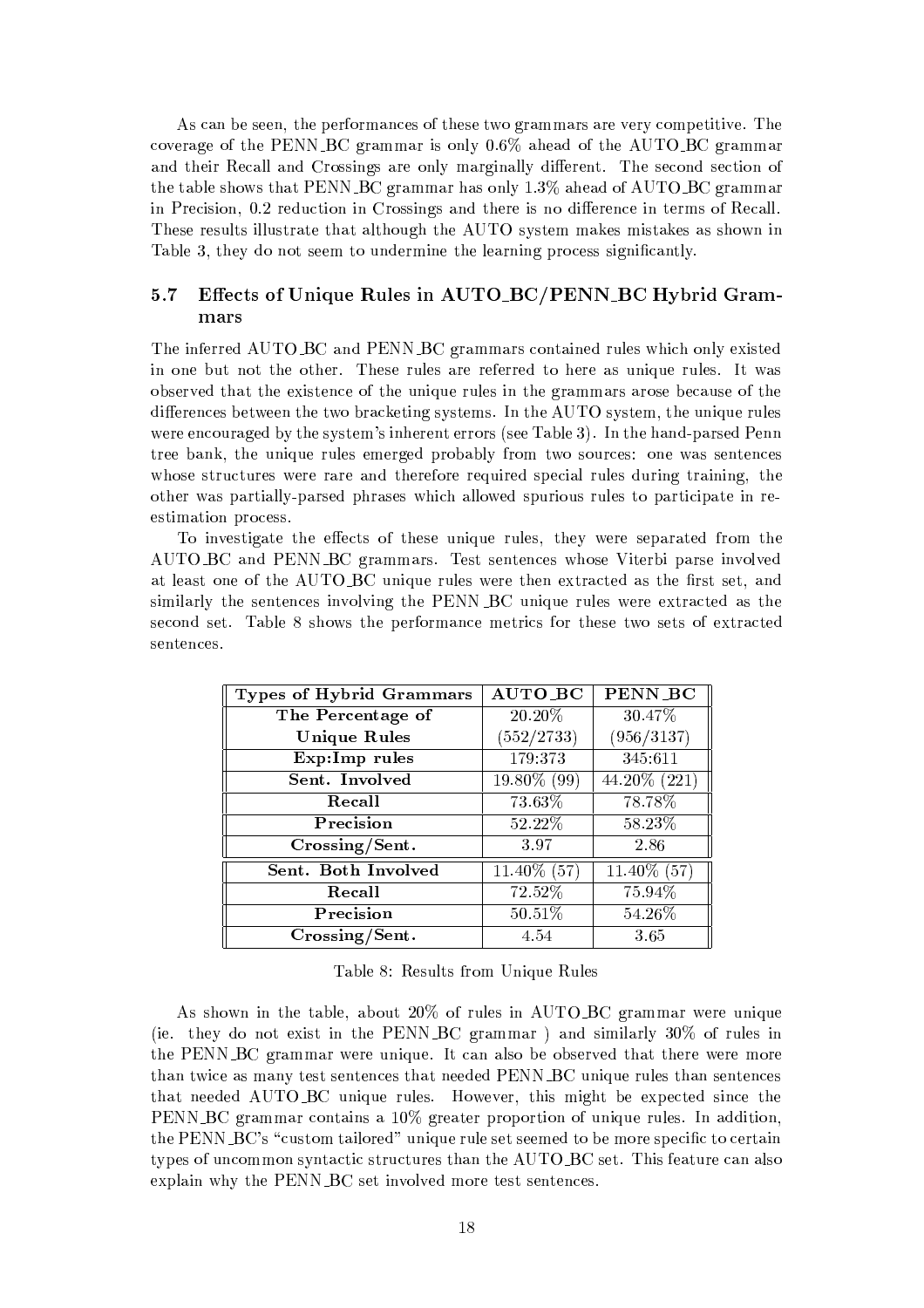— 1 B 384C76 39 39 39 39 39 39 39 39 39 30 31 32 3384 329 3384 3394 3395 3396 3397 3397 3397 3397 3397 3397 33  $\mathcal{L} = \mathcal{L} = \mathcal{L} = \mathcal{L} = \mathcal{L} = \mathcal{L} = \mathcal{L} = \mathcal{L} = \mathcal{L} = \mathcal{L} = \mathcal{L} = \mathcal{L} = \mathcal{L} = \mathcal{L} = \mathcal{L} = \mathcal{L} = \mathcal{L} = \mathcal{L} = \mathcal{L} = \mathcal{L} = \mathcal{L} = \mathcal{L} = \mathcal{L} = \mathcal{L} = \mathcal{L} = \mathcal{L} = \mathcal{L} = \mathcal{L} = \mathcal{L} = \mathcal{L} = \mathcal{L} = \mathcal$  $\mathcal{L} = \mathcal{L} = \mathcal{L} = \mathcal{L} = \mathcal{L} = \mathcal{L} = \mathcal{L} = \mathcal{L} = \mathcal{L} = \mathcal{L} = \mathcal{L} = \mathcal{L} = \mathcal{L} = \mathcal{L} = \mathcal{L} = \mathcal{L} = \mathcal{L} = \mathcal{L} = \mathcal{L} = \mathcal{L} = \mathcal{L} = \mathcal{L} = \mathcal{L} = \mathcal{L} = \mathcal{L} = \mathcal{L} = \mathcal{L} = \mathcal{L} = \mathcal{L} = \mathcal{L} = \mathcal{L} = \mathcal$  $\blacksquare$  . A set of the definition of the definition of the definition of the definition of the definition of the definition of the definition of the definition of the definition of the definition of the definition of the d  $\blacksquare$  . The distribution of the distribution of the distribution of the distribution of the distribution of the distribution of the distribution of the distribution of the distribution of the distribution of the distribu B <sup>B</sup> / !243 A@&B (9]2 ( <,( <sup>6358</sup> A2< <sup>2</sup> K0%& <sup>C</sup> <sup>6</sup>6 @ D9 /  $\cdots$  . The state of the state of the state of the state of the state of the state of the state of the state of the state of the state of the state of the state of the state of the state of the state of the state of the s in Crossings.

- <sup>3</sup> A@ <sup>2</sup> 84@ 3584C 26 <sup>2</sup> MC&B @ B843!B > 24@A8 38!-<sup>6</sup>#(+( <sup>6</sup> B2 A@ 26!8 24@ C!3+& <sup>8</sup> 38!-6#(+, @ <sup>2</sup> <sup>B</sup> (+( B (H /- A6FO <sup>8</sup> 3@48 9 <sup>358</sup> &&3@&B Q  3@&8 26Q <sup>2</sup> @ @ 6!8 @' <sup>2</sup> A@ <sup>C</sup> 66 QA & +@ <sup>3</sup> 3+& <sup>358</sup> O @' <sup>2</sup> <sup>B</sup> (+(  $\blacksquare$  . A set of the distribution of the distribution of the distribution of the distribution of the distribution of the distribution of the distribution of the distribution of the distribution of the distribution of the  $\blacksquare$  . The decrease of the contract of the contract of the contract of the contract of the contract of the contract of the contract of the contract of the contract of the contract of the contract of the contract of the !-<sup>6</sup>#(+ ( /

-<sup>8</sup> !-<sup>6</sup>#(+ 63> <sup>2</sup> <sup>B</sup> (+ @ @&B <sup>B</sup> # @' <sup>8</sup>8 A \*6( \*B ( <sup>6</sup>9 6!849  $\alpha$  , and a set of a set of a set of a set of a set of a set of a set of a set of a set of a set of a set of a set of a set of a set of a set of a set of a set of a set of a set of a set of a set of a set of a set of a s  $(unique/common)$  used in Viterbi parses. For example, Set A contained 57 test <sup>8</sup> 8 A24@ 3 #3 <sup>6</sup> 358)&@(&9 <sup>6</sup> (+ <sup>6</sup> @48 B843!B <sup>B</sup> ( <sup>3</sup> <sup>8</sup> <sup>2</sup> \*6 @' <sup>2</sup> >= !? 6!849 <sup>6</sup>(+@ <sup>358</sup> <sup>2</sup> \*6 @' <sup>2</sup> 0%&' 6 <sup>358</sup> !-<sup>6</sup>#(+g( A2 <sup>6</sup> <sup>1</sup> ` A6 +@ @9X@' <sup>8</sup> 8 A24@ 3 #3 <sup>6</sup> 358)&!@(&9X@&8 (+ +@@&8 <sup>B</sup> (+358 <sup>2</sup> >= !? # <sup>B</sup> <sup>6</sup>>(H <sup>6</sup> @&8 B843"!B <sup>B</sup> (H <sup>38</sup> <sup>2</sup> 0%& /

| <b>Types of Rules</b> | No. of | Recall |       | Precision |       | Crossings |      |
|-----------------------|--------|--------|-------|-----------|-------|-----------|------|
| Involved              | Sents. | auto   | penn  | auto      | penn  | auto      | penn |
| Unique AUTO and       | 57     | 72.52  | 75.94 | 50.51     | 54.26 | 4.54      | 3.65 |
| Unique PENN $(A)$     | 11.9%  |        |       |           |       |           |      |
| Common AUTO and       | 156    | 81.98  | 79.85 | 57.17     | 59.16 | 2.65      | 2.64 |
| Unique PENN (B)       | 32.4%  |        |       |           |       |           |      |
| Unique AUTO and       | 37     | 75.15  | 75.67 | 55.69     | 55.37 | 3.16      | 2.78 |
| Common PENN (C)       | 7.7%   |        |       |           |       |           |      |
| Common AUTO and       | 231    | 91.20  | 91.71 | 70.51     | 71.02 | 1.01      | 0.89 |
| Common PENN $(D)$     | 48.0%  |        |       |           |       |           |      |
| TOTAL $(A+B+C+D)$     | 481    | 84.76  | 84.76 | 62.67     | 63.98 | 2.13      | 1.93 |

!-<sup>6</sup>#(+ <sup>6</sup> &Q <sup>B</sup> (H @ '@4B @#386 3@&8 @' <sup>B</sup> (H
M

From table 9 it can be seen that to varying extents the PENN\_BC grammar per- $\alpha$  is the strip of  $\alpha$  in the set of  $\alpha$ This shows that the unique PENN rules somehow were misused and adversely affected  $\alpha$  is a set of  $\alpha$  is a finite of  $\alpha$  in  $\alpha$  is a finite of  $\alpha$ and D; so an important difference between the grammars is the observation that the <sup>8</sup>C46 3+&O  @ B843!B <sup>B</sup> (H <sup>6</sup> 93 <sup>3</sup> # <sup>B</sup> 9S358S6 ( <sup>6</sup>C 
@ @ 3@48 <sup>8</sup> / @' <sup>2</sup>  $\overline{\phantom{a}}$  . The contract of  $\overline{\phantom{a}}$  , and  $\overline{\phantom{a}}$  , and  $\overline{\phantom{a}}$  , and  $\overline{\phantom{a}}$  , and  $\overline{\phantom{a}}$  , and  $\overline{\phantom{a}}$  , and  $\overline{\phantom{a}}$  , and  $\overline{\phantom{a}}$  , and  $\overline{\phantom{a}}$  , and  $\overline{\phantom{a}}$  , and  $\overline{\phantom{a}}$ 

#### 5.8 Performance vs. Sentence Length

- A6 <sup>6</sup>9 &&3@&B (+ 26 <sup>2</sup> A6 84@ ( <sup>3</sup>3 @&8 <sup>2</sup> (+84C <sup>2</sup> @' <sup>8</sup> 8 <sup>B</sup> 9  $38.22 \pm 24.0$  and  $24.2 \pm 24.0$  and  $24.2 \pm 24.0$  and  $24.2 \pm 24.0$  $\alpha$  . At the state of the contract of the contract of the contract of the contract of the contract of the contract of the contract of the contract of the contract of the contract of the contract of the contract of the co <sup>2</sup> <sup>8</sup> 8 @ 4A@ 9 @ >(+,Q \*6(+( <sup>3</sup> <sup>6</sup> 243C&2 <sup>6</sup> <sup>6</sup>(@@6) 3L0 +3 3@48 ) 6J849 @ 3584C <sup>3</sup> # (@A/4 @ # @ <sup>2</sup> <sup>C</sup> <sup>6</sup>6 / ,@A& J3Q <sup>2</sup> K <sup>2</sup> @ 6!8 D 3+  $\mathbf{1}$  ,  $\mathbf{1}$  ,  $\mathbf{1}$  ,  $\mathbf{1}$  ,  $\mathbf{1}$  ,  $\mathbf{1}$  ,  $\mathbf{1}$  ,  $\mathbf{1}$  ,  $\mathbf{1}$  ,  $\mathbf{1}$  ,  $\mathbf{1}$  ,  $\mathbf{1}$  ,  $\mathbf{1}$  ,  $\mathbf{1}$  ,  $\mathbf{1}$  ,  $\mathbf{1}$  ,  $\mathbf{1}$  ,  $\mathbf{1}$  ,  $\mathbf{1}$  ,  $\mathbf{1}$  ,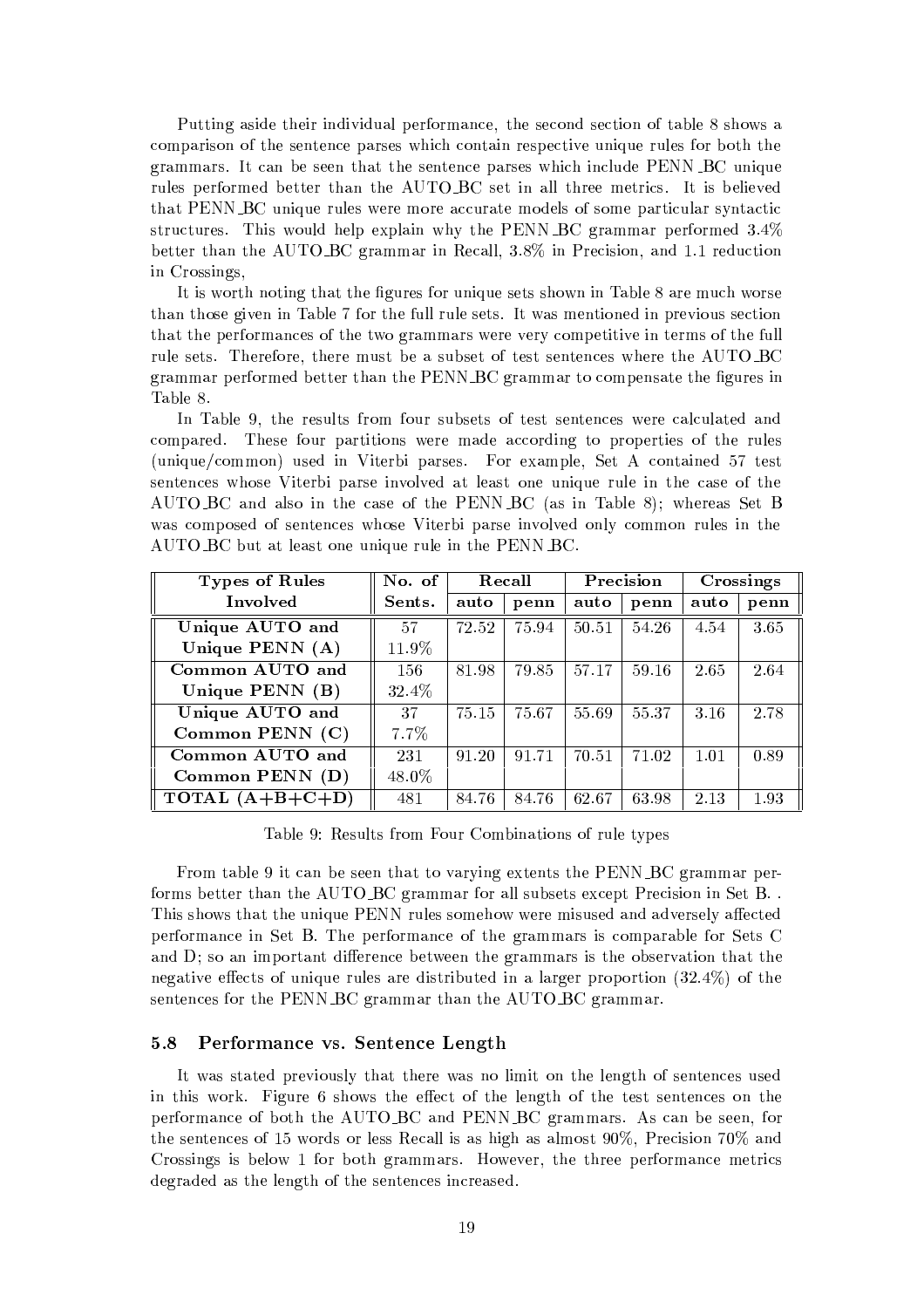

A3C4B 0L @ 6!8 & /1 <sup>8</sup> 8 # 84C <sup>2</sup>

### hL \_Wl S8idg =QtDi6Z\$S Z qS TVS8i6t8R6S U i6gjl i6tD[(TWS U-qi6tDl|ltDi6Z

!2 8&B# @' <sup>6</sup> <sup>C</sup> <sup>8</sup> <sup>6</sup>9 @ <sup>6</sup> <sup>8</sup> 8 &6 <sup>3</sup> @ <sup>2</sup> 93 <sup>8</sup>(+ <sup>6358</sup> 9 grammars. This experiment was carried out to compare the differences among the  $\alpha$  is a finite different function of  $\alpha$  . The contract of  $\alpha$ 

!2 @ <sup>6</sup> @' A3C&B `K 24@A <sup>6</sup> +@6 <sup>3</sup> @&8 @' <sup>2</sup> 2 <sup>C</sup> <sup>6</sup>6 <sup>6358</sup> 9 <sup>6</sup> <sup>9</sup> <sup>3</sup># 9 <sup>358</sup> <sup>1</sup>  3@&8 / />!2 ,( 3H+3 <sup>C</sup> <sup>6</sup>6 269 6 A <sup>6</sup>Q <sup>3</sup>(H # \*6JB <sup>3</sup> did not contain any implicit rules. However, the  $\rm{AUTO\_BC}$  hybrid grammar generated @ <sup>6</sup>#3C&B4@&B > <sup>6</sup>F 26!8 <sup>2</sup> +=s <sup>2</sup>M# <sup>39</sup> <sup>C</sup> <sup>6</sup>63 <sup>6</sup>(H 24@&B4C&2 <sup>2</sup> N 3+\* @' <sup>2</sup>  $\sim$  2008  $\sim$  26  $\sim$  260  $\sim$  26.000  $\sim$  26.000  $\sim$  26.000  $\sim$  26.000  $\sim$  27.000  $\sim$  27.000  $\sim$  27.000  $\sim$  27.000  $\sim$  27.000  $\sim$  27.000  $\sim$  27.000  $\sim$  27.000  $\sim$  27.000  $\sim$  27.000  $\sim$  27.000  $\sim$  27.000  $\$ 6J8 # @ # &9 <sup>358</sup> <sup>2</sup> # @ @ <sup>6</sup> @' 5A3C&B ,3A2 <sup>6</sup> +@ <sup>6</sup> <sup>3</sup> @&8 <sup>3</sup> >69 # A <sup>8</sup> <sup>2</sup> N>= !? 6!849 0&%' <sup>C</sup> <sup>6</sup>6 /-, 8 )3 <sup>2</sup> N=!? <sup>C</sup> <sup>6</sup>6 <sup>C</sup> <sup>8</sup> <sup>6</sup>9 more ambiguous parses than the NULL BC grammar and the PENN BC grammar, <sup>6</sup>(H 24@&B4C&2 # @ <sup>2</sup> @' <sup>2</sup> +@&8 <sup>6358</sup> 9 @ <sup>B</sup> (+> 26!8 <sup>2</sup> @>= !? <sup>C</sup> <sup>6</sup>6 /

!243 \*6!8 # ,(638 9 #) @&B # ( <sup>3</sup> 26 <sup>2</sup> 8&B# 7 @' <sup>6</sup> <sup>C</sup> <sup>8</sup> <sup>6</sup>9 @ <sup>6</sup>  $\alpha$  and a set of the set of the set of the set of the set of the set of the set of the set of the set of the set of the set of the set of the set of the set of the set of the set of the set of the set of the set of the s  $\alpha$  and  $\alpha$  and  $\alpha$  and  $\alpha$  and  $\alpha$  and  $\alpha$  $B$  (HT 26)8  $B$  and  $B$  and  $B$  and  $B$  and  $B$  and  $B$  and  $B$  and  $B$  and  $B$ #M 6;: 384C 358) @ 6 3@&8 A6 @'&439 9 #) <sup>2</sup> <sup>2</sup> <sup>B</sup> <sup>3</sup> 3H- # <sup>6</sup>9 =!>? /,@A& 3 <sup>2</sup> <sup>3</sup> @ 6!8 @!358 <sup>3</sup> Q 26 <sup>6</sup>@48&C <sup>2</sup> ( <sup>6</sup>C @' A6#3C&B4@4B F <sup>6</sup> <sup>C</sup> <sup>8</sup> <sup>6</sup>9 #) <sup>2</sup> >= !? <sup>C</sup> <sup>6</sup>63) <sup>2</sup> 3 #3;6(C!@ <sup>3</sup> <sup>2</sup> <sup>3</sup> (+( B <sup>B</sup> (+(+ +2 @@ <sup>6</sup>F 26F(+ <sup>69</sup> @ C!@4@49 @& <sup>6</sup>(+(5 @ 6!8 /

#### -**Conclusions**

 $\blacksquare$  . The set of the set of the set of the set of the set of the set of the set of the set of the set of the set of the set of the set of the set of the set of the set of the set of the set of the set of the set of the 6 / !2 <sup>63</sup> 358R9 &(@ 3584C <sup>243</sup> A6O @ +3 <sup>8</sup>(+ 358) <sup>6</sup> #@&69&-%+@'& 6C 6!849 ( 3584C&B43 3+\*6(+(+-@ 3+&69 <sup>C</sup> <sup>6</sup>6 @ <sup>6</sup> ( <sup>6</sup>C +@ <sup>B</sup> A3 24@&B F(+384C @48 3C48&3\*6!8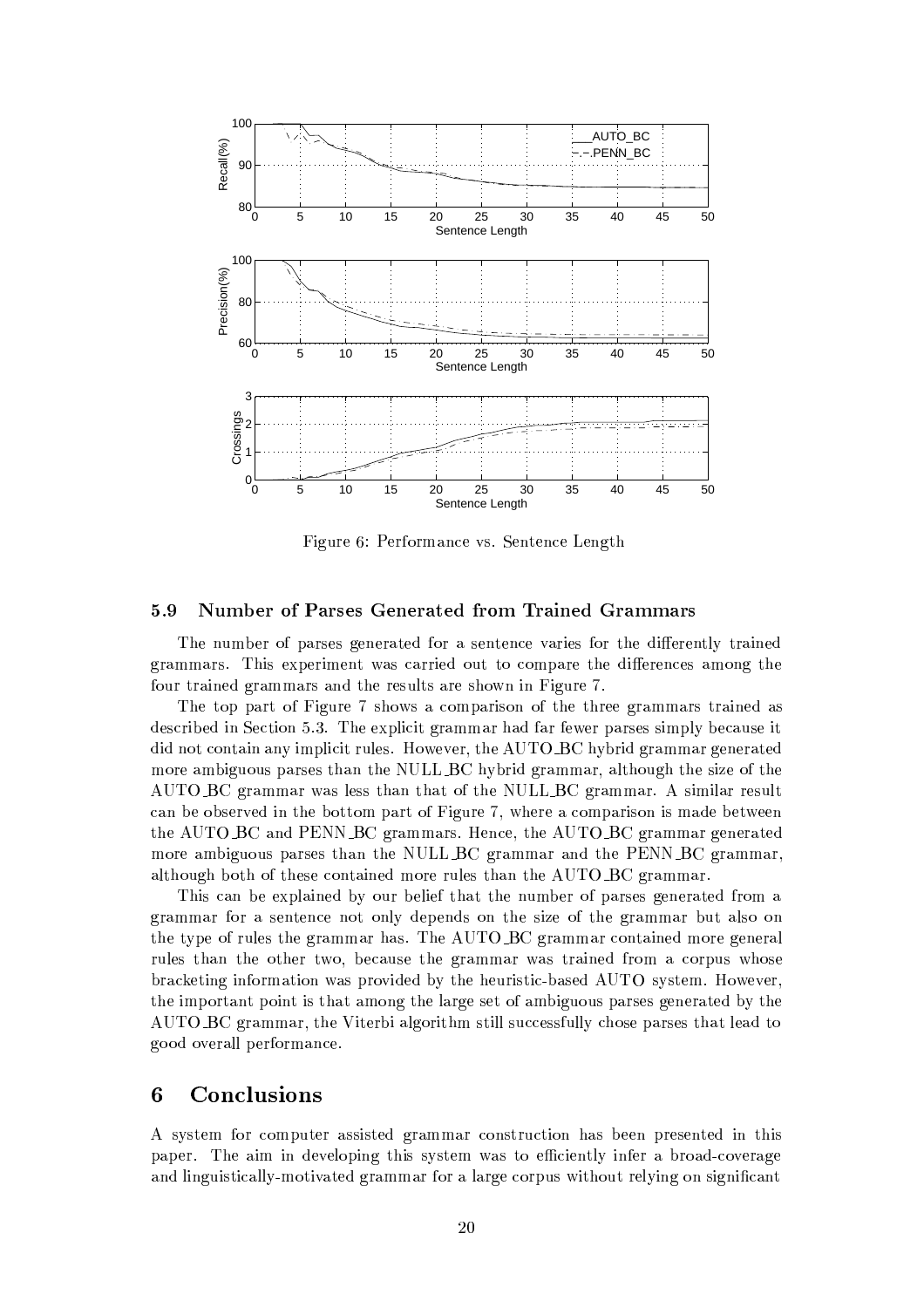

A3C&B # <sup>B</sup># @' 06 & / <sup>1</sup> <sup>8</sup> 8 # 84C <sup>2</sup> <sup>358</sup> 3 <sup>8</sup>(+ !6358 9 <sup>6</sup>6

manual labour. The experimental results demonstrate that the CAGC system can B <sup>B</sup> (H(+ 358) <sup>6</sup> <sup>C</sup> <sup>6</sup>6 @ <sup>6</sup> <sup>B</sup> # @' <sup>2</sup> P14< +@ B A243+2X26 <sup>6</sup> <sup>6</sup>#(+ coverage and precision. Two techniques employed in the system contributed to this

 $\mathcal{L}$  . The same definition of the same definition of the same definition of the same definition of the same definition of the same definition of the same definition of the same definition of the same definition of the 38) 9 <sup>C</sup> <sup>6</sup>6 6!849 @'&439 C!@4@ <sup>9</sup> # @4@ <sup>6</sup>3584CQ @ <sup>2</sup> (H <sup>6</sup> 843584C @ / !2 <sup>35843</sup> <sup>356</sup>(  $\sim$  1 and 35 and 358 and 358 and 358 and 359 and 359 and 359 and 359 and 359 and 359 and 359 and 359 and 359 and 359 and 359 and 359 and 359 and 359 and 359 and 359 and 359 and 359 and 359 and 359 and 359 and 359 and 359  $\alpha$  , and a set of the set of the set of the set of the set of the set of the set of the set of the set of the set of the set of the set of the set of the set of the set of the set of the set of the set of the set of the 993 3@&86(+(+)3 CJ3H&43584C 243C&2 <sup>35843</sup> <sup>356</sup>(M@ # <sup>6</sup>#3 (3 <sup>3</sup> @ L <sup>2</sup> ,M( <sup>3</sup> +3 <sup>B</sup> ( 6!849 ( @<sup>A</sup> @ # <sup>6</sup>#3 (3 <sup>3</sup> J @ 5 <sup>2</sup> <sup>3</sup>( 3++3 I <sup>B</sup> (+ID 6!8 L 26L <sup>2</sup> <sup>3</sup> I#3569 @A69 <sup>6</sup> ( 358&C4B43 3+\*6( (-@ 3H&69 grammar.

<sup>1</sup> +@&849 (+)3[ <sup>2</sup> , <sup>849</sup> 9 <sup>358</sup> 39 - @&B 39 <sup>6</sup>(CJ@ <sup>3</sup> <sup>2</sup> <sup>B</sup> 9 @ <sup>2</sup> <sup>C</sup> <sup>6</sup>6 - <sup>3</sup>6 3@&8 <sup>B</sup> <sup>3</sup> ( 3+\* +@&8 <sup>3</sup> <sup>B</sup> <sup>8</sup> 358) @ 6 3@48 <sup>9</sup> 3+&9 #) <sup>2</sup> @>= !? # 6;: 384C - G @+@&8 <sup>6358</sup> <sup>2</sup> 63584358&C @ / ! <sup>2</sup> # 6;:9 63843584Ca9'6 6a84@ @48 (H @'&439 <sup>8</sup> <sup>36</sup>(358) @ - 6 3@&8 @ N <sup>2</sup> D, <sup>849</sup> 9 <sup>6</sup>(C!@ <sup>3</sup> <sup>2</sup> @ +@&8 39 @&8 (+ <sup>2</sup> D @ <sup>B</sup> (+
A24@O 6!8 <sup>6</sup> compatible  $\frac{1}{2}$  that  $\frac{1}{2}$  a special productings that also establishes similar constituent strue  $\mathbf{S}$  358  $\mathbf{S}$  358  $\mathbf{S}$  358  $\mathbf{S}$  358  $\mathbf{S}$  358  $\mathbf{S}$  358  $\mathbf{S}$  358  $\mathbf{S}$  358  $\mathbf{S}$  358  $\mathbf{S}$  358  $\mathbf{S}$  358  $\mathbf{S}$  358  $\mathbf{S}$  358  $\mathbf{S}$  358  $\mathbf{S}$  358  $\mathbf{S}$  358  $\mathbf{S}$  358

 $\overline{6}$  ,  $\overline{6}$  ,  $\overline{6}$  ,  $\overline{6}$  and  $\overline{2}$  and  $\overline{2}$  and  $\overline{2}$  and  $\overline{2}$  and  $\overline{2}$  and  $\overline{2}$  and  $\overline{2}$  and  $\overline{2}$  and  $\overline{2}$  and  $\overline{2}$  and  $\overline{2}$  and  $\overline{2}$  and  $\overline{2}$  and  $\overline{2$  $\mathcal{A}$  . If  $\mathcal{A}$  and  $\mathcal{A}$  is a substitution of the state of the state of the state of the state of the state of the state of the state of the state of the state of the state of the state of the state of the stat 3H\*6!8(H <sup>9</sup> C <sup>69</sup> <sup>2</sup> 358) 8 @M 9'B +@ <sup>6</sup>9 @ <sup>2</sup> <sup>B</sup> @' 6!8&B6(H(+ # 6;:9  $\blacksquare$  . A set of the distribution of the distribution of the distribution of the distribution of the set of the set of the distribution of the distribution of the set of the set of the set of the set of the set of the se  $\blacksquare$  . The set of the set of the set of the set of the set of the set of the set of the set of the set of the set of the set of the set of the set of the set of the set of the set of the set of the set of the set of the . The set of the set of the set of the set of the set of the set of the set of the set of the set of the set of the set of the set of the set of the set of the set of the set of the set of the set of the set of the set of  $\mathbf{A}$  and  $\mathbf{B}$  as a substitute of the state of the state of the state of the state of the state of the state of the state of the state of the state of the state of the state of the state of the state of the state o  $2.9 \pm 0.9$  , and  $2.9 \pm 0.9$  and  $2.9 \pm 0.9$  for  $4.9 \pm 0.9$  for  $4.9 \pm 0.9$  for  $4.9 \pm 0.9$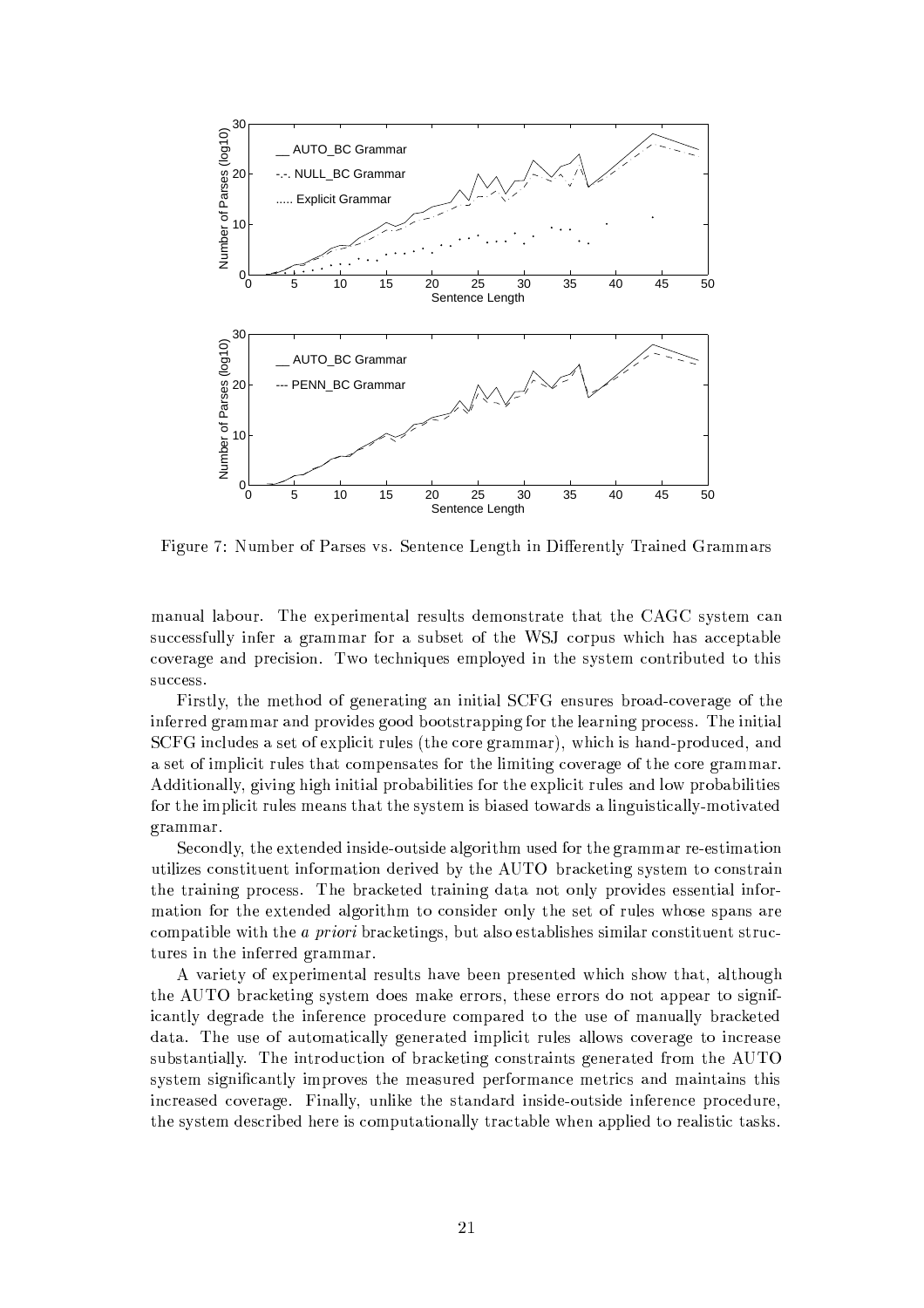# Acknowledgement

!2 6!B 24@ A3 <sup>2</sup> @ 26!8: 6 27<!@48 @' F = @ <sup>2</sup> ( <sup>B</sup> ( 93 \*B 3@&8 @&8 <sup>2</sup> ,-  $\blacksquare$  . The set of the set of the set of the set of the set of the set of the set of the set of the set of the set of the set of the set of the set of the set of the set of the set of the set of the set of the set of the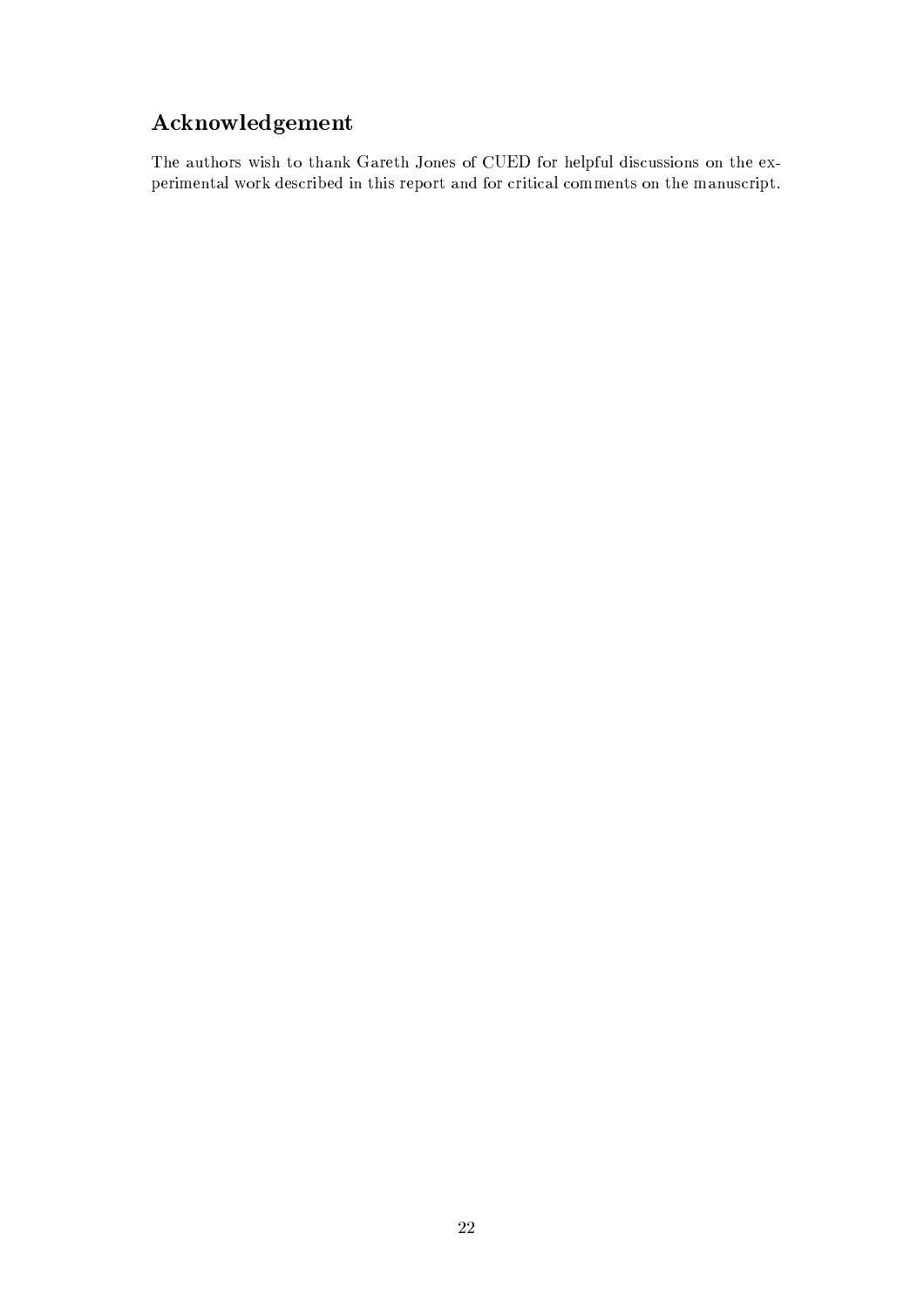## References

- .6E: 3 4 6)E6 9 6): 3 <'/I 476))6 +/ ! 63586#(+ <sup>C</sup> <sup>6</sup>6 @ )2 +@!C&843 3@&8;/-<sup>8</sup> \*]EE  $\overline{D}$   $U_{a}H$  and  $\overline{I}$   $W_{a}I_{b}$  and  $\overline{S}$  pages  $547$   $550$  $\Gamma$  computed that  $D$  and  $D$  for the 0.7th Meeting of the geometrical  $C$  correction of American
- [Baum, 1972] Baum, L. (1972). An inequality and associated maximisation technique  $\mathbf{I}_n$  statistical settemption for realight the functions of modern recognizer. In equalities 4-( /
- $\mathbf{f} = \mathbf{f} \qquad \mathbf{f} = \mathbf{f} \qquad \mathbf{f} = \mathbf{f} \qquad \mathbf{f} = \mathbf{f} \qquad \mathbf{f} = \mathbf{f} \qquad \mathbf{f} = \mathbf{f} \qquad \mathbf{f} = \mathbf{f} \qquad \mathbf{f} = \mathbf{f} \qquad \mathbf{f} = \mathbf{f} \qquad \mathbf{f} = \mathbf{f} \qquad \mathbf{f} = \mathbf{f} \qquad \mathbf{f} = \mathbf{f} \qquad \mathbf{f} = \mathbf{f} \qquad \mathbf{f} = \mathbf{f$ , and the state of the state of the state of the state of the state of the state of the state of the state of the state of the state of the state of the state of the state of the state of the state of the state of the sta / 3N@&B:@ 3 1;/ <sup>3</sup> 16!8 @ <sup>3843</sup> 3N / <sup>3</sup> 6!849 <sup>1</sup> \*\*6( :@A> :!3 <sup>3</sup> ! / 4 6E64 +/ @ 9'B @ !B6!8 3-  $\mathbf{A}$  and  $\mathbf{B}$  are the state of  $\mathbf{B}$  and  $\mathbf{B}$  are the state of  $\mathbf{B}$  and  $\mathbf{B}$  $\alpha$   $\alpha$ ,  $\alpha$ ,  $\alpha$ ,  $\alpha$ ,  $\alpha$ ,  $\alpha$ ,  $\alpha$ ,  $\alpha$ ,  $\alpha$ ,  $\alpha$ ,  $\alpha$ ,  $\alpha$ ,  $\alpha$ ,  $\alpha$ ,  $\alpha$ ,  $\alpha$ ,  $\alpha$ ,  $\alpha$ ,  $\alpha$ ,  $\alpha$ ,  $\alpha$ ,  $\alpha$ ,  $\alpha$ ,  $\alpha$ ,  $\alpha$ ,  $\alpha$ ,  $\alpha$ ,  $\alpha$ ,  $\alpha$ ,  $\alpha$ ,  $\alpha$ ,  $\alpha$ ,  $\alpha$ ,  $\alpha$ ,  $\alpha$ ,  $\alpha$ ,
- .( 6;: <sup>6</sup>( / 34 6)6)8 9 ( 6;: 3 / <sup>3</sup> <sup>6</sup> )3 <'/ <sup>3</sup> 6!849 @&B:@ 3 1;/ 4 6)6)8 +/ @&(@ D <sup>8</sup> 6!849  $\mathbf{A}$  and  $\mathbf{A}$  and  $\mathbf{A}$  and  $\mathbf{A}$  and  $\mathbf{A}$  and  $\mathbf{A}$  and  $\mathbf{A}$  $\mathbf{F}_{\text{S}}$  of the  $\mathbf{F}_{\text{S}}$  and  $\mathbf{F}_{\text{S}}$  and  $\mathbf{F}_{\text{S}}$  and  $\mathbf{F}_{\text{S}}$  are  $\mathbf{F}_{\text{S}}$  and  $\mathbf{F}_{\text{S}}$  and  $\mathbf{F}_{\text{S}}$  and  $\mathbf{F}_{\text{S}}$  and  $\mathbf{F}_{\text{S}}$  and  $\mathbf{F}_{\text{S}}$  and  $\mathbf{F}_{\text{S}}$  and  $\$  $\frac{1}{2}$   $\frac{1}{2}$   $\frac{1}{2}$   $\frac{1}{2}$   $\frac{1}{2}$   $\frac{1}{2}$   $\frac{1}{2}$   $\frac{1}{2}$   $\frac{1}{2}$   $\frac{1}{2}$   $\frac{1}{2}$   $\frac{1}{2}$   $\frac{1}{2}$   $\frac{1}{2}$   $\frac{1}{2}$   $\frac{1}{2}$   $\frac{1}{2}$   $\frac{1}{2}$   $\frac{1}{2}$   $\frac{1}{2}$   $\frac{1}{2}$   $\frac{1}{2}$
- $\mathcal{S} = \mathcal{S} = \mathcal{S} = \mathcal{S} = \mathcal{S} = \mathcal{S} = \mathcal{S} = \mathcal{S} = \mathcal{S} = \mathcal{S} = \mathcal{S} = \mathcal{S} = \mathcal{S} = \mathcal{S} = \mathcal{S} = \mathcal{S} = \mathcal{S} = \mathcal{S} = \mathcal{S} = \mathcal{S} = \mathcal{S} = \mathcal{S} = \mathcal{S} = \mathcal{S} = \mathcal{S} = \mathcal{S} = \mathcal{S} = \mathcal{S} = \mathcal{S} = \mathcal{S} = \mathcal{S} = \mathcal$  @ 6( <sup>3</sup> 6!849 8)&43 @48D <sup>8</sup> @ N2 <sup>9</sup> &(@ D <sup>8</sup> @' <sup>6</sup> ( <sup>6</sup>C <sup>C</sup> <sup>6</sup>6 @' 8&C( <sup>3</sup> 2;/ In Proceedings of the 10th International Joint Conference on Artificial Intelligence. 6C) ) (33 ( 6!8 <sup>3</sup> - <sup>6</sup>(+/
- . 3 + 0.0 26.849 P6C48 P6C48 P6C48 P6C48 P6C48 P6C48 P6C48 P6C48 P6C48 P6C48 P6C 2649 P6C 2649 P6C 2649 P6C 26  $\frac{1}{2}$  is a perips using the inside outside elgenthm. In AAAI Cumperium on Claticlic  $A$  representing to  $N$  at unal Language
- . 3 + 0.0 2 + 0.0 2 + 0.0 2 + 0.0 2 + 0.0 2 + 0.0 2 + 0.0 2 + 0.0 2 + 0.0 2 + 0.0 2 + 0.0 2 + 0.0 2 + 0.0 2 + 0 and polyet paring. In Arte, I. Heap D. D., and  $O$  atdiily M. aditang. English less  $\alpha$
- [Carroll and Charniak, 1992] Carroll, G. and Charniak, E. (1992). Learning proba- $\mathbb{R}^{11}$  dependence growing is from labelled text. In AAAI  $\mathbb{R}^{11}$  Cumperium Center.  $\frac{1}{2}$   $\frac{1}{2}$
- [Carroll et al., 1991] Carroll, J., Briscoe, E., and Grover, C.  $(1991)$ . A development 8)&&3 @&8D <sup>8</sup> @ I( <sup>6</sup>C 86 <sup>B</sup> <sup>6</sup>(M( 6!84C&B6C <sup>C</sup> <sup>6</sup>6 /Z! 2843+\*6(NQ @ <sup>8</sup> ) 3@ <sup>B</sup> J <sup>6</sup># @ <sup>6</sup> @ E36D# 39C <sup>=</sup> 843H& <sup>3</sup> E3A84C( 6!849 /
- $[Chomolur, 1057]$   $Chomolur, N$   $(1057)$   $Cumtastol$   $Ctautum$ , The Heguer Monton and  $Co.$
- .@499 <sup>3</sup> 4 6)()6 9#@499 3 / 4 6)()6 / !2 <sup>358</sup> 39 @&B 39 <sup>6</sup>(C!@ <sup>3</sup> <sup>2</sup> <sup>B</sup> <sup>2</sup> , <sup>3</sup>D <sup>8</sup> @&8 <sup>2</sup> 6!849 @&B @(+ @A@ 9 (+( 384Ca6!849W3(+ D <sup>8</sup> <sup>6</sup> 3@&8a@&8W6!8W6 <sup>6</sup> @M @ / ! 2843H\*6(sQ @ e @ <sup>8</sup> 3A1\$ 6(& 8;/
- .;B 6!849 @4@ <sup>2</sup> 354 6 ( !6<sup>9</sup> ;B <sup>3</sup> /;6!849 @4@ <sup>2</sup> <sup>3</sup> ! /I 4 6( !6)+/ <sup>6</sup>6 3+\*6( 358[ 8 -<sup>8</sup>@ duction and success sport  $I$  -  $I \to I \to I \to I'$  Transactions on  $D$  attorn Anglusia and Masline  $\mathcal{T} \rightarrow H^*$  (a) and are
- .;B 6!849 @4@ <sup>2</sup> 354 6 ( #)9 ;B <sup>3</sup> /6!849 @4@ <sup>2</sup> <sup>3</sup> ! /2 476)( # +/ <sup>6</sup>6 3+\*6( 358) 8 -<sup>8</sup>@ duction and queroy sport  $\Pi$ . IEEE Transactions on  $D$  attens Anglusia and Machine  $J \rightarrow H^*$  o(a) aco a $\pi$ r com